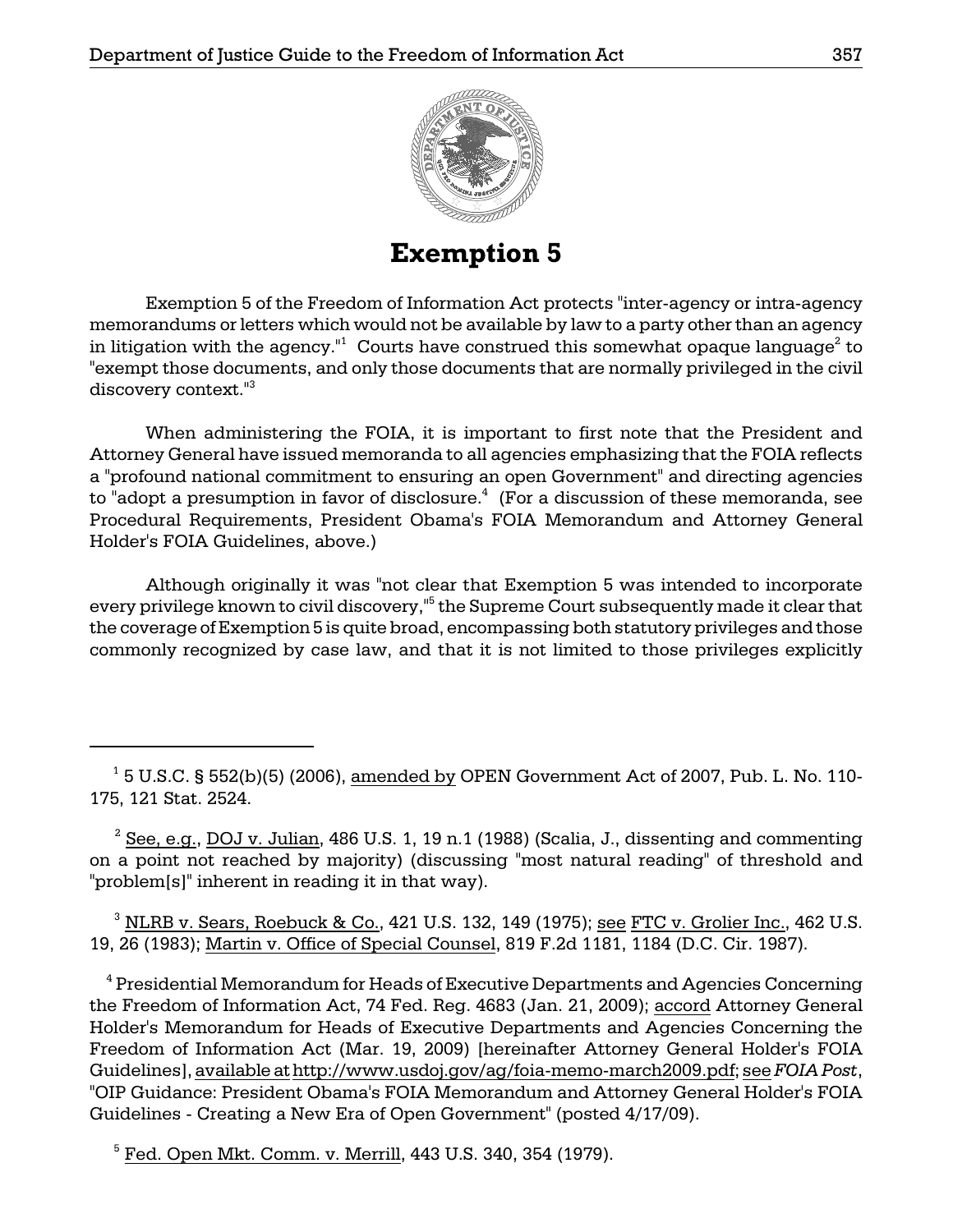mentioned in its legislative history.<sup>6</sup> Accordingly, the Court of Appeals for the District of Columbia Circuit has stated that the statutory language "unequivocally" incorporates "all civil discovery rules into FOIA [Exemption 5]."<sup>7</sup> The D.C. Circuit has also declared that in order to "justify nondisclosure under Exemption 5, an agency must show that the type of material it seeks to withhold is generally protected in civil discovery for reasons similar to those asserted by the agency in the FOIA context.<sup>18</sup>

It is important to bear in mind a difference between the application of privileges in civil discovery and in the FOIA context. In the former, the use of qualified privileges may be overcome by a showing of relevance or need by an opposing party. $\degree$  In the FOIA context, however, the Supreme Court has held that the standard to be employed is whether the documents would "routinely be disclosed" in civil litigation.<sup>10</sup> By definition, documents for which a party would have to make a showing of need are not routinely disclosed and thus do not fall into this category.<sup>11</sup> As a result, in the FOIA context there is no difference between qualified and absolute privileges, and courts do not take into account a party's need for the documents in ruling on a privilege's applicability.12 This approach prevents the FOIA from

 <sup>7</sup> Martin, 819 F.2d at 1185; see also Badhwar v. U.S. Dep't of the Air Force, 829 F.2d 182, 184 (D.C. Cir. 1987) ("Exemption 5 requires the application of existing rules regarding discovery.").

 $^8$  <u>Burka</u>, 87 F.3d at 517.

<sup>9</sup> See, e.g., Grolier, 462 U.S. at 27 (discussing circumstances under which attorney workproduct privilege may be overcome in civil discovery).

 $^{10}$  Weber Aircraft, 465 U.S. at 799; see Grolier, 462 U.S. at 26.

 $11$  See Grolier, 462 U.S. at 28 ("It is not difficult to imagine litigation in which one party's need for otherwise privileged documents would be sufficient to override the privilege but that does not remove the documents from the category of the normally privileged.").

 $12$  See Grolier, 462 U.S. at 28; Sears, 421 U.S. at 149; see also, e.g., Martin, 819 F.2d at 1184 ("[T]he needs of a particular plaintiff are not relevant to the exemption's applicability."); Swisher v. Dep't of the Air Force, 660 F.2d 369, 371 (8th Cir. 1981) (observing that applicability of Exemption 5 is in no way diminished by fact that privilege may be overcome by showing of need in civil discovery context); MacLean v. DOD, No. 04-CV-2425, slip op. at 8-9 (S.D. Cal. June 6, 2005) ("[S]ince there is no 'need' determination under FOIA, there is no room for this Court to balance the public's interest in disclosure against defendants' interest in protecting the deliberative process."), aff'd on other grounds, 240 F. App'x 751, 754 (9th Cir. 2007); Bilbrey v. U.S. Dep't of the Air Force, No. 00-0539, slip op. at 11 (W.D. Mo. Jan. 30, 2001) ("Once a government agency makes a prima facie showing of privilege, the analysis under FOIA Exemption 5 ceases, and does not proceed to the balancing of interests."), aff'd per curiam, 20 F. App'x 597 (8th Cir. 2001) (unpublished table decision). But see In re Diet Drugs Prods. Liability Litig., No. 1203, 2000 WL 1545028, at \*4 (E.D. Pa. Oct. 12, 2000) (stating that court must balance "relative interests of the parties" in determining applicability of deliberative (continued...)

 $^6$  <u>See U.S. v. Weber Aircraft Corp.,</u> 465 U.S. 792, 800 (1984); <u>see also Burka v. HHS</u>, 87 F.3d 508, 516 (D.C. Cir. 1996) (noting that FOIA "incorporates . . . generally recognized civil discovery protections").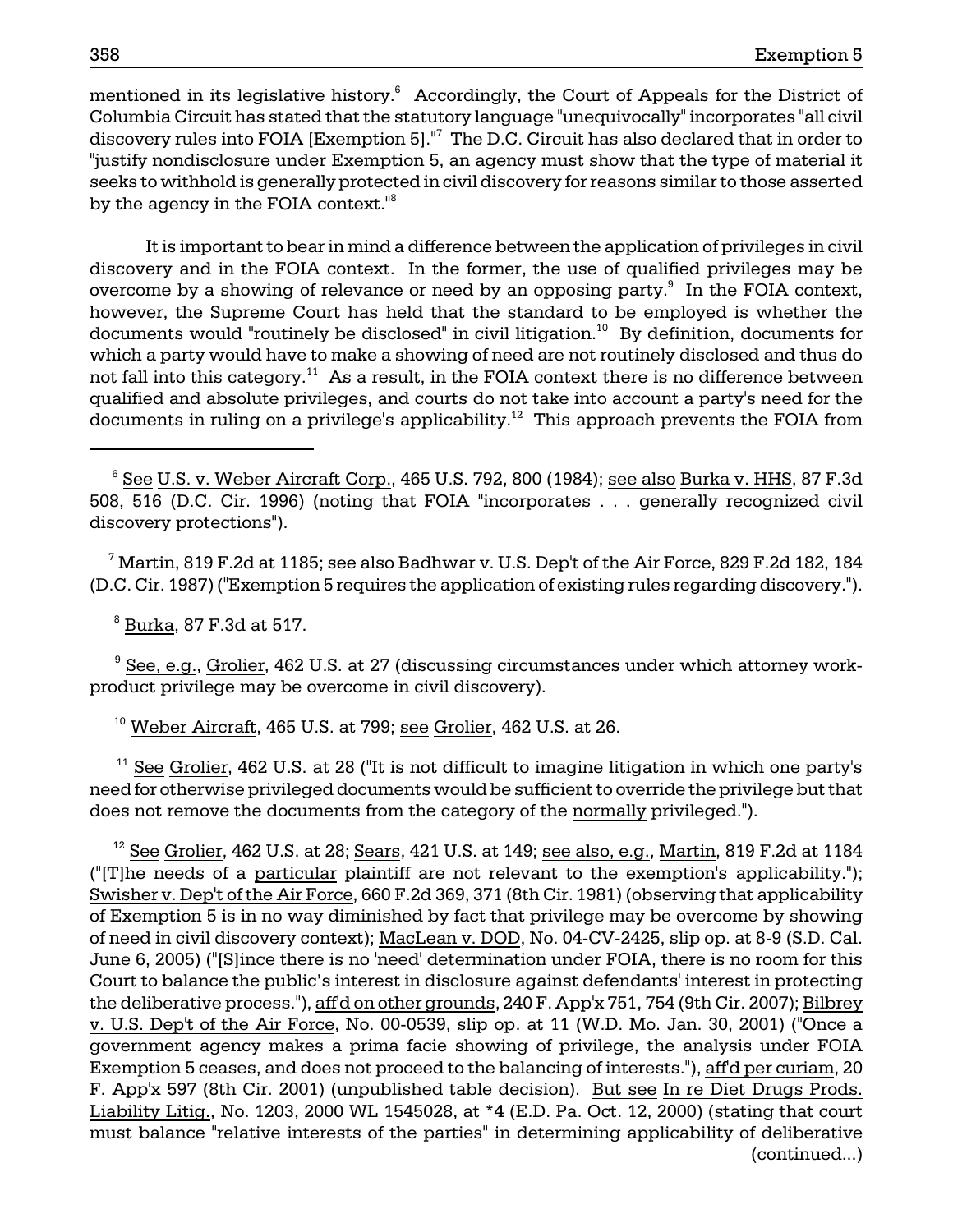being used to circumvent civil discovery rules.<sup>13</sup>

The three primary, most frequently invoked privileges that have been held to be incorporated into Exemption 5 are the deliberative process privilege (referred to by some courts as "executive privilege"<sup>14</sup>), the attorney work-product privilege, and the attorney-client privilege.15 First, however, Exemption 5's threshold requirement must be considered.

# "Inter-Agency or Intra-Agency" Threshold Requirement

The initial consideration under Exemption 5 is whether a record is of the type intended to be covered by the phrase "inter-agency or intra-agency memorandums."<sup>16</sup> Though the "most natural reading" of this language would seem to encompass only records generated by and internal to executive branch agencies, $17$  federal courts have long given a more expansive reading to this portion of the text. This is because courts quickly recognized that federal agencies frequently have "a special need for the opinions and recommendations of temporary consultants,"18 and that such expert advice can "play[] an integral function in the government's decision[making].<sup>"19</sup> Consistent with this analysis, courts have allowed agencies to protect

 $12$ (...continued)

process privilege under Exemption 5).

<sup>13</sup> See Weber Aircraft, 465 U.S. at 801 ("[R]espondents' contention that they can obtain through the FOIA material that is normally privileged would create an anomaly in that the FOIA could be used to supplement civil discovery. We have consistently rejected such a construction of the FOIA."); see also Martin, 819 F.2d at 1186 ("[Plaintiff] was unable to obtain these documents using normal civil discovery methods, and FOIA should not be read to alter that result.").

rubric of "executive privilege") (non-FOIA case).<br><sup>15</sup> <u>See Sears</u>, 421 U.S. at 149. <sup>14</sup> See, e.g., Marriott Int'l Resorts, L.P. v. United States, 437 F.3d 1302, 1305 (Fed. Cir. 2006) (noting that deliberative process privilege is one of many privileges that generally fall under

 $^{16}$  5 U.S.C. § 552(b)(5) (2006), amended by OPEN Government Act of 2007, Pub. L. No. 110-175, 121 Stat. 2524.

 $17$  See DOJ v. Julian, 486 U.S. 1, 19 n.1 (1988); see also, e.g., Maydak v. DOJ,362 F. Supp. 2d 316, 322 (D.D.C. 2005) (ruling that documents exchanged between federal prisoner and prison staff do not meet threshold standard); Homick v. DOJ, No. C 98-00557, slip op. at 18 (N.D. Cal. Sept. 16, 2004) (holding that document exchanged between agency employee and private attorney does not qualify under threshold standard).

18 Soucie v. David, 448 F.2d 1067, 1078 n.44 (D.C. Cir. 1971).

outside experts skilled at unraveling their knotty complexities."); <u>Ryan v. DOJ,</u> 617 F.2d 781,  $19$  Hoover v. U.S. Dep't of the Interior, 611 F.2d 1132, 1138 (5th Cir. 1980); see also CNA Fin. Corp. v. Donovan, 830 F.2d 1132, 1162 (D.C. Cir. 1987) ("[F]ederal agencies occasionally will encounter problems outside their ken, and it clearly is preferable that they enlist the help of (continued...)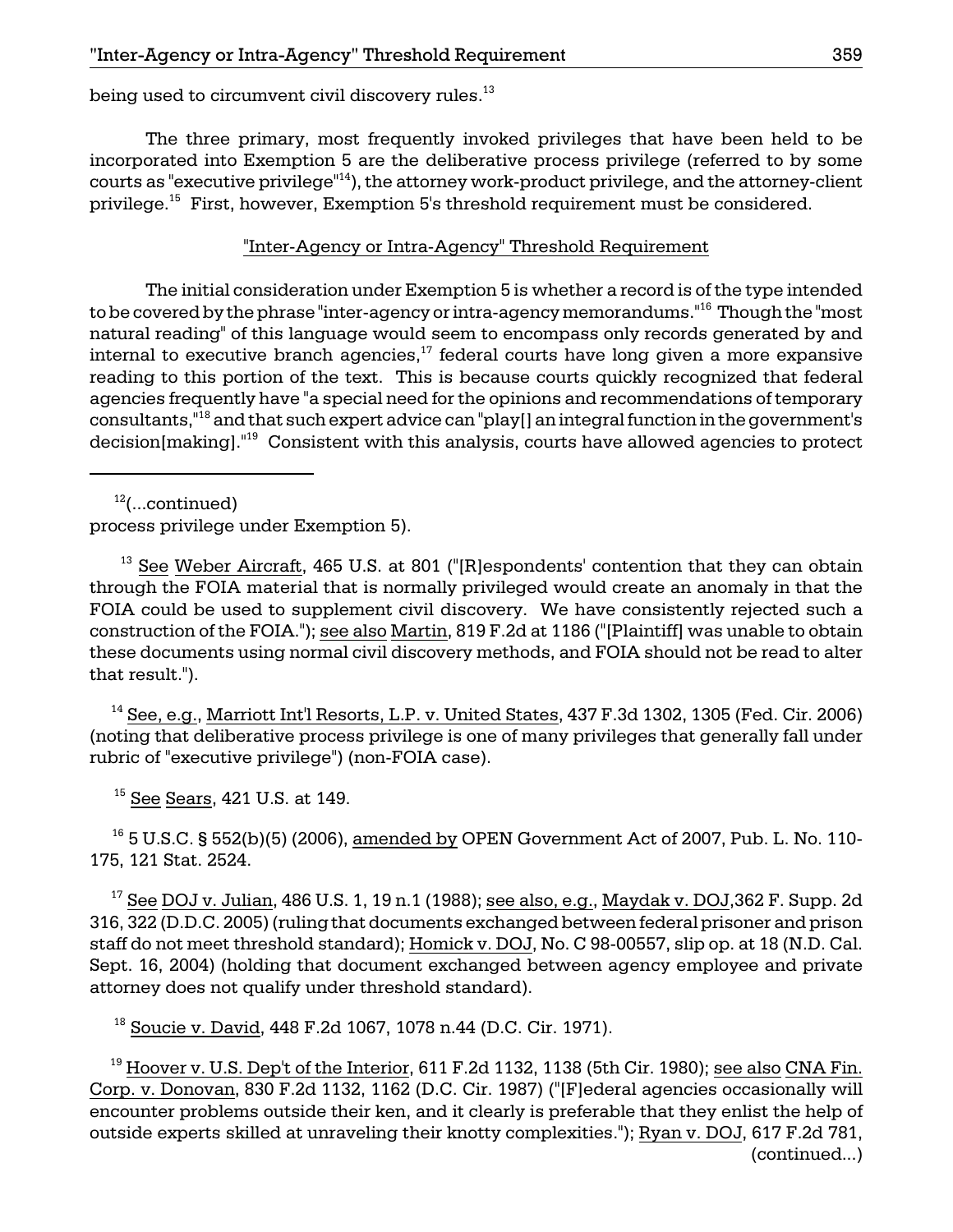advice generated by a wide range of outside experts, regardless of whether these experts provided their assistance pursuant to a contract,<sup>20</sup> on a volunteer basis,<sup>21</sup> or in some other capacity.<sup>22</sup> creating what courts frequently refer to as the "consultant corollary" to the

### $19$ (...continued)

790 (D.C. Cir. 1980) ("Congress apparently did not intend 'inter-agency or intra-agency' to be rigidly exclusive terms."); Burt A. Braverman & Francis J. Chetwynd, Information Law: Freedom of Information, Privacy, Open Meetings, and Other Access Laws § 9-3.1 (1985 & Supp. 1990).

 $^{20}$  See, e.g., Hanson v. AID, 372 F.3d 286, 292 (4th Cir. 2004) (applying privilege analysis to documents prepared by attorney hired by private company in contractual relationship with agency); Badhwar v. U.S. Dep't of the Air Force, 829 F.2d 182, 184-85 (D.C. Cir. 1987) (upholding application of Exemption 5 to material supplied by outside contractors); Gov't Land Bank v. GSA, 671 F.2d 663, 665 (1st Cir. 1982) (protecting appraiser's report solicited by agency); Hoover, 611 F.2d at 1138 (same); Lead Indus. Ass'n v. OSHA, 610 F.2d 70, 83 (2d Cir. 1979) (protecting consultant's report concerning safe levels of workplace lead exposure); Miller v. DOJ, 562 F. Supp. 2d 82, 113 (D.D.C. 2008) (protecting formal opinion prepared by English barrister consulted for his expertise on English law); Info. Network for Responsible Mining (INFORM) v. DOE, No. 06-02271, 2008 WL 762248, at \*7 (D. Colo. March 18, 2008) (ruling that advisory documents from contractor to agency concerning agency program qualified as intraagency); Mo. Coal. for the Env't Found. v. U.S. Army Corps of Eng'rs, No. 05-2039, 2007 U.S. Dist. LEXIS 19774, at \*18 (E.D. Mo. Mar. 20, 2007) (noting that documents prepared for agency by group of paid outside experts created by agency in order to provide advice qualified as intra- or inter-agency); Citizens for Responsibility & Ethics in Wash. v. DHS, 514 F. Supp. 2d 36, 44 (D.D.C. 2007) (protecting documents prepared by contractors for FEMA); Sakamoto v. EPA, 443 F. Supp. 2d 1182, 1191 (N.D. Cal. 2006) (upholding agency's invocation of Exemption 5 to protect documents prepared by private contractor hired to perform audit for agency); Citizens Progressive Alliance v. U.S. Bureau of Indian Affairs, 241 F. Supp. 2d 1342, 1355 (D.N.M. 2002) (protecting recommendations provided by private company hired by Bureau of Indian Affairs).

 $21$  See, e.g., Nat'l Inst. of Military Justice v. DOD, 512 F.3d 677, 681 (D.C. Cir. 2008) (protecting advice provided by individuals whose advice Army had solicited concerning regulations for terrorist trial commissions); Wu v. Nat'l Endowment for the Humanities, 460 F.2d 1030, 1032 (5th Cir. 1972) (protecting recommendations of volunteer consultants).

 $^{22}$  See, e.g., Tigue v. DOJ, 312 F.3d 70, 78-79 (2d Cir. 2002) (protecting recommendations from a United States Attorney's Office to the Webster Commission, which was established to serve "as a consultant to the IRS"); Durns v. BOP, 804 F.2d 701, 704 & n.5 (D.C. Cir. 1986) (applying Exemption 5 to presentence report prepared by probation officer for sentencing judge, with copies provided to Parole Commission and BOP), vacated on other grounds & remanded, 486 U.S. 1029 (1988); Miller, 562 F. Supp. 2d at 113 (protecting discussions between U.S. government and government of St. Kitts and Nevis concerning possible prosecution of plaintiff); Lardner v. DOJ, No. 03-0180, 2005 WL 758267, at \*14-15 (D.D.C. Mar. 31, 2005) (protecting documents written by judges and special prosecutors whose opinions were solicited by agency).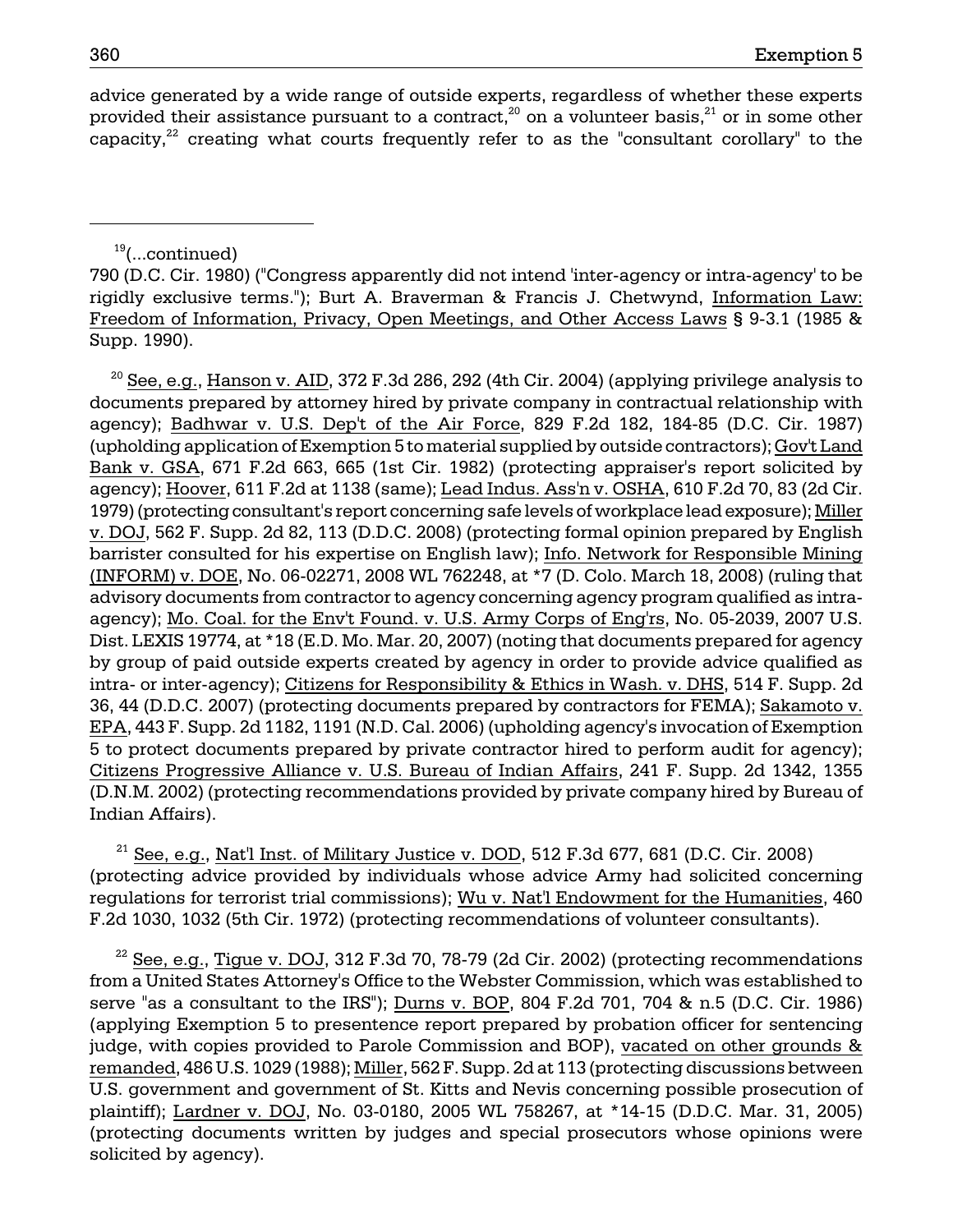Exemption 5 threshold.<sup>23</sup> In these cases, courts have emphasized that the agencies sought this outside advice, $24$  and that in providing their expertise, the consultants effectively functioned as agency employees, $^{25}$  providing the agencies with advice similar to what it might have received from an employee (though it should be noted that there is no requirement that an agency not have its own employee with relevant expertise before seeking the assistance of an outside consultant).<sup>26</sup>

 placing important limitations on its use. In its unanimous decision, the Court ruled that the protection in the case. $^{\rm 31}$ In 2001, the Supreme Court had its first opportunity to interpret the Exemption 5 threshold in <u>Department of the Interior v. Klamath Water Users Protective Ass'n.<sup>27</sup> Its ruling</u> implicitly accepted (but did not directly rule on) the concept of the consultant corollary,  $^{28}$  while threshold of Exemption 5 did not encompass communications between the Department of the Interior and several Indian tribes which, in expressing their views to the Department on certain matters of administrative decisionmaking, not only had "their own, albeit entirely legitimate, interests in mind,"<sup>29</sup> but also were "seeking a Government benefit at the expense of other applicants."30 Thus, records submitted to the agency by the Tribes, as "outside consultants," did not qualify for attorney work-product and deliberative process privilege

In cases decided subsequent to Klamath, lower federal courts have differed in how

 $^{23}$  See, e.g., Dep't of the Interior v. Klamath Water Users Protective Ass'n, 532 U.S. 1, 11 (2001); Nat'l Inst. of Military Justice, 512 F.3d at 682.

 advice having been solicited by agency).  $^{24}$  See, e.g., Nat'l Inst. of Military Justice, 512 F.3d at 680 (discussing importance of outside

 documents provided by outside consultants "played essentially the same part in an agency's  $25$  See Klamath, 532 U.S. at 10 (discussing prior consultant cases, and noting that the process of deliberation as documents prepared by agency personnel might have done").

 $^{26}$  See Nat'l Inst. of Military Justice v. DOD, 404 F. Supp. 2d 325, 345 (D.D.C. 2005) (holding that there is "no requirement . . . that outside consultants possess expertise not possessed by those inside the agency"), aff'd, 512 F.3d 677 (D.C. Cir. 2008), cert. denied, 129 S. Ct. 775 (2008).

27 532 U.S. 1; see also *FOIA Post*, "Supreme Court Rules in Exemption 5 Case" (posted 4/4/01) (discussing meaning, contours, and implications of Klamath decision).

corollary and noting that two such cases, Pub. Citizen, Inc. v. DOJ, 111 F.3d 168, 170-72 (D.C. extend beyond" the "typical examples").  $^{28}$  See Klamath, 523 U.S. at 10-11, 12 n.4 (discussing prior cases upholding use of consultant Cir. 1997) (protecting records involving former Presidents who were consulted by NARA and DOJ concerning treatment of their records), and Ryan, 617 F.2d at 790 (protecting records involving members of Senate who DOJ consulted with on judicial nominations), "arguably

 $29$  Id. at 12.

30 Id. at 12 n.4.

 $31$  Id. at 16.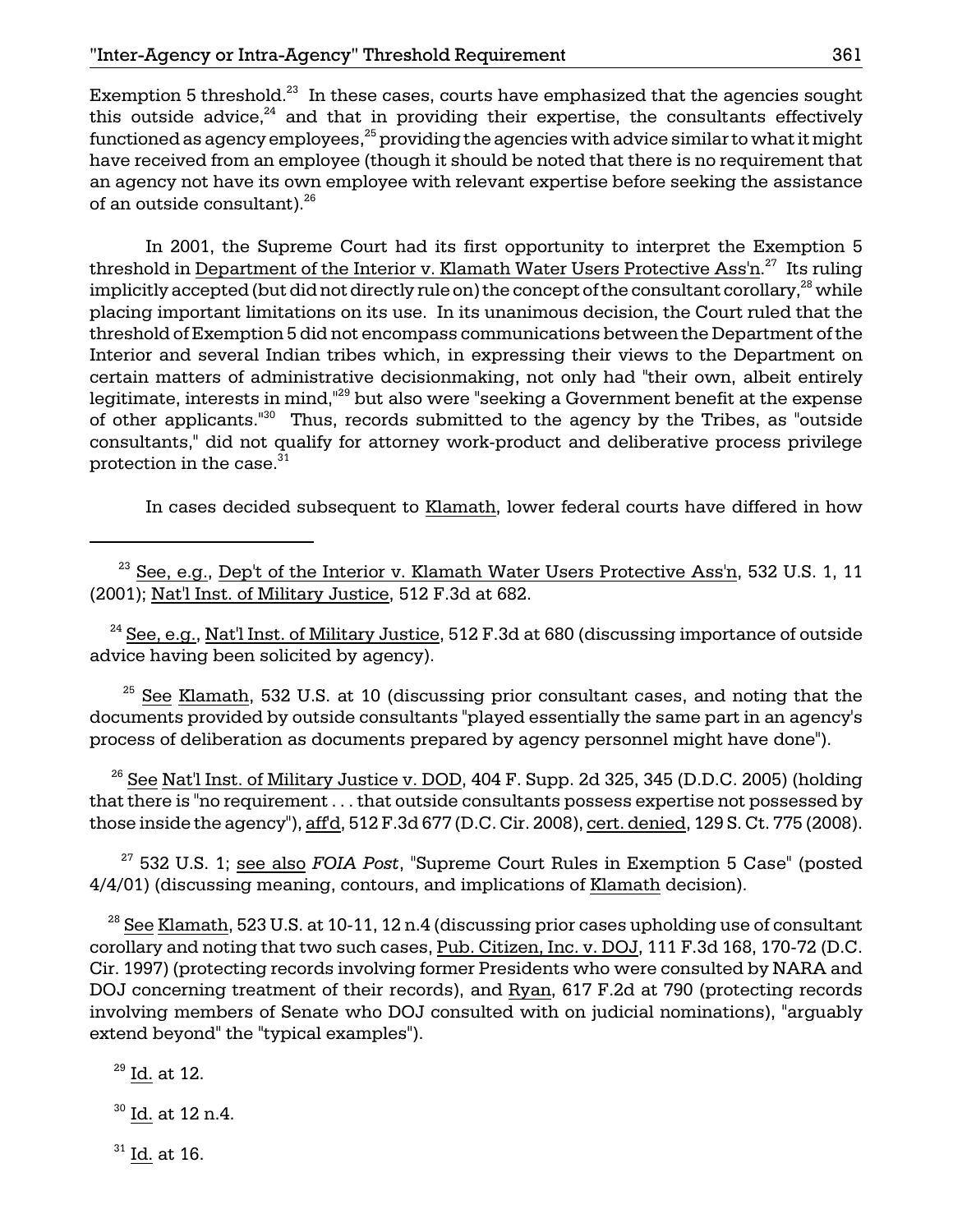strictly they have adhered to the two-part test elucidated by the Supreme Court. For example, in <u>Physicians Committee for Responsible Medicine v. NIH,<sup>32</sup> the District Court for the District</u> of Columbia ruled that Exemption 5 could not be used to protect documents submitted by an NIH grant applicant because the applicant failed to qualify as a consultant under the test laid out in <u>Klamath.<sup>33</sup> In so ruling, the court referred to both of the aforementioned elements of the </u> Klamath threshold test: that the applicant had submitted the grant application documents with his own interests in mind and that he was competing for a governmental benefit at the expense of other applicants.<sup>34</sup> This reading of Klamath was echoed by the District Court for the District of Columbia in  $\underline{\text{Lardner v. DOJ}}^{35}$  in which the court explained that "[f]airly read, the holding of Klamath is only that a communication from an 'interested party' seeking a Government benefit 'at the expense of other applicants' is not an intra-agency record.<sup>"36</sup>

other parties. $^{39}$ Conversely, in Merit Energy Co. v. United States Department of the Interior,<sup>37</sup> the District Court for the District of Colorado held that communications between a Native American tribe and the agency did not meet the "inter or intra-agency" test because the tribe was advocating its own interests.<sup>38</sup> The court did not expressly address the second part of the Klamath test -- namely, whether the tribe was advocating its interests at the expense of

and the Chilean government. $^{41}$  The court ruled on the basis that the "critical factor" in the case before it was the "degree of self-interest" pursued by the outside party, "as compared to its Similarly, in Center for International Environmental Law v. Office of the United States <u>Trade Representative,<sup>40</sup> the District Court for the District of Columbia refused to allow the</u> United States Trade Representative to protect documents exchanged by his office with the Government of Chile in the course of bilateral trade negotiations between the United States

 $32$  326 F. Supp. 2d 19 (D.D.C. 2004).

 $33$  See id. at 29-30.

 $34$  See id.

35 No. 03-0180, 2005 WL 758267 (D.D.C. Mar. 31, 2005).

<sup>36</sup> Id. at \*15 (citing Klamath, 532 U.S. at 12 n.4 (emphasis added by district court)).

37 180 F. Supp. 2d 1184 (D. Colo. 2001).

 $38$  See id. at 1191.

 $39$  See id.; see also Flathead Joint Bd. of Control v. U.S. Dep't of the Interior, 309 F. Supp. 2d 1217, 1223-24 (D. Mont. 2004) (limiting discussion of Klamath's threshold test to its first component and then ordering disclosure, apparently based on understanding of waiver as result of prior disclosure).

 $40$  237 F. Supp. 2d 17 (D.D.C. 2002).

41 See id. at 25-27.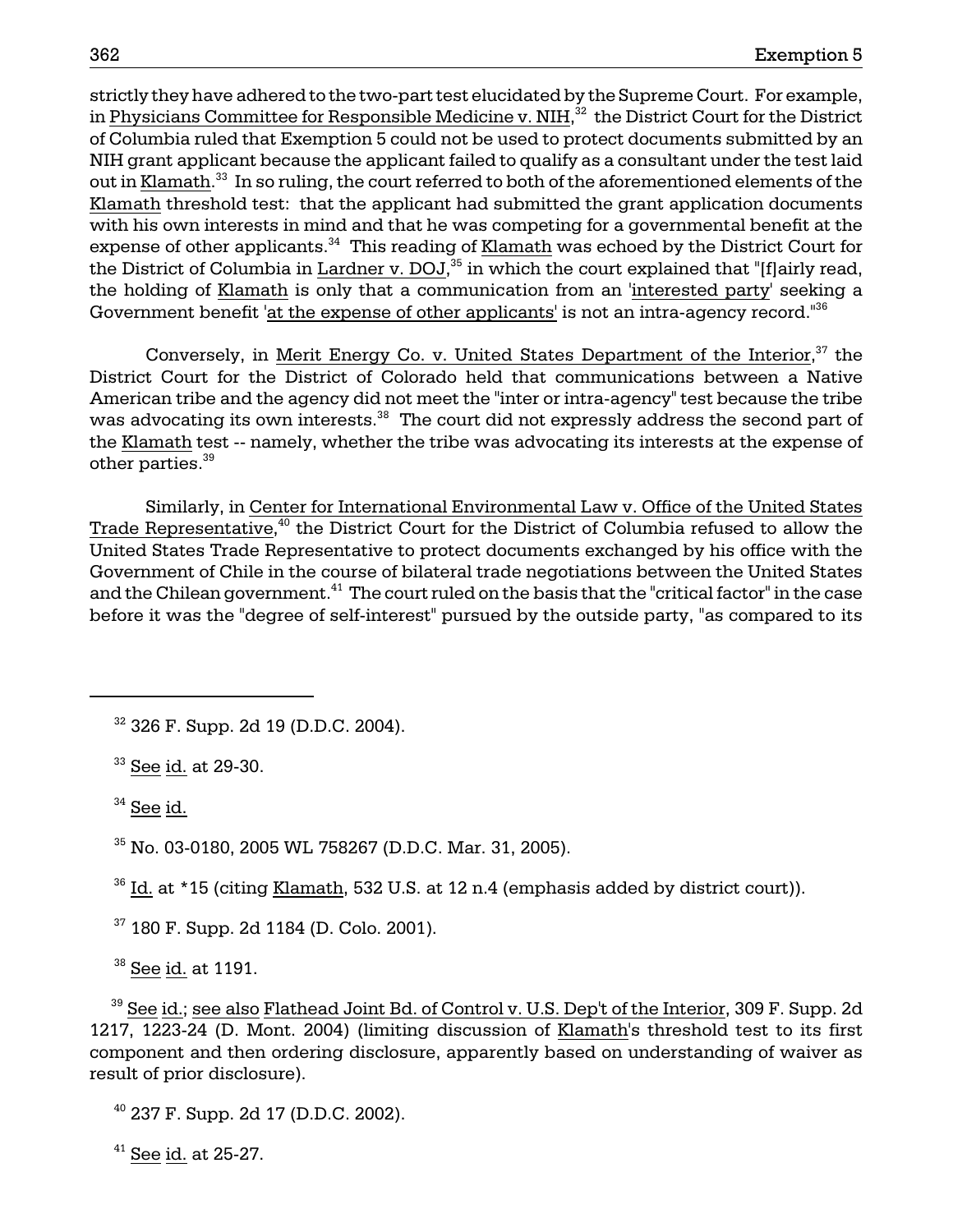interest in providing neutral advice $^{\mathsf{H}^{2}}$  -- and did not address the second component of the twopart test announced in <u>Klamath.</u><sup>43</sup>

an agency.<sup>44</sup> The court held that the threshold test was not met where the agency could not whether the consultant had been in competition with other parties. $^{46}$  Finally, in another ruling disclosure."47 In line with those two district courts, in 2007 the District Court for the Central District of California relied only on the first part of the Klamath test in denying a threshold claim by show that its consultant was operating solely on the agency's behalf and not in any way advancing his own interests when the plaintiff had presented evidence that the consultant was acting in his capacity as representative of an organization with which he was affiliated.<sup>45</sup> This was enough to defeat the agency's consultant claim, and the court did not even consider in 2007 from the District Court for the District of Columbia, the court, in dicta, commented that it did "not agree that Klamath stands for the proposition that communications must definitely meet [both parts of the Supreme Court's test] to fall outside of Exemption 5's shield from

In the most recent significant decision on the consultant corollary principle, in a case where only the first part of the Klamath test was at issue, the Court of Appeals for the Tenth Circuit rejected a claim that a paid consultant should be disqualified from serving as a consultant solely on the basis of his "deep-seated views" on the subject in question.<sup>48</sup> Instead, the court noted that the consultant was not seeking a government benefit (beyond the intellectual satisfaction of having his advice followed) and that he was functioning "akin to an agency employee.<sup>"49</sup> Furthermore, as the court pointed out, it would be "unusual" if agencies restricted themselves to seeking expert advice from those with no published record of their views on their areas of expertise.<sup>50</sup>

 $42$  Id. at 27.

 $43$  See Klamath, 532 U.S. at 12 ("[T]he dispositive point is that the apparent object of the Tribe's communications is a decision by an agency of the Government to support a claim by the Tribe that is necessarily adverse to the interests of competitors.").

 $44$  See Natural Res. Def. Council v. DOD, No. 04-2062, slip op. at 9 (C.D. Cal. Aug. 13, 2007).

 $45$  See id.

<sup>46</sup> See id. (rejecting use of Exemption 5 because defendants could not establish that consultant had not acted with his own interests in mind when advising them).

 $47$  People for the Am. Way Found. v. U.S. Dep't of Education, 516 F. Supp. 2d 28, 37 (D.D.C.) 2007); see also Judicial Watch v. Dep't of the Army, 435 F. Supp. 2d 81, 92 n.6 (D.D.C. 2006) (criticizing, in dicta, DOJ's explanation of Klamath's two-part test in favor of decision in Center for International Environmental Law).

 $48$  Stewart v. U.S. Dep't of the Interior, 554 F.3d 1236, 1245 (10th Cir. 2009).

 $^{49}$  Id.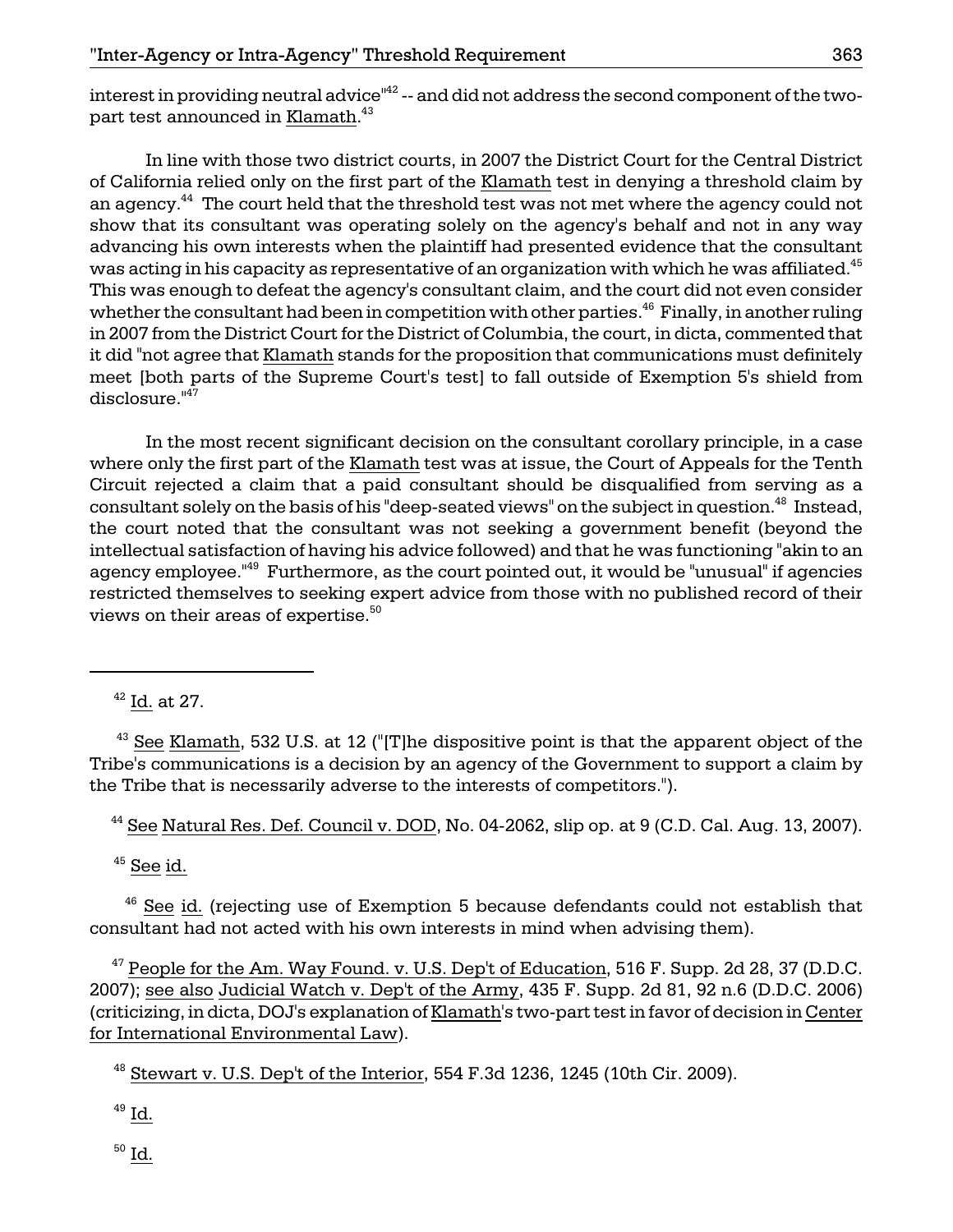While agencies often are the recipients of expert advice, they also occasionally provide it. In Dow Jones & Co. v. DOJ, $^{51}$  the D.C. Circuit held that documents conveying advice from an agency to Congress for purposes of congressional decisionmaking are not "inter-agency" records under Exemption 5 because Congress is not itself an "agency" under the  $FOIA<sup>52</sup>$ (though the court also held that agencies may protect communications outside of an agency if they are "part and parcel of the agency's deliberative process"<sup>53</sup>).

This same court has found the threshold satisfied for communications exchanged with the Office of the President, even though the President and his immediate advisors are not themselves an "agency" under the FOIA.<sup>54</sup> Indeed, the presidential communications privilege, which exists to protect advisory communications made to the President and his close advisers, has been repeatedly upheld in FOIA cases,<sup>55</sup> in spite of the fact that the President is not an "agency."<sup>56</sup> (For further discussion of this privilege, see Exemption 5, Other Privileges, below.)

Similarly, in 2005 the D.C. Circuit upheld Exemption 5 protection for documents created for a presidentially created commission, the National Energy Policy Development Group (NEPDG), in spite of the fact that such commissions are not agencies subject to the FOIA. $57$ In reversing a lower court ruling, the D.C. Circuit recognized that the NEPDG did not qualify

# 51 917 F.2d 571 (D.C. Cir. 1990).

 $52$  Id. at 574-75; see also Paisley v. CIA, 712 F.2d 686, 699 n.54 (D.C. Cir. 1983) (presaging Dow Jones by suggesting that agency responses to congressional requests for information may not constitute protectible "inter-agency" communications); cf. Hennessey v. AID, No. 97 1133, 1997 WL 537998, at \*3 (4th Cir. Sept. 2, 1997) (rejecting use of deliberative process privilege because agency had not intended deliberations to be internal, but rather intended to involve outside parties); Texas v. ICC, 889 F.2d 59, 61 (5th Cir. 1989) (holding that document sent from agency to outside party did not meet threshold standard because it was "a mere request for information, not a consultation or a solicitation of expert advice").

53 Dow Jones, 917 F.2d at 575.

<sup>54</sup> See Judicial Watch, Inc. v. DOJ, 365 F.3d 1108, 1110 n.1 (D.C. Cir. 2008) (noting that Office of the President is not an "agency").

 $55$  See, e.g., Loving v. DOD, 550 F.3d 32, 37-38 (D.C. Cir. 2008); Judicial Watch, 365 F.3d at 1113; Elec. Privacy Info. Ctr. v. DOJ, 584 F. Supp. 2d 65, 81 (D.D.C. 2008); Citizens for Responsibility & Ethics in Wash. v. DHS, No. 06-0173, 2008 WL 2872183, at \*2 (D.D.C. July 22, 2008); Citizens for Responsibility & Ethics in Wash., 514 F. Supp. 2d at 42; Berman v. CIA, 378 F. Supp. 2d 1209, 1219-20 (E.D. Cal. 2005), aff'd on other grounds, 501 F.3d 1136 (9th Cir. 2007).

 $56$  See, e.g., Berman, 378 F. Supp. 2d at 1219-20 (rejecting plaintiff's claim that Exemption 5 could not protect documents addressed to President even though President is not an "agency").

 $57$  See Judicial Watch, Inc. v. DOE, 412 F.3d 125, 130-31 (D.C. Cir. 2005).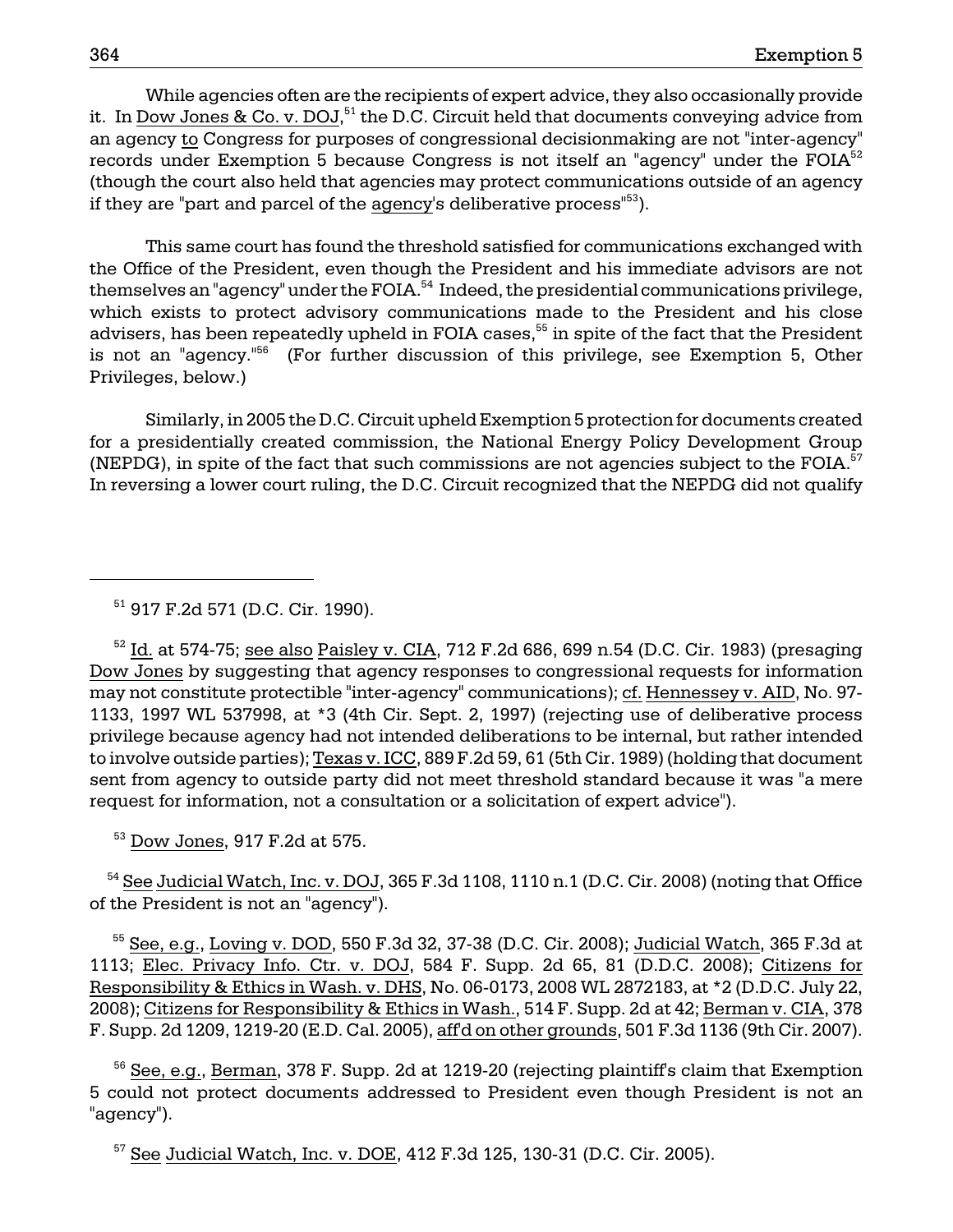Congress to have intended for Exemption 5 to apply to decisionmaking processes where the decisionmaker was an agency official subject to presidential oversight but not to decisionmaking processes where the decisionmaker is the President himself. $^{59}$ as an agency as defined by the FOIA.<sup>58</sup> However, it noted that because the NEPDG was created specifically to advise the President on a policy issue, it would be "inconceivable" for

This ruling is in line with the Supreme Court's 1973 decision in <u>EPA v. Mink,  $^{60}$ </u> in which the Court declared that it was "beyond question that [agency documents prepared for a presidentially created committee organized to advise him on matters involving underground nuclear testing] are 'inter-agency or intra-agency' memoranda or 'letters' that were used in the decisionmaking processes of the Executive Branch."<sup>61</sup>

Lastly, there has been some disagreement in the cases on the issue of whether representatives of state and local governments engaged in joint regulatory operations classify as consultants to federal agencies. In one instance, the District Court for the District of Columbia held that a local government was not a consultant because it was acting as a coregulator with a federal agency, and not in an advisory capacity.<sup>62</sup> In a different case, however, this same court held that communications from state officials working with FEMA to coordinate Hurricane Katrina evacuation plans could be protected under the Exemption 5 threshold.<sup>63</sup>

58 See id. at 129.

59 Id. at 130.

 $60$  410 U.S. 74 (1973).

 $61$  Id. at 85 (emphasis added); <u>see also Ryan,</u> 617 F.2d at 786-87 (rejecting argument that Attorney General is not "agency" when acting in advisory capacity to President).

 agency "share[d] ultimate decision-making authority with respect to a co-regulatory project");  $62$  See People for the Am. Way Found., 516 F. Supp. 2d at 39 (holding that documents submitted by District of Columbia Mayor's Office could not be protected because District and see also Citizens for Pa.'s Future v. U.S. Dep't of Interior, No. 03-4498 (3d Cir. July 30, 2004) (vacating lower court decision protecting documents exchanged between state and federal agencies engaged in joint regulatory project).

 Exemption 5's threshold); Grand Cent. P'ship, Inc. v. Cuomo, 166 F.3d 473, 484 (2d Cir. 1999)  $^{63}$  See Citizens for Responsibility and Ethics in Wash., 514 F. Supp. 2d at 44-45 (protecting documents obtained from emergency management officials in Mississippi and Louisiana); see also Nat'l Ass'n of Home Builders v. Norton, 309 F.3d 26, 39 (D.C. Cir. 2002) (holding that particular documents provided by state agency to Department of Interior had not contributed to Department's deliberative process and therefore could not be protected by Exemption 5, but not disagreeing that such documents provided by state agency to federal agency could meet (holding that letter sent from city councilman to agency did not meet threshold test, but specifically leaving open question of whether communication from state agency to federal agency pursuant to joint state-federal operation might be protected); cf. United States v. Allsteel, Inc., No. 87-C-4638, 1988 WL 139361, at \*2 (N.D. Ill. Dec. 21, 1988) (protecting (continued...)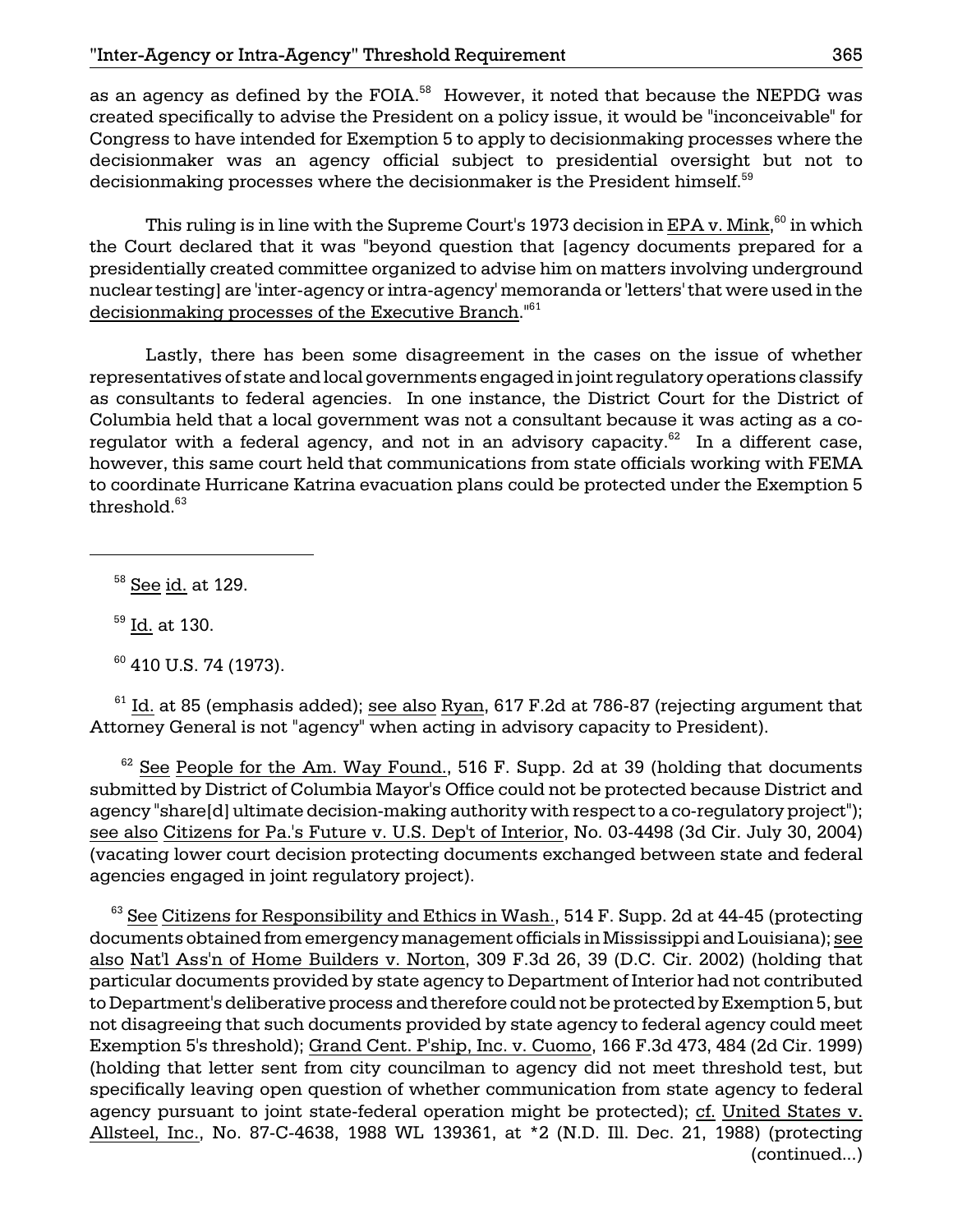#### Deliberative Process Privilege

The most commonly invoked privilege incorporated within Exemption 5 is the deliberative process privilege, the general purpose of which is to "prevent injury to the quality of agency decisions."<sup>64</sup> Specifically, three policy purposes consistently have been held to constitute the bases for this privilege: (1) to encourage open, frank discussions on matters of policy between subordinates and superiors; (2) to protect against premature disclosure of proposed policies before they are actually adopted; and (3) to protect against public confusion that might result from disclosure of reasons and rationales that were not in fact ultimately the grounds for an agency's action.<sup>65</sup>

Logically flowing from the foregoing policy considerations is the privilege's protection of the "decision making processes of government agencies."<sup>66</sup> In concept, the privilege protects not merely documents, but also the integrity of the deliberative process itself where the exposure of that process would result in harm.<sup>67</sup>

<sup>63</sup>(...continued)

documents exchanged between federal and state co-regulators) (non-FOIA case).

64 NLRB v. Sears, Roebuck & Co., 421 U.S. 132, 151 (1975).

 $65$  See, e.g., Russell v. Dep't of the Air Force, 682 F.2d 1045, 1048 (D.C. Cir. 1982); Coastal States Gas Corp. v. DOE, 617 F.2d 854, 866 (D.C. Cir. 1980); Jordan v. DOJ, 591 F.2d 753, 772 73 (D.C. Cir. 1978) (en banc); Kidd v. DOJ, 362 F. Supp. 2d 291, 296 (D.D.C. 2005) (protecting documents on basis that disclosure would "inhibit drafters from freely exchanging ideas, language choice, and comments in drafting documents") (internal quotation marks omitted); Heggestad v. DOJ, 182 F. Supp. 2d 1, 12 (D.D.C. 2000) (protecting memoranda containing recommendations based on perjured testimony, finding that they "have no probative value to the public since they are based on misrepresentations"); AFGE v. HHS, 63 F. Supp. 2d 104, 108 (D. Mass. 1999) (holding that release of predecisional documents "could cause harm by providing the public with erroneous information"), aff'd, No. 99-2208, 2000 U.S. App. LEXIS 10993, at \*3 (1st Cir. May 18, 2000). But see ITT World Commc'ns, Inc. v. FCC, 699 F.2d 1219, 1237-38 (D.C. Cir. 1983) (dictum) (suggesting that otherwise exempt predecisional material "may" be ordered released so as to explain actual agency positions), rev'd on other grounds, 466 U.S. 463 (1984).

<sup>66</sup> Sears, 421 U.S. at 150; see also Missouri ex rel. Shorr v. U.S. Army Corps of Eng'rs, 147 F.3d 708, 710 (8th Cir. 1998) ("The purpose of the deliberative process privilege is to allow agencies freely to explore alternative avenues of action and to engage in internal debates without fear of public scrutiny.").

 $67$  See, e.g., Nat'l Wildlife Fed'n v. U.S. Forest Serv., 861 F.2d 1114, 1119 (9th Cir. 1988) ("[T]he ultimate objective of exemption 5 is to safeguard the deliberative process of agencies, not the paperwork generated in the course of that process."); Schell v. HHS, 843 F.2d 933, 940 (6th Cir. 1988) ("Because Exemption 5 is concerned with protecting the deliberative process itself, courts now focus less on the material sought and more on the effect of the material's release."); Dudman Commc'ns Corp. v. Dep't of the Air Force, 815 F.2d 1565, 1568 (D.C. Cir. 1987) ("Congress enacted Exemption 5 to protect the executive's deliberative processes -- not (continued...)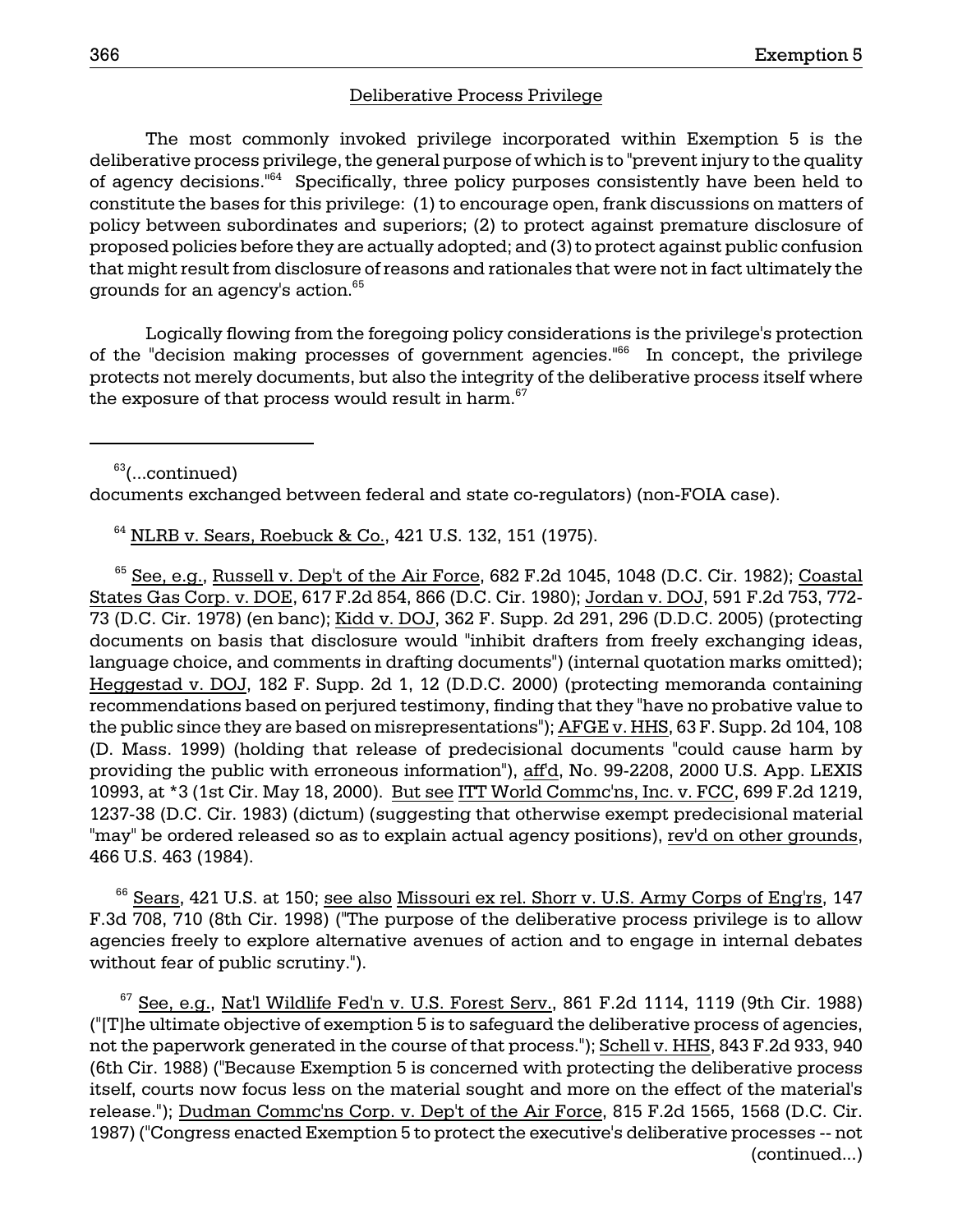Thus, even the status of an agency decision within an agency decisionmaking process may be protectible if the release of that information would have the effect of prematurely disclosing "the recommended outcome of the consultative process . . . as well as the source of any decision.<sup>"68</sup> This is particularly important to agencies involved in a regulatory process that specifically mandates public involvement in the decision process once the agency's deliberations are complete.<sup>69</sup> Moreover, the predecisional character of a document is not altered by the fact that an agency has subsequently made a final decision<sup>70</sup> or even has decided not to make a final decision.<sup>71</sup> Nor is it altered by the passage of time in general,<sup>72</sup>

68 Wolfe v. HHS, 839 F.2d 768, 775 (D.C. Cir. 1988) (en banc).

<sup>69</sup> See id. at 776; see also Missouri, 147 F.3d at 710-11 (protecting an intra-agency memorandum commenting on draft environmental impact statement and finding that "[a]lthough [the National Environmental Policy Act] contemplates public participation . . . NEPA's statutory language specifically indicates that disclosure to the public is to be in accord with FOIA, which includes Exemption 5"); Nat'l Wildlife, 861 F.2d at 1120-21 (protecting draft forest plans and preliminary draft environmental impact statements); Chem. Mfrs., 600 F. Supp. at 118 (protecting preliminary scientific data generated in connection with study of chemical).

 $^{70}$  See, e.g., Fed. Open Mkt. Comm. v. Merrill, 443 U.S. 340, 360 (1979); May v. Dep't of the Air Force, 777 F.2d 1012, 1014-15 (5th Cir. 1985); Cuccaro v. Sec'y of Labor, 770 F.2d 355, 357 (3d Cir. 1985); Elec. Privacy Info. Ctr. v. DHS, 384 F. Supp. 2d 100, 112-13 (D.D.C. 2005) ("Contrary to plaintiff's assertion that materials lose their Exemption 5 protection once a final decision is taken, it is the document's role in the agency's decision-making process that controls."); Judicial Watch of Fla., Inc. v. DOJ, 102 F. Supp. 2d 6, 16 (D.D.C. 2000) (rejecting as "unpersuasive" assertion that deliberative process privilege is inapplicable after deliberations have ended and relevant decision has been made).

 $71$  See Sears, 421 U.S. at 151 n.18 (extending protection to records that are part of decisionmaking process even where process does not produce actual decision by agency); Hornbeck Offshore Transp., LLC v. U.S. Coast Guard, No. 04-1724, 2006 WL 696053, at \*21 (D.D.C. Mar. 20, 2006) (rejecting plaintiff's claim that documents relating to action ultimately not taken did not qualify as predecisional); Judicial Watch, Inc. v. Clinton, 880 F. Supp. 1, 13 (D.D.C. 1995) (holding that to release deliberative documents because no final decision was issued would be "exalting semantics over substance"), aff'd on other grounds, 76 F.3d 1232 (D.C. Cir. 1996); cf. Elec. Privacy Info. Ctr., 384 F. Supp. 2d at 112 (holding that documents (continued...)

 $67$ (...continued)

to protect specific materials."); Greenberg v. U.S. Dep't of Treasury, 10 F. Supp. 2d 3, 16 n.19 (D.D.C. 1998) (concluding that Exemption 5 "is not limited to preventing embarrassment or 'chilling' of the individual authors of deliberative documents" but is designed to prevent chilling of agency deliberations); Chem. Mfrs. Ass'n v. Consumer Prod. Safety Comm'n, 600 F. Supp. 114, 117 (D.D.C. 1984) (finding that ongoing regulatory process would be subject to "delay and disrupt[ion]" if preliminary analyses were prematurely disclosed). But cf. Bangor Hydro-Elec. Co. v. U.S. Dep't of the Interior, No. 94-0173-B, slip op. at 6 (D. Me. Apr. 18, 1995) (holding, in alternative, that deliberative process privilege was inapplicable when by regulation entire decisionmaking process was open to all interested parties).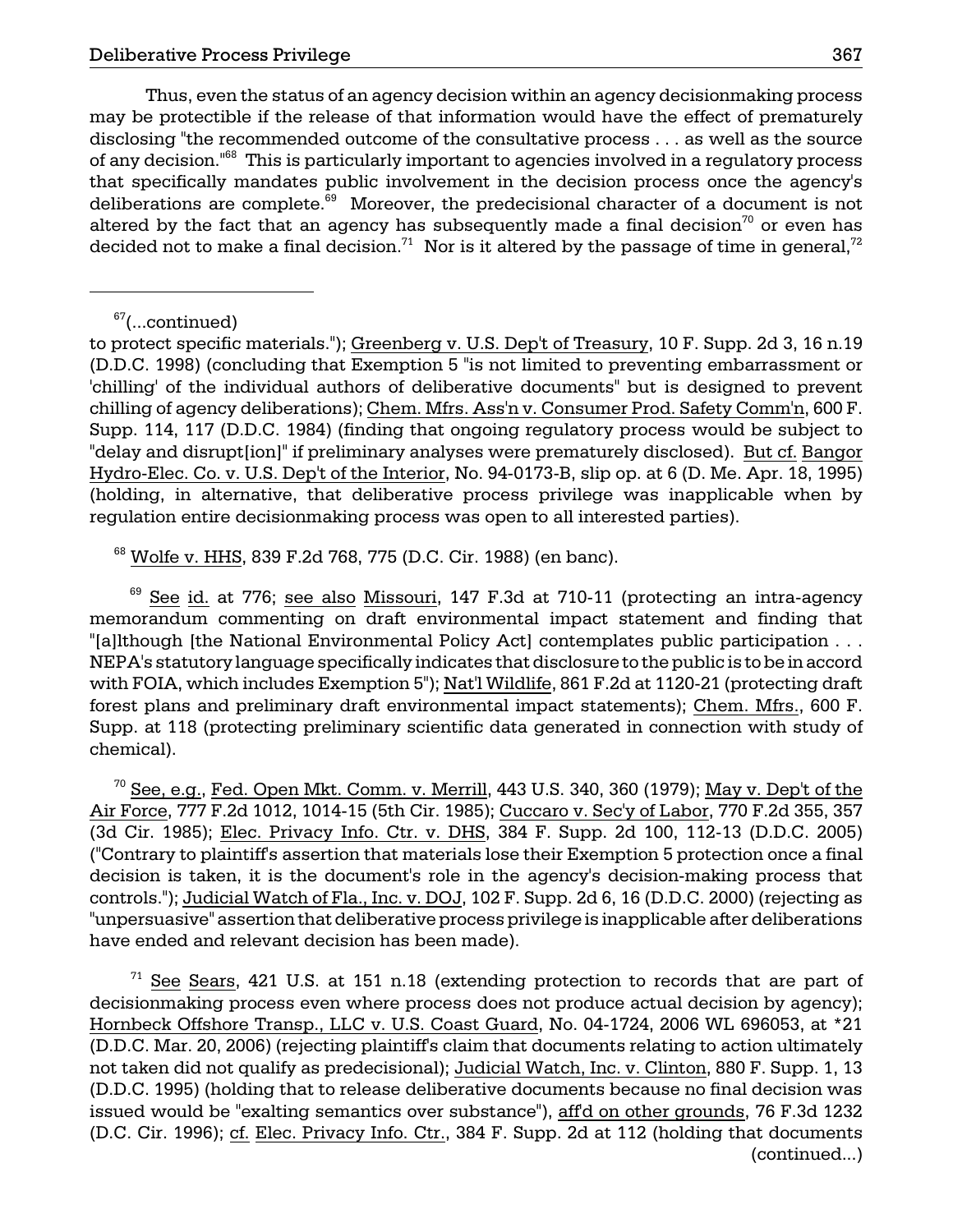though agencies are encouraged to consider whether the passage of time has sufficiently reduced the risk of harm from release so that a discretionary release may be appropriate.<sup>73</sup>

Traditionally, courts have established two fundamental requirements, both of which must be met, for the deliberative process privilege to be invoked.<sup>74</sup> First, the communication must be predecisional, i.e., "antecedent to the adoption of an agency policy."<sup>75</sup> Second, the communication must be deliberative, i.e., "a direct part of the deliberative process in that it makes recommendations or expresses opinions on legal or policy matters.<sup>"76</sup> The burden is upon the agency to show that the information in question satisfies both requirements.<sup>77</sup> The quality of an agency's declaration and Vaughn Index have been found to be crucial to the agency's ability to meet this obligation. $78$ 

 $71$ (...continued)

concerning now-abandoned agency program were nonetheless predecisional).

 $^{72}$  See, e.g., Bruscino v. BOP, No. 94-1955, 1995 WL 444406, at \*5 (D.D.C. May 15, 1995) ("The predecisional character of a document is not lost simply. . . because of the passage of time."), aff'd in part, rev'd in part on other grounds & remanded, No. 95-5213, 1996 WL 393101 (D.C. Cir. June 24, 1996); AGS Computers, Inc. v. U.S. Dep't of Treasury, No. 92-2714, slip op. at 13 (D.N.J. Sept. 16, 1993) (holding that predecisional character is not lost through passage of time); Founding Church of Scientology v. Levi, 1 Gov't Disclosure Serv. (P-H) ¶ 80,155, at 80,374 (D.D.C. Aug. 12, 1980) ("There is nothing in the language of the provision to suggest that passage of time without more derogates from the exempt status of the deliberative material."); cf. Nixon v. Adm'r of Gen. Servs., 443 U.S. 425, 448-49 (1977) (holding that President's constitutionally based privileges survive beyond individual President's term in office) (non-FOIA case).

 $73$  See Presidential Memorandum for Heads of Executive Departments and Agencies Concerning the Freedom of Information Act, 74 Fed. Reg. 4683 (Jan. 21, 2009); accord Attorney General Holder's Memorandum for Heads of Executive Departments and Agencies Concerning the Freedom of Information Act (Mar. 19, 2009), available at http://www.usdoj.gov/ ag/foiamemo-martch2009.pdf; see also *FOIA Post*, "OIP Guidance: President Obama's FOIA Memorandum and Attorney General Holder's FOIA Guidelines - Creating a New Era of Open Government" (posted 4/17/09).

 74 See Mapother v. DOJ, 3 F.3d 1533, 1537 (D.C. Cir. 1993) ("The deliberative process privilege protects materials that are both predecisional and deliberative." (citing Petroleum Info. Corp. v. U.S. Dep't of the Interior, 976 F.2d 1429, 1434 (D.C. Cir. 1992))).

75 Jordan, 591 F.2d at 774.

76 Vaughn v. Rosen, 523 F.2d 1136, 1143-44 (D.C. Cir. 1975).

77 See Coastal States, 617 F.2d at 866.

 $^{78}$  Compare Mo. Coal. for the Env't. Found. v. U.S. Army Corps of Eng'rs, 542 F.3d 1204, 1211 (8th Cir. 2008) (upholding agency's use of deliberative process privilege where it could be "fairly concluded" from Vaughn Index and declaration that release of documents could reveal deliberative process), with Rein, 553 F.3d at 368 ("Our review leads us to conclude the (continued...)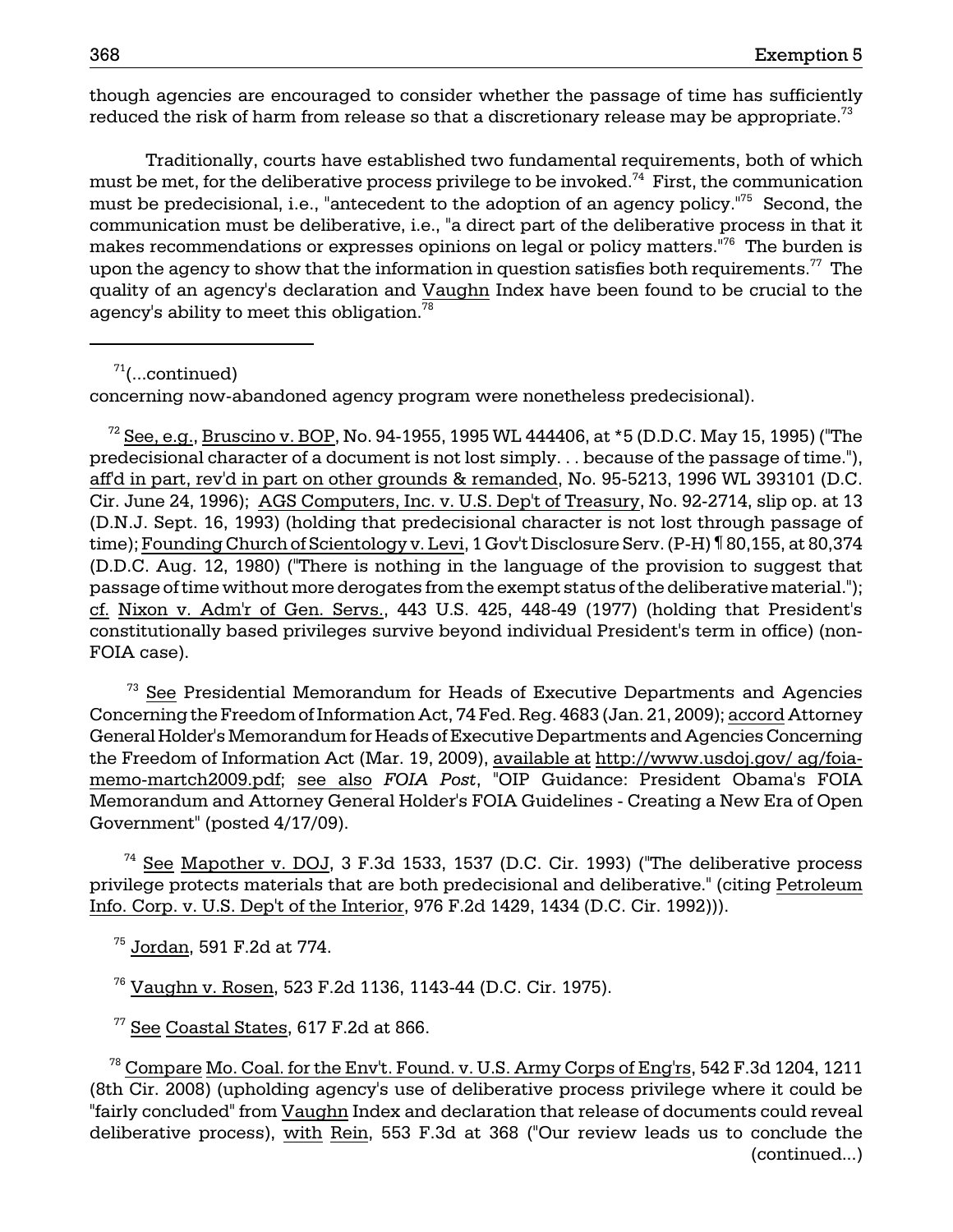In determining whether a document is predecisional, an agency does not necessarily have to point specifically to an agency final decision, but merely establish "what deliberative process is involved, and the role played by the documents in issue in the course of that process."79 On this point, the Supreme Court has been clear:

Our emphasis on the need to protect pre-decisional documents does not mean that the existence of the privilege turns on the ability of an agency to identify a specific decision in connection with which a memorandum is prepared. Agencies are, and properly should be, engaged in a continuing process of

<sup>79</sup> Coastal States, 617 F.2d at 868; see also Providence Journal Co. v. U.S. Dep't of the Army, 981 F.2d 552, 559 (1st Cir. 1992) (protecting IG's recommendations even though decisionmakers were not obligated to follow them); Formaldehyde Inst. v. HHS, 889 F.2d 1118, 1123 (D.C. Cir. 1989) (protecting recommendations on suitability of article for publication, though decision on "whether and where" to publish article had not yet been made); Hall, 552 F. Supp. 2d at 29 (denying summary judgment to agency because agency had failed to tie withheld documents to "specific" decisionmaking process); Nat'l Res. Def. Council v. DOD, 388 F. Supp. 2d 1086, 1098 (C.D. Cal. 2005) (holding that agency must identify specific decisonmaking process); Carter v. U.S. Dep't of Commerce, 186 F. Supp. 2d 1147, 1153-54 (D. Or. 2001) (holding that adjusted census data not examined by decisionmaker "cannot be said to have contributed" to decisionmaking process; and rejecting argument that data were nevertheless predecisional because agency was actively considering using them in future), aff'd, 307 F.3d 1084 (9th Cir. 2002); Greenberg, 10 F. Supp. 2d at 17 (stating that "evaluation of the legal status" of case would be protected, but "instruction from a senior to a junior official as to what legal action should be taken -- a final decision . . . does not merit Exemption 5 protection"); cf. Sw. Ctr. for Biological Diversity v. USDA, 170 F. Supp. 2d 931, 940 (D. Ariz. 2000) (rejecting as "tenuous" defendant's position that releasing information would "result in humans disturbing nesting goshawks," which in turn would alter agency's deliberative process by affecting results of scientific study), aff'd on other grounds, 314 F.3d 1060 (9th Cir. 2002); Animal Legal Def. Fund, Inc. v. Dep't of the Air Force, 44 F. Supp. 2d 295, 299 (D.D.C. 1999) (rejecting privilege claim because agency "utterly failed to specify the role played by each withheld document" in policy-formulation process).

 $78$ (...continued)

Agencies' descriptions of many of the challenged documents lack the specificity and particularity required for a proper determination of whether they are exempt from disclosure."); Morley v. CIA, 508 F.3d 1108, 1127 (D.C. Cir. 2007) (criticizing "minimal information" provided in agency submissions as being inadequate for court to determine if privilege was claimed properly); People of Cal. ex rel. Brown v. EPA, No. 07-2055, 2009 WL 273411, at \*4 (N.D. Cal. Feb. 4, 2009) (ordering in camera review where agency's Vaughn Index did not provide enough information for court to evaluate agency's use of privilege); Ctr. for Biological Diversity v. OMB, No. 07-4997, 2008 WL 5129417, at \*7 (N.D. Cal. Dec. 4, 2008) (denying summary judgment and criticizing agency submissions as containing "boilerplate explanations" for withholdings); Hall v. DOJ, 552 F. Supp. 2d 23, 29 (D.D.C. 2008) (denying summary judgment to agency because agency had not established that harm would result from release of documents); and Columbia Snake River Irrigators Ass'n v. Lohn, No. 07-1388, 2008 WL 750574, at \*5 (W.D. Wash. Mar. 19, 2008) (ordering in camera review of documents where agency's submissions had not made clear whether withheld documents were party of agency's deliberative process).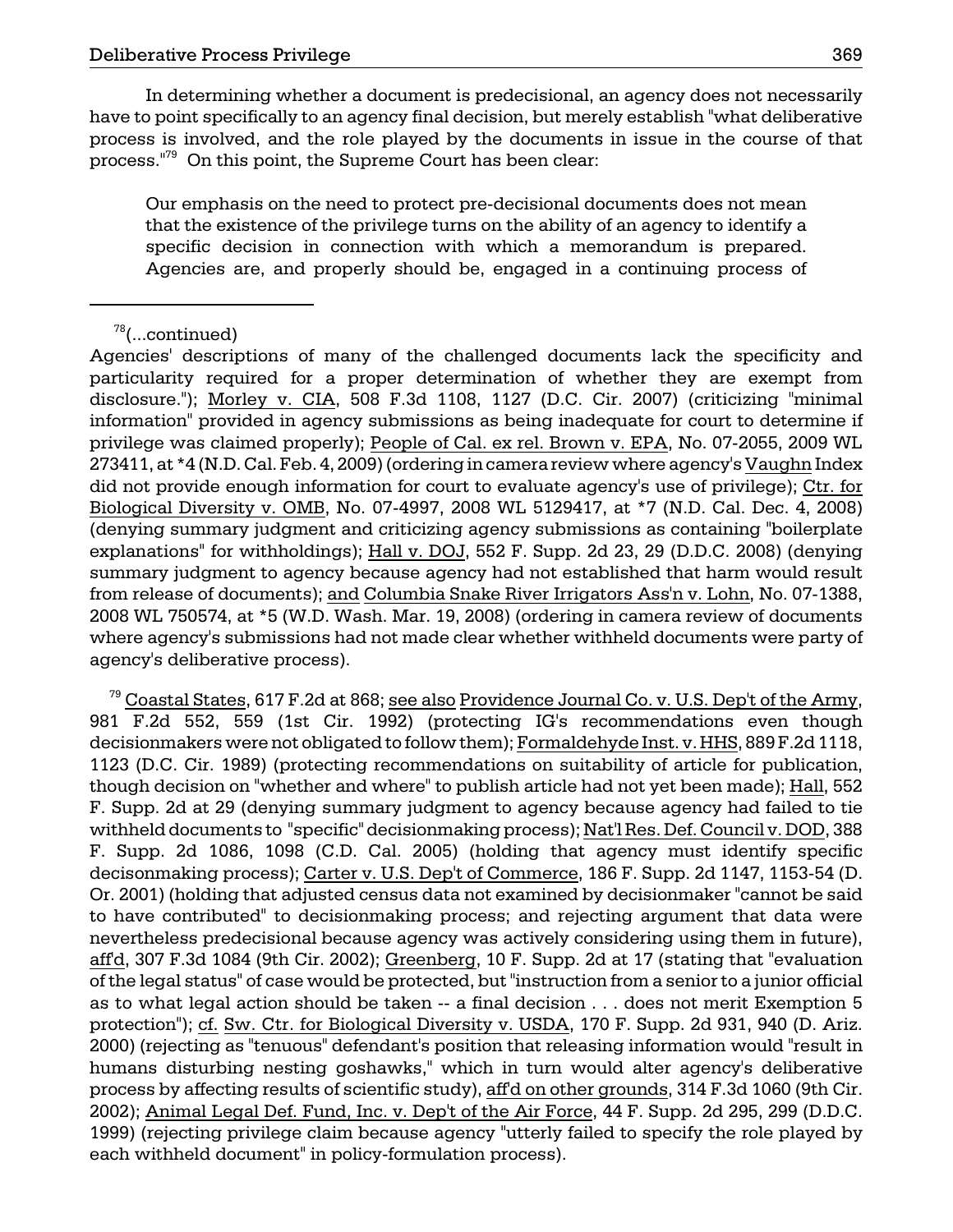examining their policies; this process will generate memoranda containing recommendations which do not ripen into agency decisions; and the lower courts should be wary of interfering with this process. $80$ 

Thus, so long as a document is generated as part of such a continuing process of agency decisionmaking, courts have found Exemption  $5$  can be applicable.<sup>81</sup> In a particularly

 $81$  See, e.g., Casad v. HHS, 301 F.3d 1247, 1252 (10th Cir. 2002) (holding that deliberative process privilege protects redacted portions of "summary statements" created prior to NIH's research grant funding decisions); Sierra Club v. U.S. Dep't of Interior, 384 F. Supp. 2d 1, 16 (D.D.C. 2004) (rejecting as "simplistic" plaintiff's claim that deliberative process privilege did not apply to documents generated after presidential policy decision but which reflected deliberations on how best to advocate President's policy proposals in Congress); Gordon v. FBI, 388 F. Supp. 2d 1028, 1038 (N.D. Cal. 2005) (protecting documents concerning government's "no-fly" list even after implementation of these lists, because withheld documents discussed potential revisions to relevant regulations); Tarullo v. DOD, 170 F. Supp. (continued...)

 $80$  Sears, 421 U.S. at 151 n.18; see also Rein v. U.S. Patent & Trademark Office, 553 F.3d 353, 373 (4th Cir. 2009) ("Contrary to [plaintiff's] argument, the Agencies were not required to identify the specific policy judgment at issue in each document."); Schell, 843 F.2d at 941 ("When specific advice is provided, . . . it is no less predecisional because it is accepted or rejected in silence, or perhaps simply incorporated into the thinking of superiors for future use."); Nielsen v. U.S. Bureau of Land Mgmt., 252 F.R.D. 499, 522 (D. Minn. 2008) (rejecting claim that agency was required to link withheld documents to specific agency decision); Citizens for Responsibility and Ethics in Wash. v. U.S. Dep't of Labor, 478 F. Supp. 2d 77, 82 (D.D.C. 2007) (rejecting plaintiff's argument that privilege did not apply because agency had not identified "precisely what policies were under consideration"); Maydak v. DOJ, 362 F. Supp. 2d 316, 326 (D.D.C. 2005) (protecting information concerning federal inmate that was used by BOP officials as part of continuing process of making decisions regarding inmate's status); Hamilton Sec. Group, Inc. v. HUD, 106 F. Supp. 2d 23, 30 (D.D.C. 2000) (protecting draft audit report that was never reviewed by agency decisionmaker; holding that "only those materials that are reviewed and approved by the District Inspector General represent the agency's final position"), aff'd per curiam, No. 00-5331, 2001 WL 238162, at \*1 (D.C. Cir. Feb. 23, 2001); Greenberg, 10 F. Supp. 2d at 16 (rejecting argument that documents were not deliberative because not actually relied upon, observing that "[i]f the author had known that the notes discussing the proposed questions and issues would be subject to FOIA disclosure if not actually used, the author likely would have been more cautious in what he or she recommended"); Brooks v. IRS, No. CV-F-96-6284, 1997 U.S. Dist LEXIS 21075, at \*23-24 (E.D. Cal. Nov. 17, 1997) (stating that "governmental privilege does not hinge on whether or not the District Counsel relied on or accorded any weight to the information at issue in rendering its final decision"); Perdue Farms, Inc. v. NLRB, No. 2:96-CV-27-BO(1), 1997 U.S. Dist. LEXIS 14579, at \*17 (E.D.N.C. Aug. 5, 1997) ("Although some [deliberative] processes do not ripen into agency decisions, this does not preclude application of the deliberative process privilege."); Pfeiffer v. CIA, 721 F. Supp. 337, 340 (D.D.C. 1989) (noting that court "must give considerable deference to the agency's explanation of its decisional process, due to agency's expertise"). But see Senate of P.R. v. DOJ, 823 F.2d 574, 585 (D.C. Cir. 1987) (suggesting agency must specify final "decisions to which the advice or recommendations . . . contributed").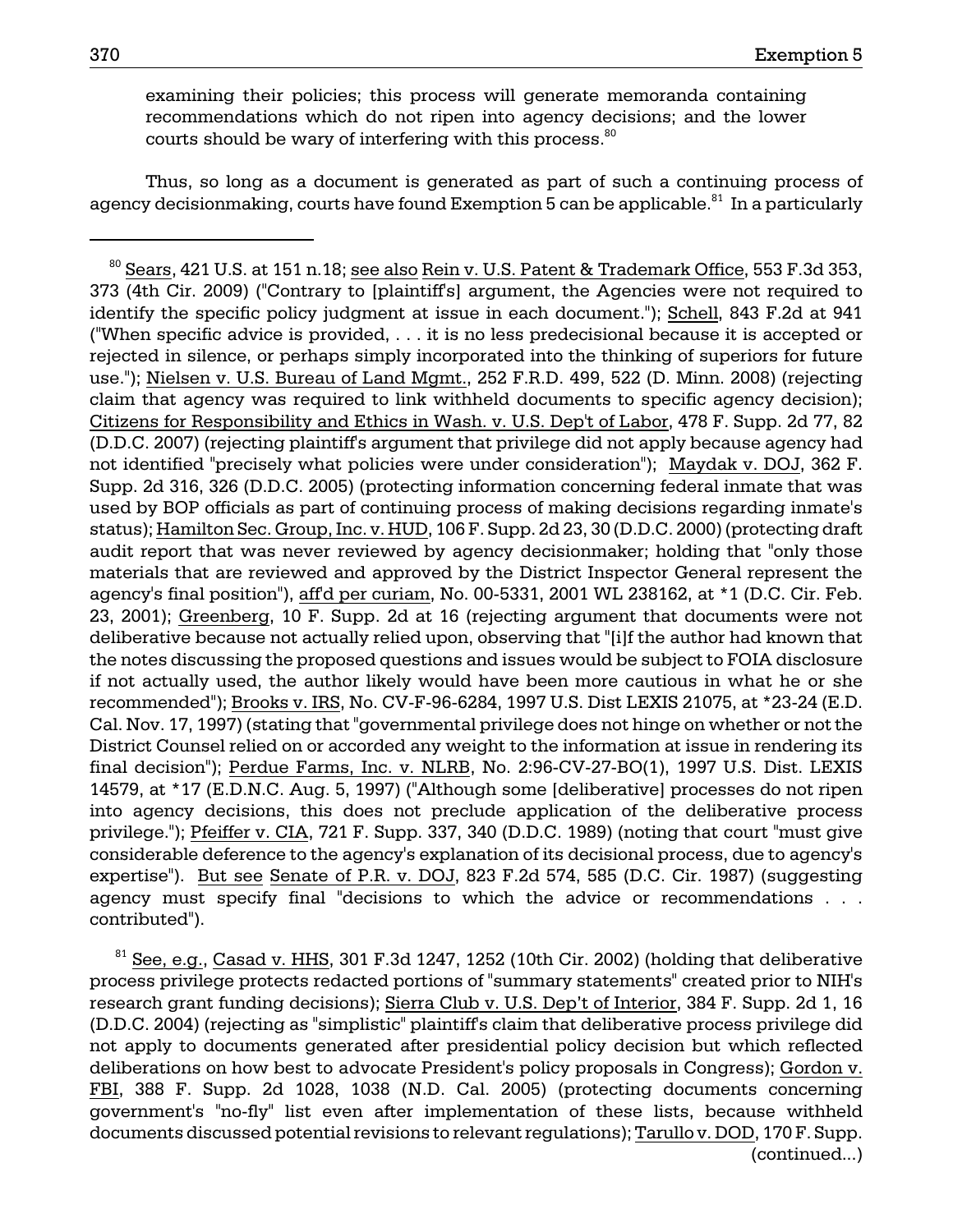advises another agency possessing such authority. $^\mathrm{83}$  They even can be "documents which the process,"<sup>84</sup> or documents that do not end up being considered by the agency decisonmaker instructive decision, Access Reports v. DOJ, the Court of Appeals for the District of Columbia Circuit emphasized the importance of identifying the larger process to which a document sometimes contributes.<sup>82</sup> Further, "predecisional" documents are not only those circulated within the agency, but can also be those from an agency lacking decisional authority that agency decisionmaker herself prepared as part of her deliberation and decisionmaking

108-09 (rejecting proposed "essential functions" test). <u>But see Cook v. Watt,</u> 597 F. Supp. 545, 2d 271, 277 (D. Conn. 2001) (rejecting argument that document was not predecisional, instead finding that it was merely "a description of how the agency performed under its then-existing policy," and concluding that although memorandum "contains some objective description of the facts providing a basis for . . . opinions, it consists primarily of specific subjective recommendations about future agency conduct and policy"); Dayton Newspapers, Inc. v. U.S. Dep't of the Navy, No. C-3-95-328, slip op. at 55-56 (S.D. Ohio Sept. 12, 1996) (protecting communications that were postdecisional with respect to specific agency decision but predecisional "in relation to their impact on broader policy decisions"); Ashley v. U.S. Dep't of Labor, 589 F. Supp. 901, 908-09 (D.D.C. 1983) (holding that documents containing agency selfevaluations need not be shown to be part of clear process leading up to "assured" final decision so long as agency can demonstrate that documents were part of some deliberative process). Compare Parke, Davis & Co. v. Califano, 623 F.2d 1, 6 (6th Cir. 1980) (holding that document must be "essential element" of deliberative process), with Schell, 843 F.2d at 939-41 (appearing to reject, at least implicitly, "essential element" test), and AFGE, 63 F. Supp. 2d at 550-52 (D. Alaska 1983) (refusing to extend privilege to documents originating in deliberative process merely because process held in abeyance and no decision reached).

<sup>82</sup> 926 F.2d 1192, 1196 (D.C. Cir. 1991) (upholding use of privilege where withheld documents had been shown to contribute to agency's decisionmaking process on "how to shepherd [a] bill through Congress"); see also Nielsen, 252 F.R.D. at 522 (protecting documents tied to agency deliberations on land purchase and public reaction to agency actions); Citizens for Responsibility and Ethics in Wash., 478 F. Supp. 2d at 83 (applying privilege to agency deliberations on how to respond to media report); Sierra Club, 384 F. Supp. 2d at 16 (upholding use of privilege to documents discussing agency strategies to promote legislative proposals to Congress).

 $83$  See Renegotiation Bd. v. Grumman Aircraft Eng'g Corp., 421 U.S. 168, 188 (1975); Bureau of Nat'l Affairs, Inc. v. DOJ, 742 F.2d 1484, 1497 (D.C. Cir. 1984); Defenders of Wildlife v. U.S. Dep't of the Interior, 314 F. Supp. 2d 1, 18-19 (D.D.C. 2004) (protecting documents relating to ethics investigation that were prepared by Department of the Interior and given to Office of Government Ethics, which had final authority over investigation). Compare Blazar v. OMB, No. 92-2719, slip op. at 14 (D.D.C. Apr. 15, 1994) (finding recommendations made from OMB to the President to be predecisional), with Am. Soc'y of Pension Actuaries v. IRS, 746 F. Supp. 188, 192 (D.D.C. 1990) (ordering disclosure after finding that IRS's budget assumptions and calculations were "relied upon by government" in making final estimate for President's budget).

<sup>84</sup> Judicial Watch, 102 F. Supp. 2d at 14 (protecting notes taken by Attorney General that (continued...)

 $81$ (...continued)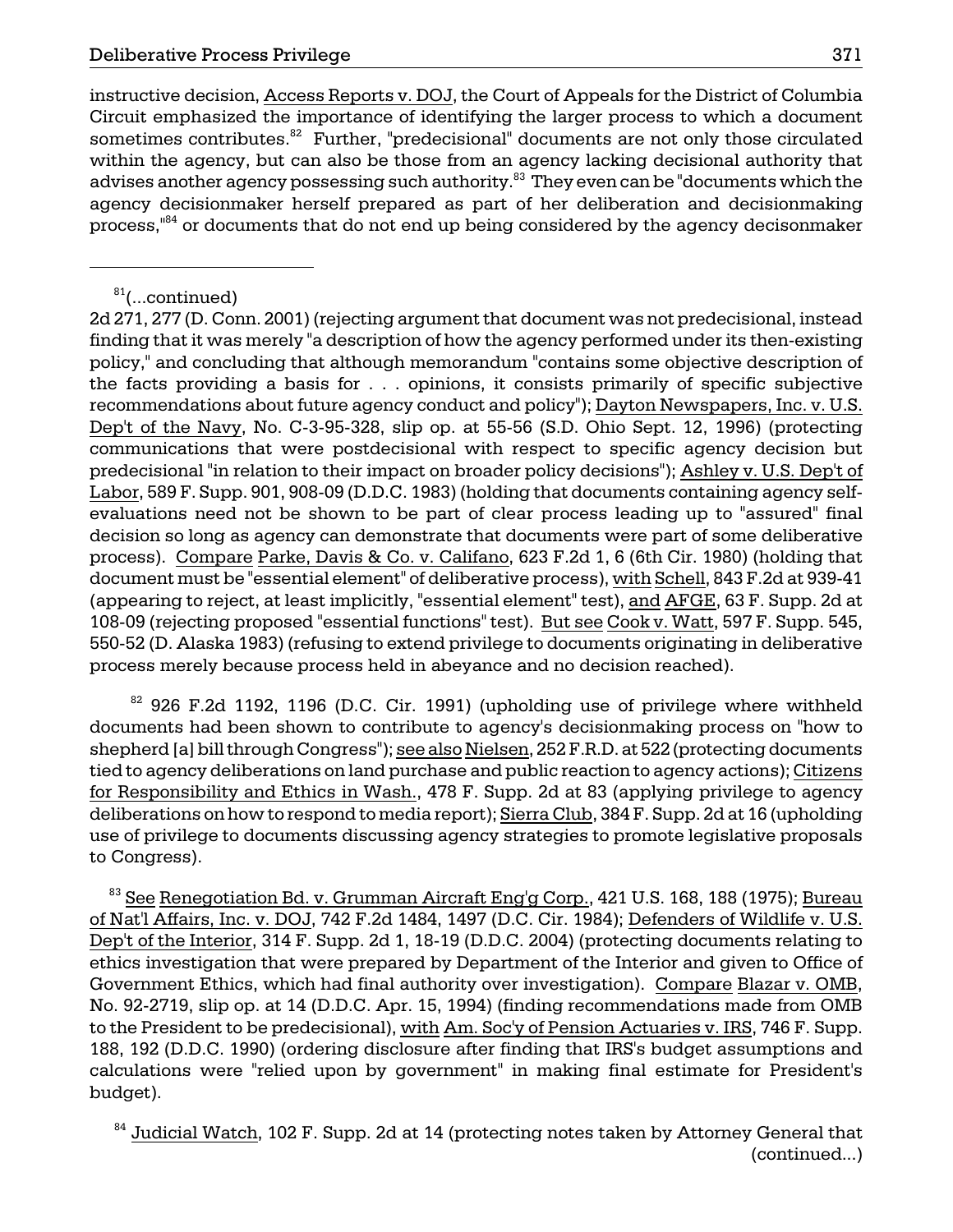at all.<sup>85</sup> Lastly, it has been held that the privilege is not limited to deliberations connected solely to agency activities that are specifically authorized by Congress. $86$ 

In contrast, however, are postdecisional documents. They generally embody statements of policy and final opinions that have the force of law, $87$  that implement an established policy of an agency,<sup>88</sup> or that explain actions that an agency has already taken.<sup>89</sup> Exemption 5 ordinarily does not apply to postdecisional documents, as "the public is vitally concerned with the reasons which did supply the basis for an agency policy actually

 $84$ (...continued) she did not share with others).

 85 See, e.g., Moye, O'Brien, O'Rourke, Hogan & Pickert v. Nat'l R.R. Passenger Corp., 376 F.3d 1270, 1279 (11th Cir. 2004) (reversing magistrate's ruling that documents that had contributed to decisionmaking process were not privileged just because they had not been considered by final decisionmaker); Schell, 843 F.2d at 941 ("A subordinate who wishes to provide information candidly should not fear that the public will be privy to his views merely because his superiors have not yet acted on his recommendations."); Hamilton Sec. Group, Inc. v. HUD, 106 F. Supp. 2d 23, 30 (D.D.C. 2000) (protecting draft audit report that was never reviewed by agency decisionmaker; holding that "only those materials that are reviewed and approved by the District Inspector General represent the agency's final position"), aff'd per curiam, No. 00-5331, 2001 WL 238162, at \*1 (D.C. Cir. Feb. 23, 2001); Greenberg, 10 F. Supp. 2d at 16 (rejecting argument that documents were not deliberative because not actually relied upon, observing that "[i]f the author had known that the notes discussing the proposed questions and issues would be subject to FOIA disclosure if not actually used, the author likely would have been more cautious in what he or she recommended"); Brooks v. IRS, No. CV-F-96-6284, 1997 U.S. Dist LEXIS 21075, at \*23-24 (E.D. Cal. Nov. 17, 1997) (stating that "governmental privilege does not hinge on whether or not the District Counsel relied on or accorded any weight to the information at issue in rendering its final decision").

<sup>86</sup> See Enviro Tech Int'l, Inc. v. EPA, 371 F.3d 370, 376 (7th Cir. 2004) (protecting documents that contained EPA recommendations on workplace exposure limits to n-Propyl Bromide, despite fact that EPA lacks statutory authority to regulate such exposure limits).

 $87$  See, e.g., Taxation With Representation Fund v. IRS, 646 F.2d 666, 677-78 (D.C. Cir. 1981).

 $88$  See, e.g., Brinton v. Dep't of State, 636 F.2d 600, 605 (D.C. Cir. 1980); Nissei Sangyo Am., Ltd. v. IRS, No. 95-1019, 1997 U.S. Dist. LEXIS 22473, at \*23-24 (D.D.C. May 8, 1997) (magistrate's recommendation) (declining to apply deliberative process privilege to results of tax audit in which agency was merely "applying published tax laws to factual information regarding a taxpayer"), adopted, (D.D.C. Jan. 28, 1998).

<sup>89</sup> See, e.g., Sears, 421 U.S. at 153-54; Judicial Watch, Inc. v. HHS, 27 F. Supp. 2d 240, 245 (D.D.C. 1998) (noting that "deliberative process privilege does not protect documents that merely state or explain agency decisions"); cf. Horowitz v. Peace Corps, No. 00-0848, slip op. at 9-10 (D.D.C. Oct. 12, 2001) (ordering parties to submit additional evidence of whether final decision had been made at time disputed memorandum was written). But cf. Murphy v. TVA, 571 F. Supp. 502, 505 (D.D.C. 1983) (protecting two "interim" decisions, which agency retains option of changing).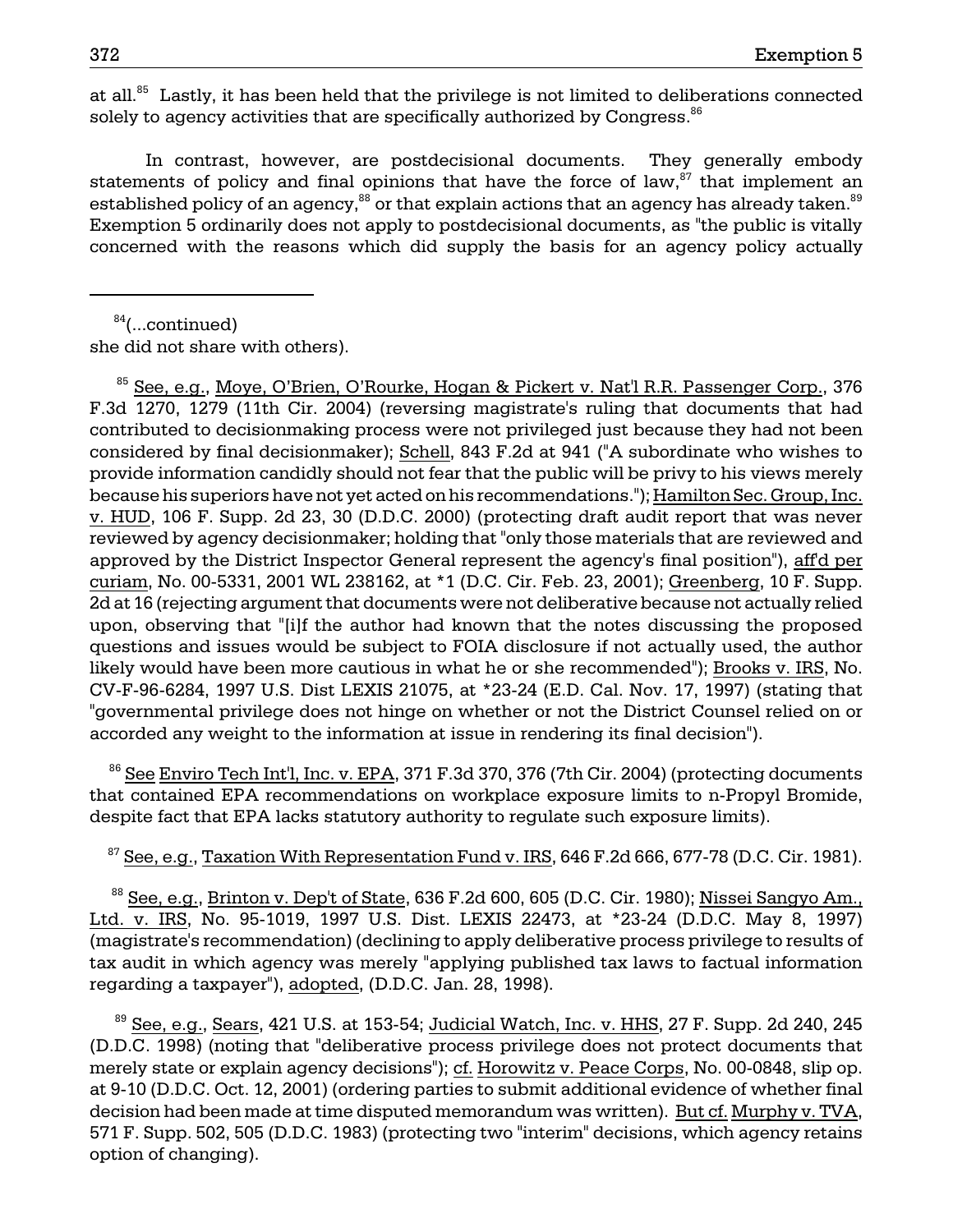adopted."<sup>90</sup> However, it is possible for communications to be postdecisional in form and timing, but predecisional in content. $91$ 

Many courts have confronted the question of whether certain documents at issue were tantamount to agency "secret law," i.e., "orders and interpretations which [the agency] actually applies to cases before it," $92$  and which are "routinely used by agency staff as guidance." $93$ Such documents have been found not protectible because they are not in fact predecisional, but rather "discuss established policies and decisions."<sup>94</sup> Nevertheless, portions of a postdecisional document that discuss predecisional recommendations not expressly adopted have been protected.<sup>95</sup>

<sup>90</sup> Sears, 421 U.S. at 152.

 $91$  See, e.g., Elec. Privacy Info. Ctr. v. DHS, No. 04-1625, 2006 U.S. Dist. LEXIS 94615, at \*22-24 (D.D.C. Dec. 22, 2006) (protecting e-mail message generated after agency decision made that "recanted" deliberations preceding decision); N. Dartmouth Properties, Inc. v. HUD, 984 F. Supp. 65, 69 (D. Mass. 1997) (noting that author may not have known that final decision had been reached at time he composed message because "[n]o one would waste time preparing an e-mail message in an attempt to persuade someone to reach a conclusion if he knew that the conclusion he was advocating had already been reached").

92 Sterling Drug, Inc. v. FTC, 450 F.2d 698, 708 (D.C. Cir. 1971).

<sup>93</sup> Coastal States, 617 F.2d at 869; see also Schlefer v. United States, 702 F.2d 233, 243-44 (D.C. Cir. 1983).

 $94$  Coastal States, 617 F.2d at 868; see also Safeway, Inc. v. IRS, No. 05-3182, 2006 WL 3041079, at \*9 (N.D. Cal. Oct. 24, 2006) (ordering release of documents characterized as "intraagency discussion of how to apply established policy and law to the particular facts of Plaintiff's audit"); Evans v. OPM, 276 F. Supp. 2d 34, 40 (D.D.C. 2003) (holding that deliberative process privilege does not protect memorandum issued by OPM's Office of General Counsel that is "clear statement" of OPM's position on adoption of governmentwide hiring policy); Carlton v. Dep't of Interior, No. 97-2105, slip op. at 15 n.7 (D.D.C. Sept. 3, 1998) (observing that court "need not find that the agency is withholding secret law . . . to conclude that the government has nevertheless failed to justify its withholdings under FOIA Exemption 5"); Hansen v. U.S. Dep't of the Air Force, 817 F. Supp. 123, 124-25 (D.D.C. 1992) (ordering disclosure of draft document used by agency as final product).

<sup>95</sup> See Sears, 421 U.S. at 151 (noting that postdecisional documents may still reflect protected "prior communications and the ingredients of the decisionmaking process"); see also Mead Data Cent., Inc. v. U.S. Dep't of the Air Force, 566 F.2d 242, 257 (D.C. Cir. 1977) ("It would exalt form over substance to exempt documents in which staff recommend certain action or offer their opinions on given issues but require disclosure of documents which only 'report' what those recommendations and opinions are."); Blazar, No. 92-2719, slip op. at 15 (D.D.C. Apr. 15, 1994) (deciding that President's indication of which alternative he adopted does not waive privilege for unadopted recommendations); cf. Steinberg v. DOJ, No. 91-2740, 1993 WL 385820, at \*3 (D.D.C. Sept. 13, 1993) (holding that protection of exemption is not lost where decision to conduct particular type of investigation was merely intermediate step in larger (continued...)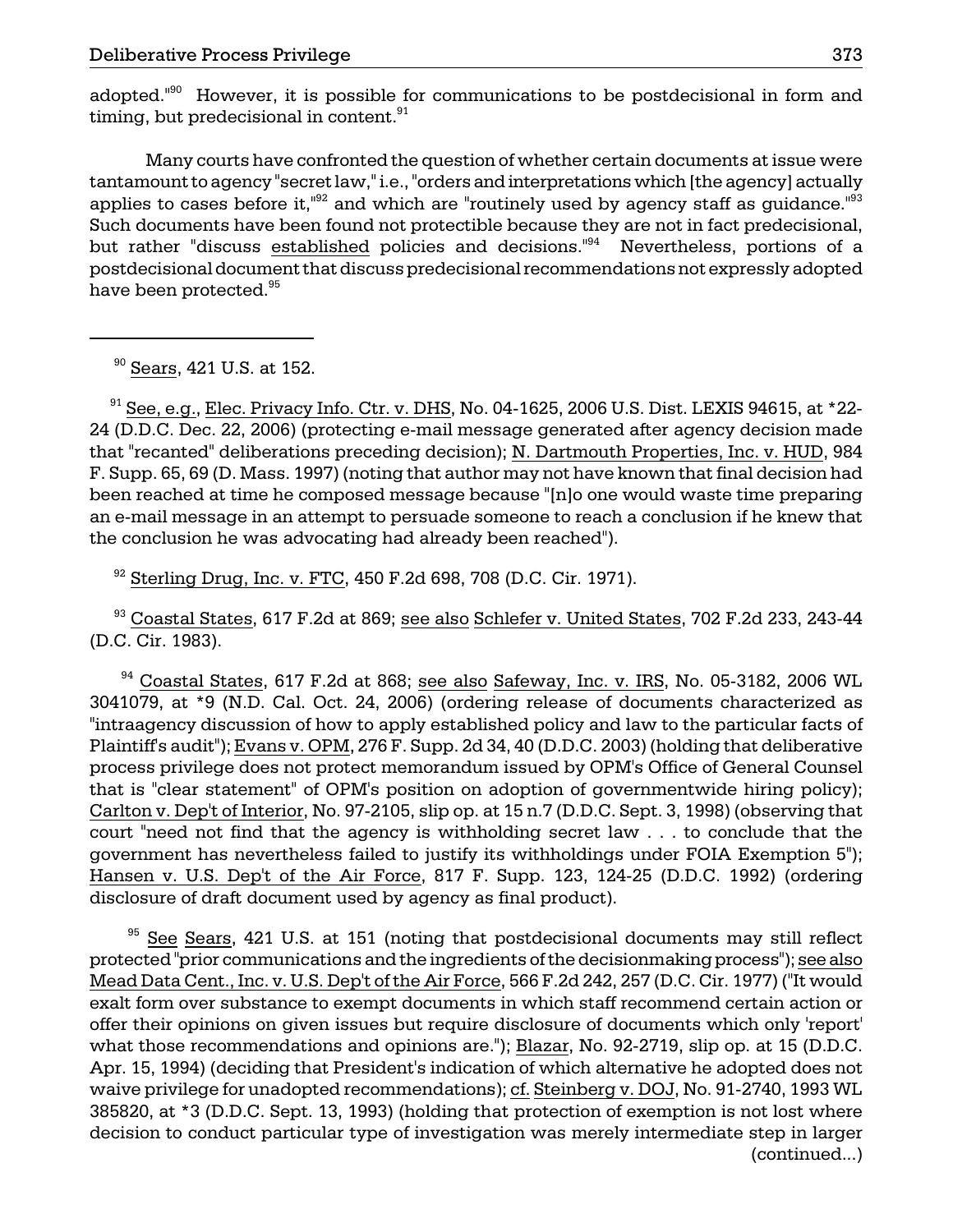Several criteria have been fashioned to clarify the "often blurred" distinction between predecisional and postdecisional documents.<sup>96</sup> First, an agency should determine whether the document is a "final opinion" within the meaning of one of the two "automatic" disclosure provisions of the FOIA, subsection (a)(2)(A).  $97$  In an extensive consideration of this point, the Court of Appeals for the Fifth Circuit held that, inasmuch as subsection (a)(2)(A) specifies "the adjudication of [a] case[]," Congress intended "final opinions" to be only those decisions resulting from proceedings (such as that in Sears) in which a party invoked (and obtained a decision concerning) a specific statutory right of "general and uniform" applicability. $98$ However, the D.C. Circuit has stated that Field Service Advice memoranda ("FSAs") issued by the IRS's Office of Chief Counsel are not predecisional documents, because they constitute "statements of an agency's legal position.<sup>"99</sup> The court reached this conclusion even though

 $95$ (...continued) process).

<sup>96</sup> Schlefer, 702 F.2d at 237. See generally ITT, 699 F.2d at 1235; Arthur Andersen & Co. v. IRS, 679 F.2d 254, 258-59 (D.C. Cir. 1982); Tax Analysts v. IRS, No. 94-923, 1996 WL 134587, at \*2-3 (D.D.C. Mar. 15, 1996), aff'd, 117 F.3d 607 (D.C. Cir. 1997).

 $97$  5 U.S.C. § 552(a)(2)(A) (2006), amended by OPEN Government Act of 2007, Pub. L. No. 110-175, 121 Stat. 2524; see Fed. Open Mkt. Comm., 443 U.S. at 360-61 n.23.

 98 Skelton v. USPS, 678 F.2d 35, 41 (5th Cir. 1982); cf. Rockwell Int'l Corp. v. DOJ, 235 F.3d 598, 602-03 (D.C. Cir. 2001) (concluding that report was not final opinion because it contained "conclusions of a voluntarily undertaken internal agency investigation, not a conclusion about agency action (or inaction) in an adversarial dispute with another party"); Common Cause v. IRS, 646 F.2d 656, 659-60 (D.C. Cir. 1981) (rejecting claim that document was final opinion, because agency's action involved "the voluntary suggestion, evaluation, and rejection of a proposed policy by an agency, not the agency's final, unappealable decision not to pursue a judicial remedy in an adversarial dispute"). But see Afshar v. Dep't of State, 702 F.2d 1125, 1142-43 (D.C. Cir. 1983) (holding that even single recommendation of no precedential value or applicability to rights of individual members of public loses protection if specifically adopted as basis for final decision).

 $99$  Tax Analysts v. IRS, 117 F.3d 607, 617 (D.C. Cir. 1997); see, e.g., Tax Analysts v. IRS, 483 F. Supp. 2d 8, 17-18 (D.D.C. 2007) (ordering release of documents reflecting agency's official position on tax code); Evans, 276 F. Supp. 2d at 39 (finding documents at issue "indistinguishable" from records at issue in Tax Analysts for purposes of Exemption 5); Ginsberg v. IRS, No. 96-2265-CIV-T-26E, 1997 WL 882913, at \*4 & nn.4, 5 (M.D. Fla. Dec. 23, 1997) (magistrate's recommendation) ("Although the opinions of District Counsel may not represent final opinions or policy statements of the IRS . . . [they were] relied upon and specifically referenced" by IRS agent in conduct of examination.), adopted, (M.D. Fla. Jan. 27, 1998), appeal dismissed, No. 98-2384 (11th Cir. June 5, 1998); cf. Tax Analysts v. IRS, 97 F. Supp. 2d 13, 17 (D.D.C. 2000) (protecting IRS Legal Memoranda, and distinguishing them from FSAs, on basis that "[w]hereas [Legal Memoranda] flow 'upward' from staffers to reviewers, [FSAs] flow 'outward' from the Office of Chief Counsel to personnel in the field").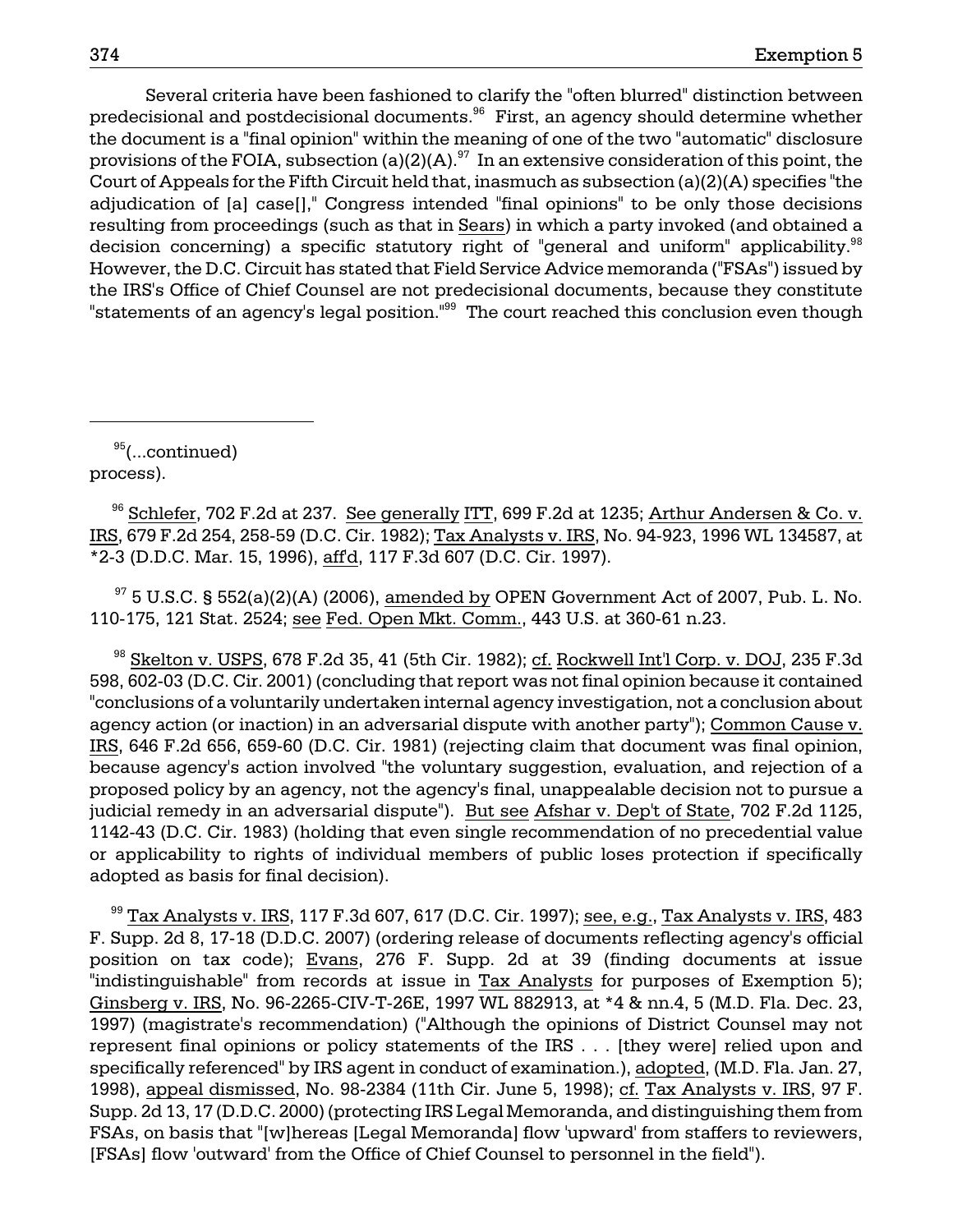the opinions were found to be "nonbinding" on the ultimate decisionmakers.<sup>100</sup>

document is far more likely to be predecisional. $^{102}$  A crucial caveat in this regard, however, Second, one must consider the nature of the decisionmaking authority vested in the office or person issuing the document.<sup>101</sup> If the author lacks "legal decision authority," the is that courts often look "beneath formal lines of authority to the reality of the decisionmaking process."103 Hence, even an assertion by the agency that an official lacks ultimate decisionmaking authority might be "superficial" and unavailing if agency "practices" commonly accord decisionmaking authority to that official.104 Conversely, an agency official who appears to have final authority may in fact not have such authority or may not be wielding that authority in a particular situation.<sup>105</sup>

Careful analysis of the decisionmaking process is sometimes required to determine whether the records reflect an earlier preliminary decision or recommendations concerning follow-up issues. $^{106}$  Similarly, a distinction must be made between a document which reflects

 $100$  Tax Analysts, 117 F.3d at 617.

 $101$  See Pfeiffer, 721 F. Supp. at 340 ("What matters is that the person who issues the document has authority to speak finally and officially for the agency.").

 $102$  Grumman, 421 U.S. at 184-85; see also A. Michael's Piano, Inc. v. FTC, 18 F.3d 138, 147 (2d Cir. 1994) (finding staff attorney's recommendation predecisional as she had no authority to close investigation); Tax Analysts v. IRS, 152 F. Supp. 2d 1, 24-25 (D.D.C. 2001) (protecting memoranda "written by a component office without decisionmaking authority to a different component office" that had such authority), aff'd in part, rev'd in part on other grounds & remanded, 294 F.3d 71 (D.C. Cir. 2002); Tax Analysts, 97 F. Supp. 2d at 17 ("Because the drafters lack ultimate [decisionmaking] authority, their views are necessarily predecisional."). But see Tax Analysts, 117 F.3d at 617 (finding chief counsel's "nonbinding" FSAs to field offices not predecisional because they "constitute agency law").

103 Schlefer, 702 F.2d at 238; see also Nat'l Wildlife, 861 F.2d at 1123; cf. Goldstein v. Office of Indep. Counsel, No. 87-2028, 1999 WL 570862, at \*7 (D.D.C. July 29, 1999) (protecting recommendations on possible criminal investigations from head of DOJ's Criminal Division to Director of FBI).

 $^{104}$  Schlefer, 702 F.2d at 238, 241; see, e.g., Badran v. DOJ, 652 F. Supp. 1437, 1439 (N.D. Ill. 1987) (concluding that INS decision on plaintiff's bond was final, even though it was reviewable by immigration judge, because "immigration judges are independent from the INS, and no review of plaintiff's bond occurred within the INS").

 fact that authority to make such decisions was normally exercised by chief of Tax Division's <sup>105</sup> See, e.g., Nat'l Wildlife, 861 F.2d at 1122-23 (finding that headquarters' comments on regional plans were opinions and recommendations); Heggestad, 182 F. Supp. 2d at 10 (finding that top official in DOJ's Tax Division actually had made decision to prosecute despite Criminal Section).

 $^{106}$  See, e.g., City of Va. Beach v. U.S. Dep't of Commerce, 995 F.2d 1247, 1254 (4th Cir. 1993) (protecting documents discussing past decision insofar as it influences future decision); (continued...)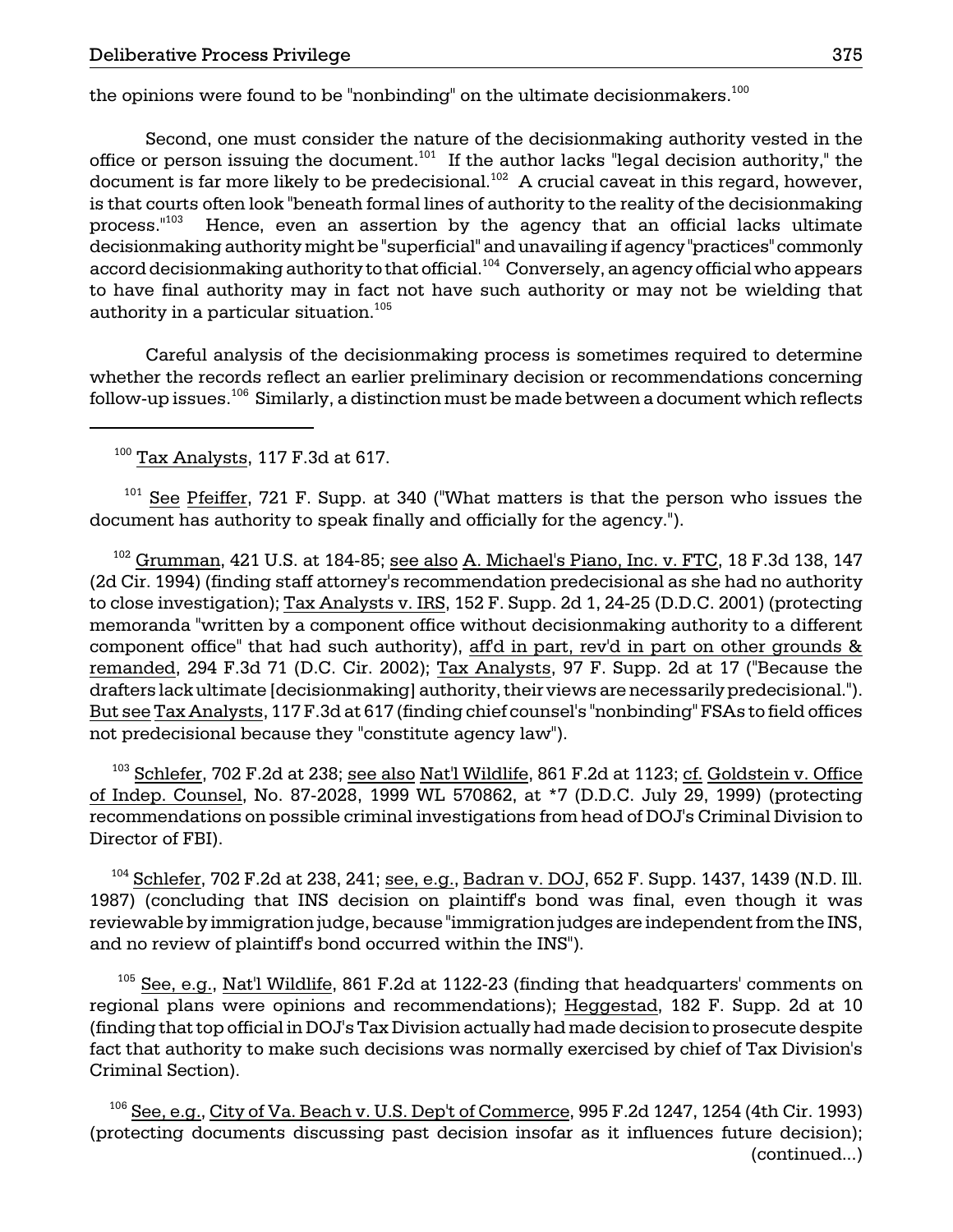a final decision (in which case it must be released)<sup>107</sup> and one which consists of advice to a higher authority, in which case it is protectible.<sup>108</sup> Thus, agency recommendations to OMB concerning the development of proposed legislation to be submitted to Congress have been found to be predecisional, $109$  but "discussions of how agency policies and decisions are to be enforced are by nature post-decisional."110

Third, it is useful to examine the direction in which the document flows along the decisionmaking chain. Naturally, a document "from a subordinate to a superior official is more likely to be predecisional<sup> $n111$ </sup> than is one that travels in the opposite direction: "[F]inal

<sup>107</sup> See Sears, 421 U.S. at 153 n.19 (noting that final opinions, which "look[] back on and explain[] . . . a decision already reached" must be released); Judicial Watch, 27 F. Supp. 2d at 245 (commenting that privilege would not apply to documents that "explain agency decisions").

 $108$  See, e.g., AFGE v. U.S. Dep't of Commerce, 907 F.2d 203, 208 (D.C. Cir. 1990) (protecting promotion recommendations made to official with authority to accept or reject them); Bureau of Nat'l Affairs, 742 F.2d at 1497 (protecting recommendation of one agency to second agency, which had ultimate decisionmaking authority).

 $109$  See Bureau of Nat'l Affairs, 742 F.2d at 1497.

<sup>110</sup> Ford Motor Co. v. U.S. Customs & Border Prot., No. 06-13346, 2008 WL 4899402, at \*17 (E.D. Mich. Aug. 1, 2008) (magistrate's report and recommendation), adopted in part and rejected in part on other grounds, 2008 WL 4899401 (E.D. Mich. Nov. 12, 2008); see also Badhwar v. DOJ, 622 F. Supp. 1364, 1372 (D.D.C. 1985) ("There is nothing predecisional about a recitation of corrective action already taken."); Dow, Lohnes & Albertson v. USIA, No. 82 2569, slip op. at 15-16 (D.D.C. June 5, 1984) (holding descriptions of "agency efforts to ensure enactment of policies already established" postdecisional), vacated in part, No. 84-5852 (D.C. Cir. Apr. 17, 1985).

 $111$  Coastal States, 617 F.2d at 868; see also Nadler v. DOJ, 955 F.2d 1479, 1491 (11th Cir. 1992) ("[A] recommendation to a supervisor on how to proceed is predecisional by nature."); (continued...)

 $106$ (...continued)

Access Reports, 926 F.2d at 1196 (finding that staff attorney memorandum on how proposed FOIA amendments would affect future cases not postdecisional working law but rather opinion on how to handle pending legislative process); Sierra Club, 384 F. Supp. 2d at 16 (protecting documents discussing how to promote presidential decision in Congress); Gordon, 388 F. Supp. 2d at 1038 (upholding decision to withhold documents that concerned possible revisions to "no-fly" list regulations); The Wilderness Soc'y v. U.S. Dep't of the Interior, 344 F. Supp. 2d 1, 13-14 (D.D.C. 2004) (rejecting plaintiff's argument that mere fact that documents in question were created after relevant settlement agreement was concluded mandated holding that they were postdecisional; agency may properly withhold documents evaluating prior agency decision); cf. Wilkinson v. Chao, 292 F. Supp. 2d 288, 295 (D.N.H. 2003) (holding that agency's "final" decision was its decision not to give plaintiff overtime pay, rather than auditor's "determination" on appropriateness of decision, and that therefore documents generated after former but before latter were postdecisional).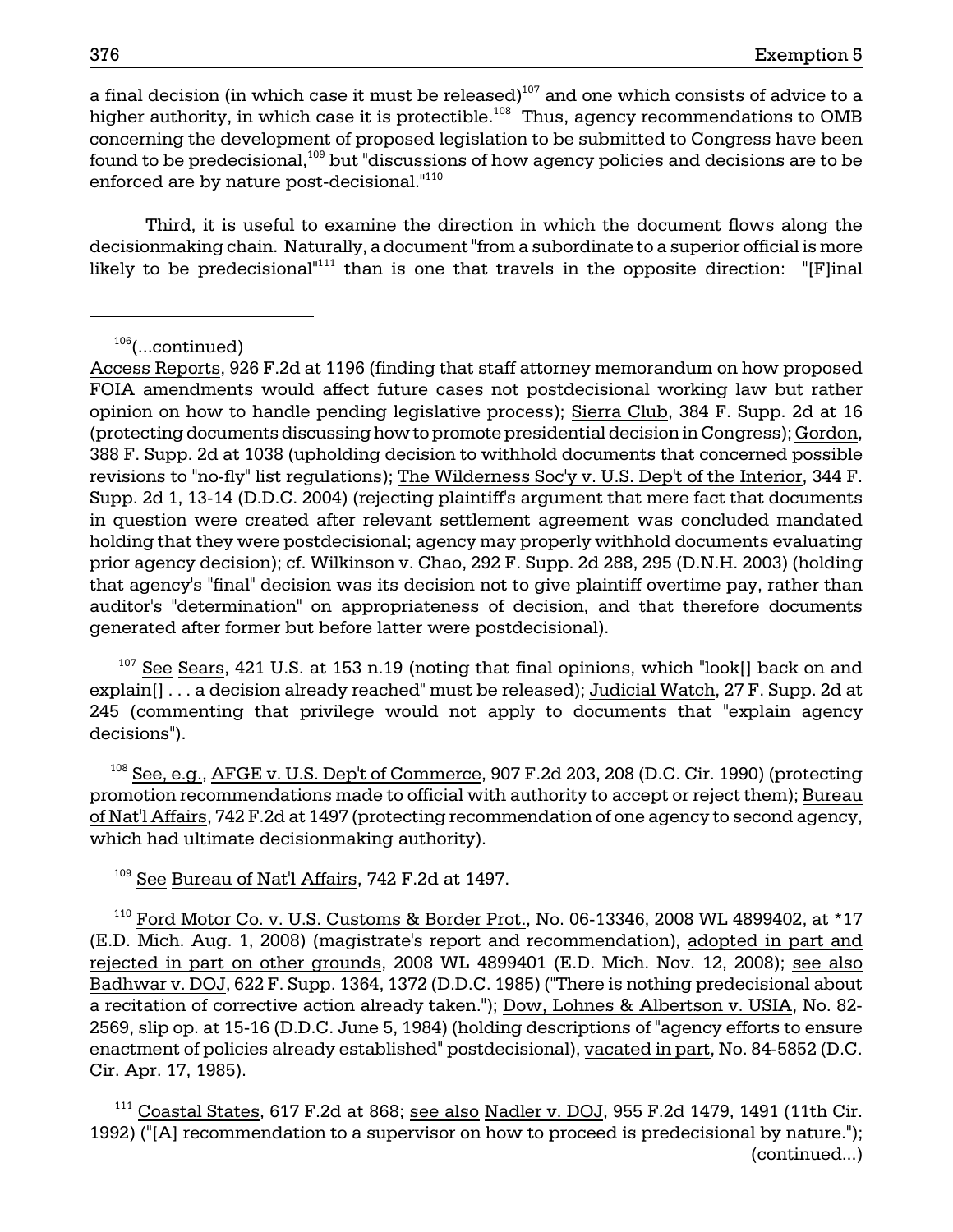opinions . . . typically flow from a superior with policymaking authority to a subordinate who carries out the policy.<sup>"112</sup> However, under certain circumstances, recommendations can flow from the superior to the subordinate.<sup>113</sup> Indeed, even a policymaker's own predecisional notes to herself may be protectible.<sup>114</sup> In sum, perhaps the most important factor to consider is the "Irole, if any, that the document plays in the process of agency deliberations."<sup>115</sup>

Finally, even if a document is clearly protected from disclosure by the deliberative process privilege, it may lose this protection if a final decisionmaker "chooses expressly to adopt or incorporate [it] by reference.<sup>"116</sup> However, one opinion of the D.C. Circuit suggested

<sup>112</sup> Brinton, 636 F.2d at 605; see also AFGE v. U.S. Dep't of Commerce, 632 F. Supp. 1272, 1276 (D.D.C. 1986); Ashley, 589 F. Supp. at 908.

 $113$  See Nat'l Wildlife, 861 F.2d at 1123 (finding comments from headquarters to regional office, under circumstances presented, to be advisory rather than directory); N. Dartmouth Properties, 984 F. Supp. at 70 (dictum) ("Conversation is, after all, a two-way street. A superior would be willing to engage a subordinate in candid debate only if he knows that his opinions will also be protected by the 'deliberative process' privilege.").

 $114$  See Judicial Watch, 102 F. Supp. 2d at 16 (protecting Attorney General's handwritten predecisional notes from meeting on campaign finance task force investigation); see also Asian Law Caucus v. DHS, No. 08-00842, 2008 WL 5047839, at \*6 (N.D. Cal. Nov. 24, 2008) (protecting author's handwritten notes on her own document that indicated what points author thought most significant for later discussion); cf. Conoco Inc. v. DOJ, 687 F.2d 724, 727 (3d Cir. 1982) (protecting "unaddressed" documents located in agency files and rejecting claim that records must "'circulate[] within the agency'" to be protected).

<sup>115</sup> Formaldehyde, 889 F.2d at 1122 (quoting CNA Fin. Corp. v. Donovan, 830 F.2d 1132, 1161 (D.C. Cir. 1987)); see also Judicial Watch, Inc. v. Reno, 154 F. Supp. 2d 17, 18 (D.D.C. 2001) ("It is not enough to say that a memorandum 'expresses the author's views' on a matter [because the] role played by the document in the course of the deliberative process must also be established.").

<sup>116</sup> Sears, 421 U.S. at 161; see, e.g., Niemeier v. Watergate Special Prosecution Force, 565 F.2d 967, 973 (7th Cir. 1977) (ordering disclosure of "underlying memorandum" that was "expressly relied on in a final agency dispositional document"); Bhd. of Locomotive Eng'rs v. (continued...)

 $111$ (...continued)

Students Against Genocide v. Dep't of State, No. 96-667, 1998 WL 699074, at \*12 (D.D.C. Aug. 24, 1998) (magistrate's recommendation) (holding field notes of official analyzing factual information and making recommendations on U.S. foreign policy exempt), adopted, (D.D.C. Sept. 29, 1998), aff'd in part & remanded in part on other grounds, 257 F.3d 828, 841 (D.C. Cir. 2001); Hayes v. Dep't of Labor, No. 96-1149-P-M, 1998 U.S. Dist. LEXIS 14120, at \*18 (S.D. Ala. June 18, 1998) (magistrate's recommendation) ("[A] recommendation from a lower-level employee to a higher-level manager qualifies as a predecisional, deliberative document for purposes of exemption 5."), adopted, (S.D. Ala. Aug. 10, 1998); Ginsberg, 1997 WL 882913, at \*4-5 (holding protectible IRS agent's "request for technical assistance" and supervisor's addendum revealing "areas of concern of the two authors" during conduct of examination).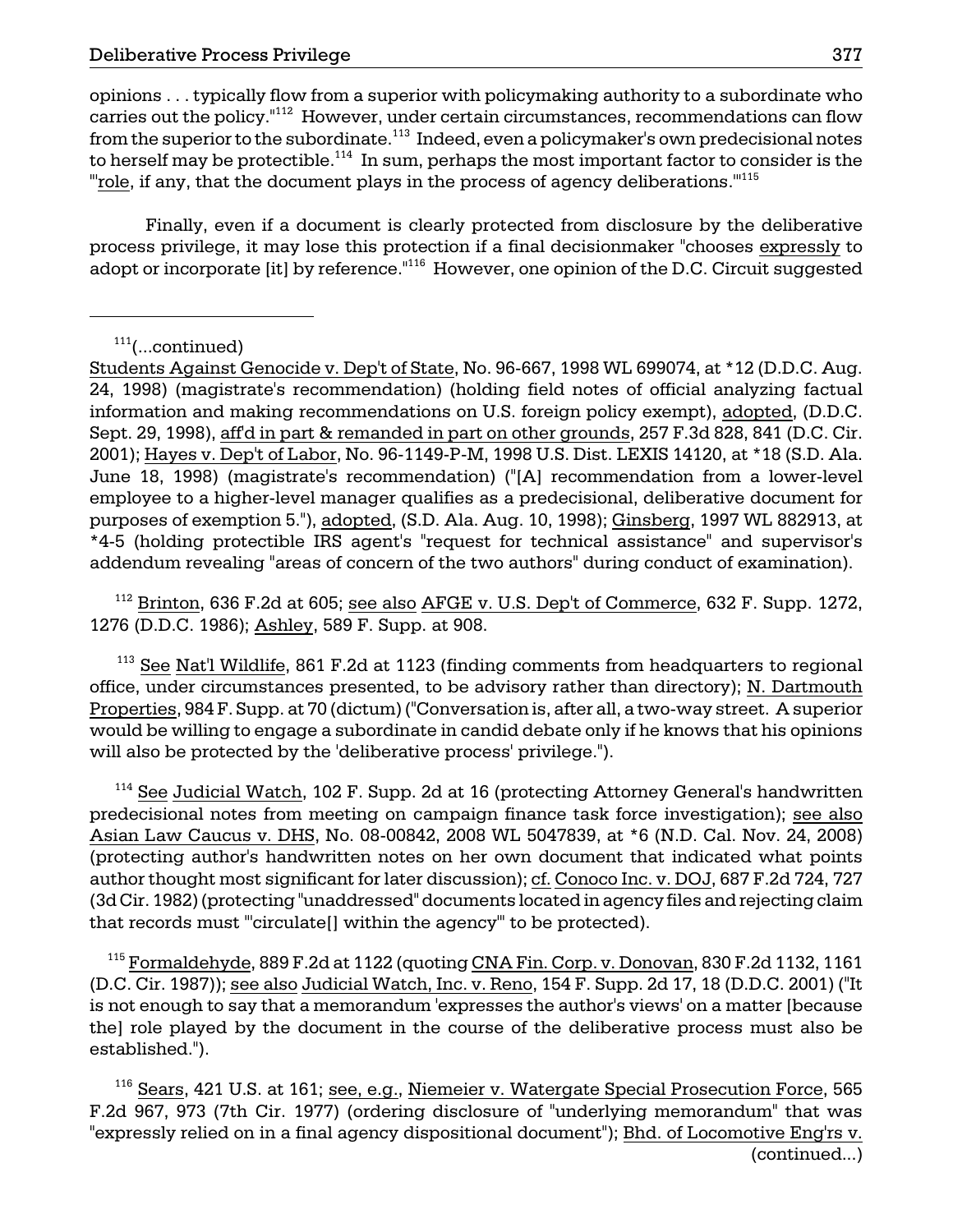that "formal or informal" -- as opposed to express -- adoption might be sufficient, though the court did not elaborate on what might constitute "informal" adoption of a document.<sup>117</sup> In general, "approval" of a predecisional document does not necessarily constitute express incorporation of its underlying rationale,<sup>118</sup> and courts have not generally inferred incorporation on the agency's part.119 This is consistent with the Supreme Court's ruling in

Surface Transp. Bd., No. 96-1153, 1997 WL 446261, at \*4-5 (D.D.C. July 31, 1997) (finding that staff recommendation was adopted in both written decision and commission vote and therefore must be released); Burkins v. United States, 865 F. Supp. 1480, 1501 (D. Colo. 1994) (holding that final report's statement that findings are same as those of underlying memorandum constituted adoption of that document); cf. Afshar, 702 F.2d at 1140 (finding "substantial evidence" that recommendation expressly adopted in postdecisional memorandum, though remanding to district court for further findings of fact on whether adoption occurred).

<sup>117</sup> Coastal States, 617 F.2d at 866; see also Am. Soc'y of Pension Actuaries, 746 F. Supp. at 192 (ordering disclosure on basis that IRS's budget assumptions and calculations were "relied upon by the government" in making its final estimate for President's budget).

 $118$  See, e.g., Azmy v. DOD, 562 F. Supp. 2d 590, 604 (S.D.N.Y. 2008) ("His signature indicating his decision says nothing about how he arrived at the decision or what information he found compelling or persuasive in making his choice . . . . None of these assessments and recommendations can therefore be deemed incorporated by reference."); Mokhiber v. U.S. Dep't of Treasury, No. 01-1974, slip op. at 13 (D.D.C. Sept. 26, 2003) (protecting portions of document explaining recommended settlement amounts; ruling that decisionmaker's initialing of document signified only adoption of actual settlement amounts, not approval of document author's reasoning); Ahearn v. U.S. Army Materials & Mechs. Research Ctr., 580 F. Supp. 1405, 1407 (D. Mass. 1984) (holding that fact that general officer reached same conclusion as report of investigation did not constitute incorporation of report's reasoning).

 $119$  See, e.g., Casad v. HHS, 301 F.3d at 1252-53 (refusing to order disclosure where there was "no indication in the record" of express incorporation of underlying rationale of recommendations); Mayer, Brown, Rowe & Maw, LLP v. IRS, 537 F. Supp. 2d 128, 134-35 (D.D.C. 2008) (refusing to rule that incorporation had taken place where there was "an absence of proof" on this question, rejecting plaintiff's claim that agency bore burden of proof on this issue); Hawkins v. U.S. Dep't of Labor, No. 3:05CV269J32, 2005 WL 2063811, at \*4 (M.D. Fla. Aug. 19, 2005) (protecting documents that were used as part of basis for final agency decision, because there was no evidence of "clear adoption or incorporation" by agency); Trans Union LLC v. FTC, 141 F. Supp. 2d 62, 70 (D.D.C. 2001) (following Grumman and rejecting argument that burden is on agency to prove that documents were not adopted as basis for policy); N. Dartmouth Properties, 984 F. Supp. at 69-70 (holding that fact that agency ultimately reached conclusion advocated by author of withheld document did not constitute adoption of author's reasoning); Perdue Farms, 1997 U.S. Dist. LEXIS 14579, at \*20-23 (holding that fact that document was created only two days before issuance of final decision was insufficient to give rise to inference of adoption); Greyson v. McKenna & Cuneo, 879 F. Supp. 1065, 1069 (D. Colo. 1995) (deciding that use of phrase "the evidence shows" not enough for inference of adoption); Afr. Fund v. Mosbacher, No. 92-289, 1993 WL 183736, at \*7 (S.D.N.Y. May 26, 1993) (concluding (continued...)

 $116$ (...continued)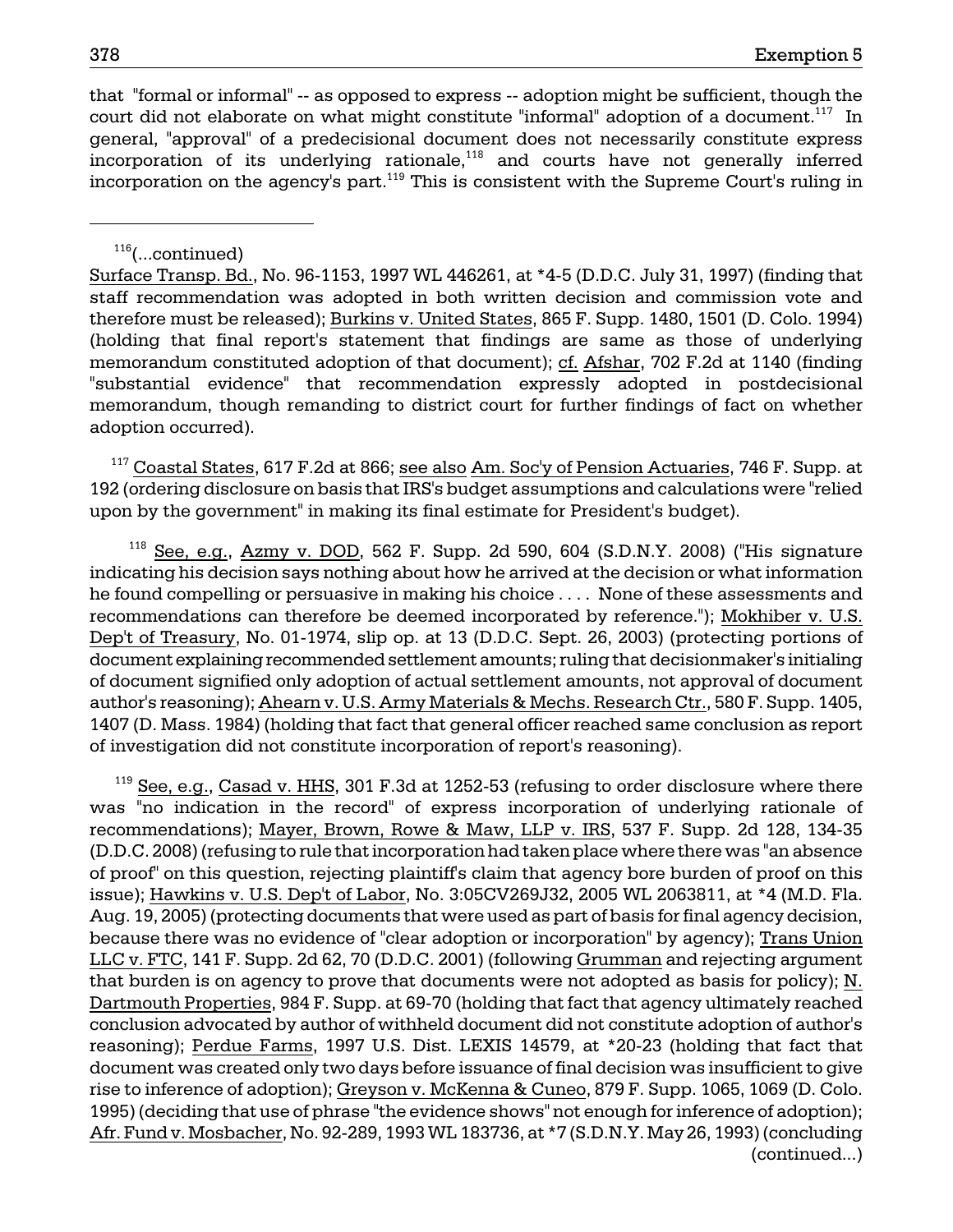Grumman Aircraft, where the Court refused to order release of a document where the "evidence utterly fail[ed] to support an inference" that the decisionmakers had incorporated the reasoning contained in recommendations prepared for them, even where they agreed with the recommendations themselves.<sup>120</sup>

state and local law enforcement agencies. $^{\rm 121}$  In so ruling, the court noted that DOJ had relied the document in justifying its position on the matter in question. $^{\rm 122}$  This evidence of adoption lost had DOJ merely adopted the memorandum's conclusions. $^{\rm 124}$  Rather, the court found, DOJ In a significant decision on adoption in 2005, the Court of Appeals for the Second Circuit ordered the release of a DOJ memorandum concerning enforcement of immigration law by on the memorandum as a statement of agency policy, making repeated public references to went beyond "mere speculation," which would have been insufficient.<sup>123</sup> Furthermore, the appeals court was careful to point out that "casual reference[s]" to an otherwise privileged document would not be enough to demonstrate adoption, nor would the privilege have been had "publicly and repeatedly depended on the Memorandum as the primary legal authority justifying and driving . . . [its policy decision] and the legal basis therefor.<sup>"125</sup> The Second

 $120$  Grumman, 421 U.S. at 184-85; see also Afshar, 702 F.2d at 1143 n.22 ("We think it clear that at least under the circumstances of this case, only express adoption in a nonexempt memorandum explaining a final decision will serve to strip these memoranda of their predecisional character. . . . If the agency merely carried out the recommended decision without explaining its decision in writing, we could not be sure that the memoranda accurately explained the decisionmaker's thinking.") (internal citations omitted).

 $121$  Nat'l Council of La Raza v. DOJ, 411 F.3d 350, 361 (2d Cir. 2005).

 $122$  See id. at 358 (noting statements by agency official relying on document in question as sole means of explaining agency position on matter at issue).

 $123$  See id. at 359 (comparing substantial evidence of adoption of memorandum in present case, as compared to other cases where such evidence was lacking).

 $124$  See id. at 358 ("Mere reliance on a document's conclusions does not necessarily involve reliance on a document's analysis. . . .").

 $125$  Id.; see also Bronx Defenders v. DHS, No. 04 CV 8576, 2005 WL 3462725, at  $*4-5$  (S.D.N.Y. (continued...)

 $119$ (...continued)

that record did not suggest either "adoption" or "final opinion" of agency); Wiley Rein & Fielding v. U.S. Dep't of Commerce, No. 90-1754, slip op. at 6 (D.D.C. Nov. 27, 1990) ("Denying protection to a document simply because the document expresses the same conclusion reached by the ultimate agency decision-maker would eviscerate Exemption 5."); see also AFGE v. Dep't of the Army, 441 F. Supp. 1308, 1311 (D.D.C. 1977) (holding that decisionmaker's letter setting forth reasons for decision, not underlying report, constituted final agency decision). But see Am. Soc'y of Pension Actuaries, 746 F. Supp. at 191-2 (inferring incorporation on basis of similarity between figures used in draft document and figures used in budget proposal); Martin v. MSPB, 3 Gov't Disclosure Serv. (P-H) ¶ 82,416, at 83,044 (D.D.C. Sept. 14, 1982) ("In the absence of a reasoned Board decision, the inference arises that the Board acted on the basis of the staff recommendation.").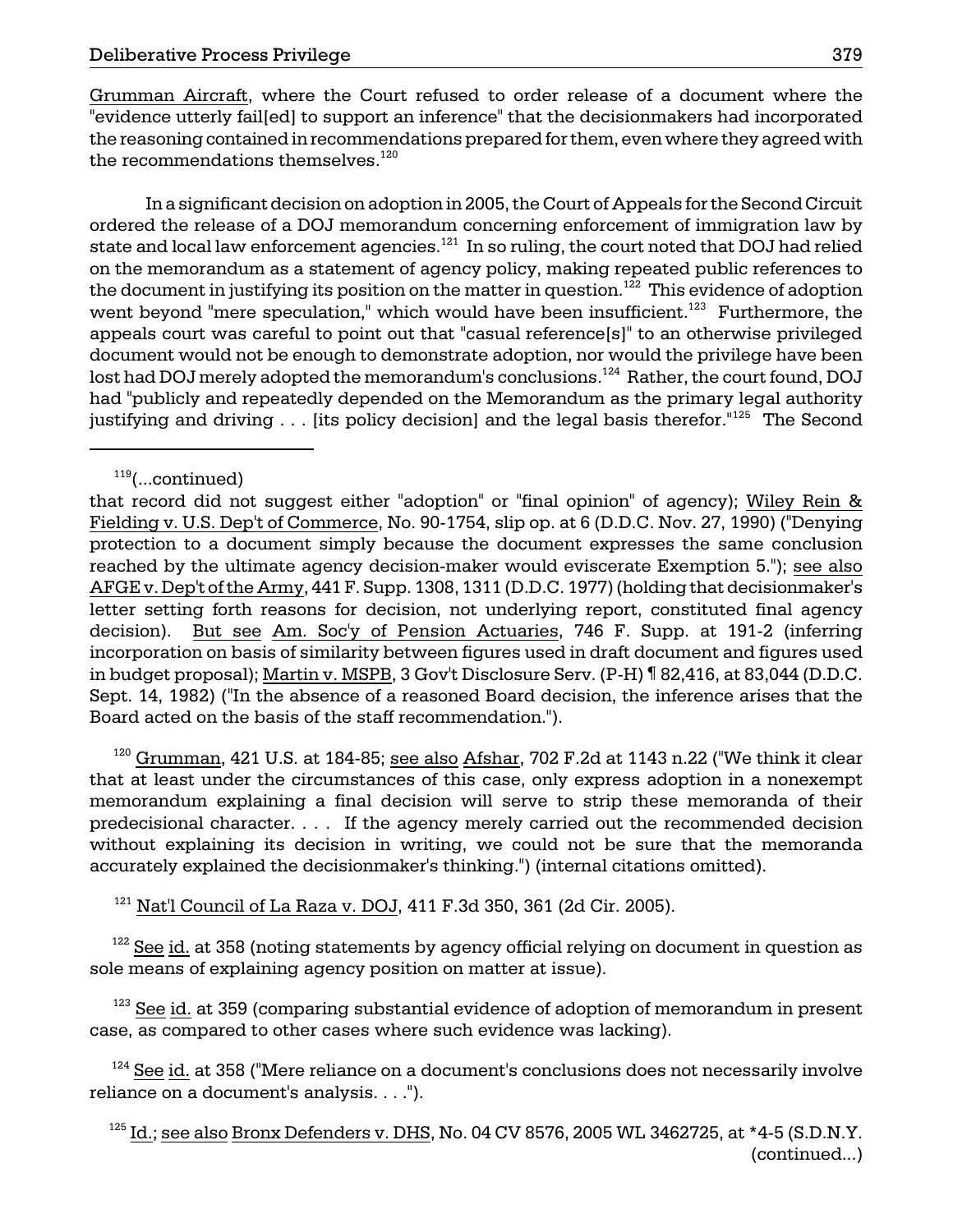Circuit noted that this distinguished the case from Grumman Aircraft, $126$  where the Supreme Court ruled that there was no adoption because the "evidence [had] utterly fail[ed] to support the conclusion that the reasoning in the reports [had been] adopted. $127$ 

A second primary limitation on the scope of the deliberative process privilege is that it applies only to "deliberative" documents and it ordinarily is inapplicable to purely factual matters, or to factual portions of otherwise deliberative memoranda, which ordinarily must be segregated out and released.<sup>128</sup> Not only would factual material "generally be available for discovery,<sup> $129$ </sup> but its release usually would not risk chilling agency deliberations.<sup>130</sup> This

 $125$ (...continued)

Dec. 19, 2005) (ordering release of memorandum because government had cited it in multiple public documents as basis for government policy).

<sup>126</sup> 421 U.S. at 184.

 $127$  Id.; see Robert v. HHS, 217 F. App'x 50, 52 (2d Cir. 2007) (rejecting plaintiff's claim of adoption or incorporation where there was "no evidence in the record" of either). But see Sussman v. DOJ, No. 03-3618, 2006 WL 2850608, at \*18 (E.D.N.Y. Sept. 30, 2006) (denying summary judgment where government had "not addressed" whether predecisional, deliberative documents were adopted); Judicial Watch v. USPS, 297 F. Supp. 2d 252, 261 (D.D.C. 2004) (ruling that agency had affirmative obligation to explicitly deny that draft documents had been adopted as agency policy); Wilderness Soc'y, 344 F. Supp. 2d at 14 (citing Judicial Watch, 297 F. Supp. 2d at 261, for same proposition).

 $128$  See, e.g., EPA v. Mink, 410 U.S. 73, 91 (1973) (refusing to extend deliberative process privilege protection to "factual material otherwise available on discovery merely [on the basis that] it was placed in a memorandum with matters of law, policy, or opinion"); Coastal States, 617 F.2d at 867 (citing Mink, 410 U.S. at 93); Pac. Fisheries, Inc. v. United States, 539 F.3d 1143, 1149 (9th Cir. 2008) (holding that agency had not provided enough information to determine whether it had sufficiently segregated out and released factual portions of deliberative document); Unidad Latina en Acción v. DHS, 253 F.R.D. 44, 58 (D. Conn. 2008) (ordering release of "purely factual material" needed to respond to inquiry to agency); United Am. Fin., Inc. v. Potter, 531 F. Supp. 2d 29, 44-45 (D.D.C. 2008) (denying summary judgment because agency had not demonstrated that there were not segregable factual portions of withheld documents that could be released); Sw. Ctr. for Biological Diversity, 170 F. Supp. 2d at 941 (concluding that release of "raw research data" would not expose agency's deliberative process, on grounds that such data were not recommendations, not subject to alteration upon further agency review, and not "selective" in character).

 $129$  Mink, 410 U.S. at 87-88.

 $130$  See Montrose Chem. Corp. v. Train, 491 F.2d 63, 66 (D.C. Cir. 1974); see also Dean v. FDIC, 389 F. Supp. 2d 780, 794 (E.D. Ky. 2005) (distinguishing between portions of documents containing opinions of inspector general investigators and sections that merely discuss substance of investigations); D.C. Technical Assistance Org. v. HUD, No. 98-0280, slip op. at 4-5 (D.D.C. July 29, 1999) (ordering release of factual portion of otherwise deliberative record because it "does not evaluate the actions taken, but only describes them"); Public Citizen v. (continued...)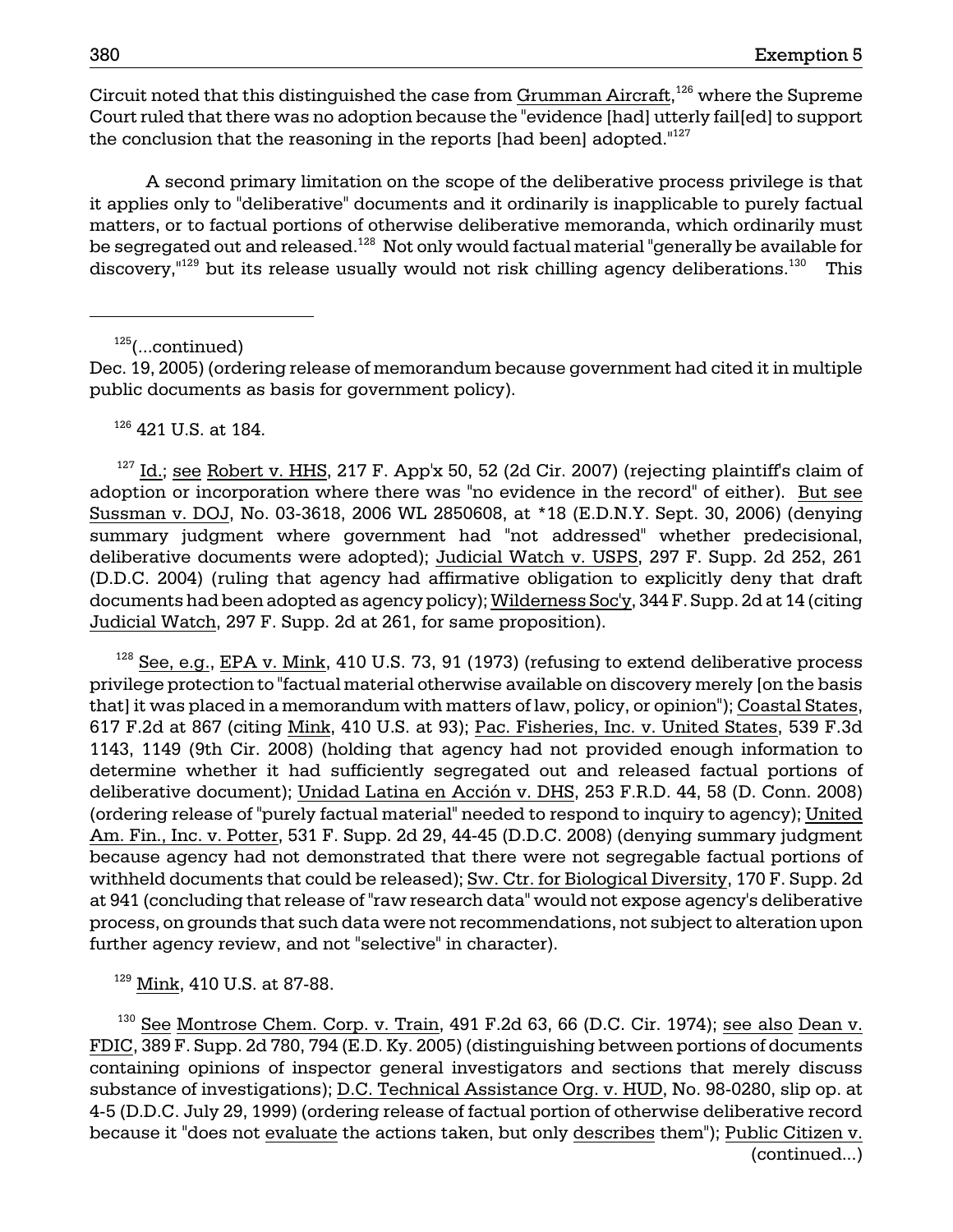seemingly straightforward distinction between deliberative and factual materials can become less clear, however, where the facts themselves reflect the agency's deliberative process<sup>131</sup> -which has prompted the D.C. Circuit to observe that "the use of the factual matter/deliberative matter distinction produced incorrect outcomes in a small number of cases."<sup>132</sup> In some cases, there has simply been disagreement about whether to characterize material as "fact" or "opinion" in the first place. $133$ 

The full D.C. Circuit has declared that factual information should be examined "in light of the policies and goals that underlie" the privilege and in "the context in which the materials are used."<sup>134</sup> Following this approach, for example, the District Court for the District of Columbia in 2005 allowed the Air Force to withhold "vote sheets" that were used in the process of determining retirement benefits.<sup>135</sup> Even though these vote sheets were factual in nature, the court found that they were used by agency personnel in developing recommendations to an agency decisionmaker and thus were "precisely the type of predecisional documents intended to fall under Exemption 5."<sup>136</sup>

Recognizing the shortcomings of a rigid factual/deliberative distinction, courts

 $^{131}$  See, e.g., Nat'l Wildlife, 861 F.2d at 1118 (rejecting simplistic fact/opinion distinction, and instead focusing on whether documents in question play role in agency's deliberative process); Skelton, 678 F.2d at 38-39 (explaining that focus should be on whether release of documents would reveal agency's evaluative process).

132 Dudman, 815 F.2d at 1568.

<sup>133</sup> Compare Fla. House of Representatives v. U.S. Dep't of Commerce, 961 F.2d 941, 950 (11th Cir. 1992) (holding that "adjusted" 1990 census figures submitted to, but not used by, Secretary of Commerce constitute protectible "opinion"), with Assembly of Cal. v. U.S. Dep't of Commerce, 968 F.2d 916, 922-23 (9th Cir. 1992) (ruling that similar materials were factual in nature and release would not reveal agency's decisionmaking process), and Carter v. U.S. Dep't of Commerce, 307 F.3d 1084, 1091-92 (9th Cir. 2002) (issuing similar ruling with regard to statistical estimates created for 2000 census).

 $^{134}$  Wolfe, 839 F.2d at 774; see also Nat'l Wildlife, 861 F.2d at 1119 (explaining that "ultimate objective" of Exemption 5 is to safeguard agency's deliberative process); Sakomoto v. EPA, 443 F. Supp. 2d 1182, 1192 (N.D. Cal. 2006) (holding that facts may be withheld when they are "directly tied to the deliberative process").

135 See Brannum v. Dominguez, 377 F. Supp. 2d 75, 83 (D.D.C. 2005).

 $136$  Id.; see also Bloomberg, L.P. v. SEC, 357 F. Supp. 2d 156, 169 (D.D.C. 2004) (protecting notes taken by SEC officials at meeting with companies subject to SEC oversight; finding that, though factual in form, notes would, if released, "severely undermine" SEC's ability to gather information from its regulatees and in turn undermine SEC's ability to deliberate on best means to address policymaking concerns in such areas).

 $130$ (...continued)

Dep't of State, No. 91-746, 1991 WL 179116, at \*4 (D.D.C. Aug. 27, 1991) (citing Montrose Chem. and noting principle that release of "purely factual matters" generally "would not threaten agency deliberations").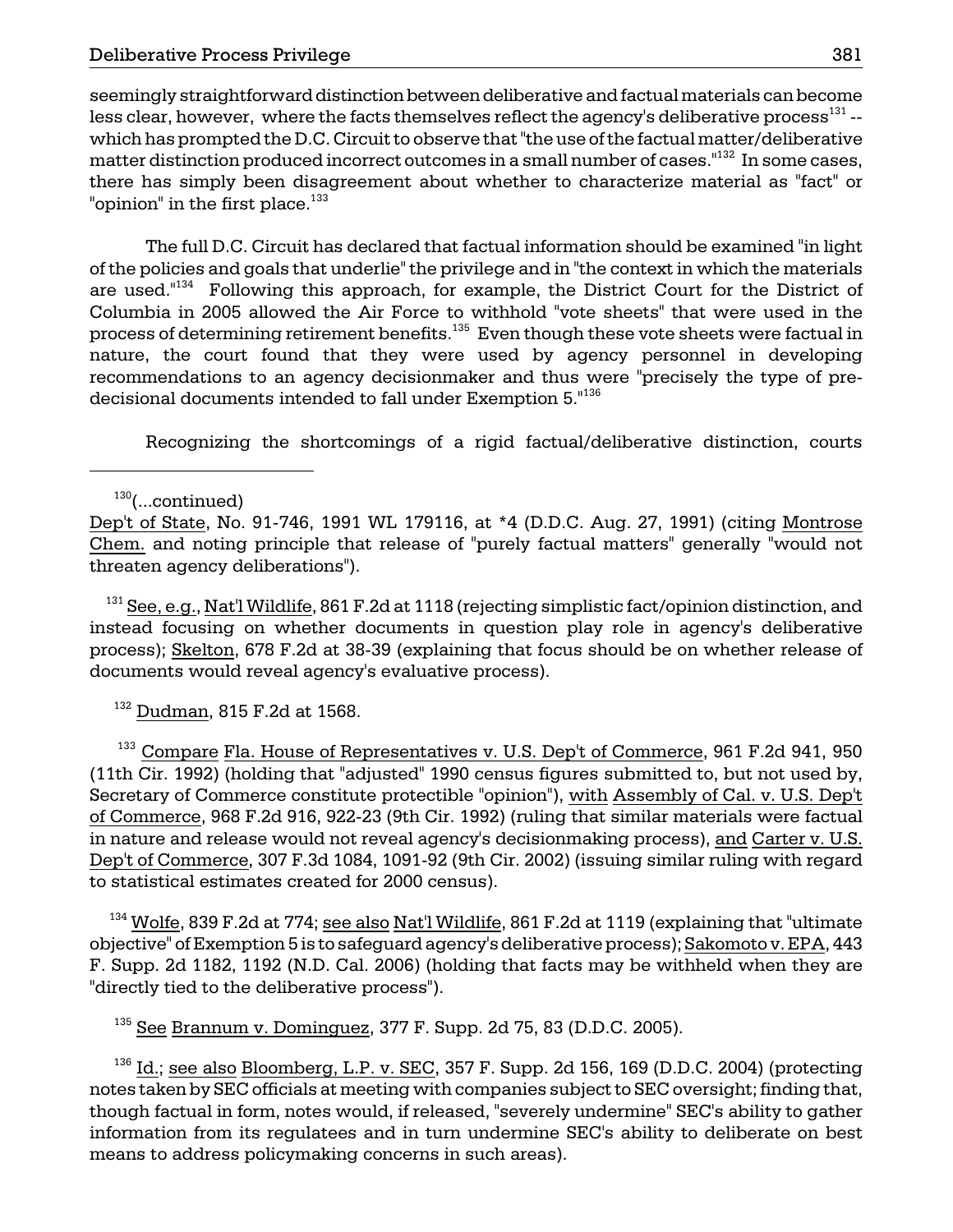generally allow agencies to withhold factual material in an otherwise "deliberative" document under a few types of circumstances. The first of these is when the author of a document selects specific facts out of a larger group of facts, and this very act is deliberative in nature. In Montrose Chemical Corp. v. Train,<sup>137</sup> for example, the summary of a large volume of public testimony compiled to facilitate the EPA Administrator's decision on a particular matter was held to be part of the agency's internal deliberative process.<sup>138</sup> The D.C. Circuit held that the very act of distilling the testimony, of separating the significant facts from the insignificant facts, constitutes an exercise of judgment by agency personnel.<sup>139</sup>

 $138$  See id. at 71.

 $^{139}$  Id. at 68; see, e.g., Poll v. U.S. Office of Special Counsel, No. 99-4021, 2000 WL 14422, at \*3 (10th Cir. Oct. 14, 1999) (protecting factual "distillation" which revealed significance that examiner attributed to various aspects of case); Providence Journal, 981 F.2d at 562 (revealing IG's factual findings would divulge substance of related recommendations); Lead Indus. Ass'n v. OSHA, 610 F.2d 70, 85 (2d Cir. 1979) (disclosing factual segments of summaries would reveal deliberative process by "demonstrating which facts in the massive rule-making record were considered significant to the decisionmaker"); Columbia Snake River Irrigators Ass'n, 2008 WL 750574, at \*4 (protecting agency documents that included factual information in part because "the process of prioritizing facts and conclusions and weighing their importance and relevance is often an exercise of judgment that can affect Agency policy") (internal quotations omitted); NAACP Legal Def. & Educ. Fund, Inc. v. HUD, No. 07-3378, 2007 WL 4233008, at \*11 (S.D.N.Y. Nov. 30, 2007) (protecting portions of agency internal audit of state disaster relief procedures that relate to "ongoing audit of which the scope and focus are still in development") (internal quotations omitted); The Edmonds Inst. v. U.S. Dep't of Interior, 460 F. Supp. 2d 63, 71 (D.D.C. 2006) (protecting factual material considered for, but not utilized, in final report); Judicial Watch, Inc. v. DOJ, No. 01-639, 2006 WL 2038513, at \*7 (D.D.C. July 19, 2006) (quoting favorably from government declaration explaning that "very act of selecting those facts which are significant from those that are not, is itself a deliberative process"); Envtl. Prot. Servs. v. EPA, 364 F. Supp. 2d 575, 585 (N.D. W. Va. 2005) (protecting notes of agency investigator who previously had been briefed on investigation and had geared his queries accordingly, thereby making his notes selectively recorded information); Hamilton Sec. Group, 106 F. Supp. 2d at 33 (protecting facts in draft audit report on grounds that "any factual information that could be [released] would reveal decisions made by the auditor" and thereby chill future agency deliberations); Heggestad, 182 F. Supp. 2d at 12 n.10 (protecting facts "selected by authors from a larger body of factual material," because disclosure would reveal authors' deliberative processes); Melius v. Nat'l Indian Gaming Comm'n, No. 98-2210, 1999 U.S. Dist. LEXIS 17537, at \*12 (D.D.C. Nov. 3, 1999) (affirming agency denial of "fact summaries that show the investigators' deliberation in determining [plaintiff's] suitability" for federal appointment); Mace v. EEOC, 37 F. Supp. 2d 1144, 1150 (E.D. Mo. 1999) (protecting factual "distillation" in otherwise deliberative EEOC report), affd, 197 F.3d 329 (8th Cir. 1999); Farmworkers Legal Servs. v. U.S. Dep't of Labor, 639 F. Supp. 1368, 1373 (E.D.N.C. 1986) (holding that list of farmworker camps was "selective fact" and thus protectible).

137 491 F.2d 63 (D.C. Cir. 1974).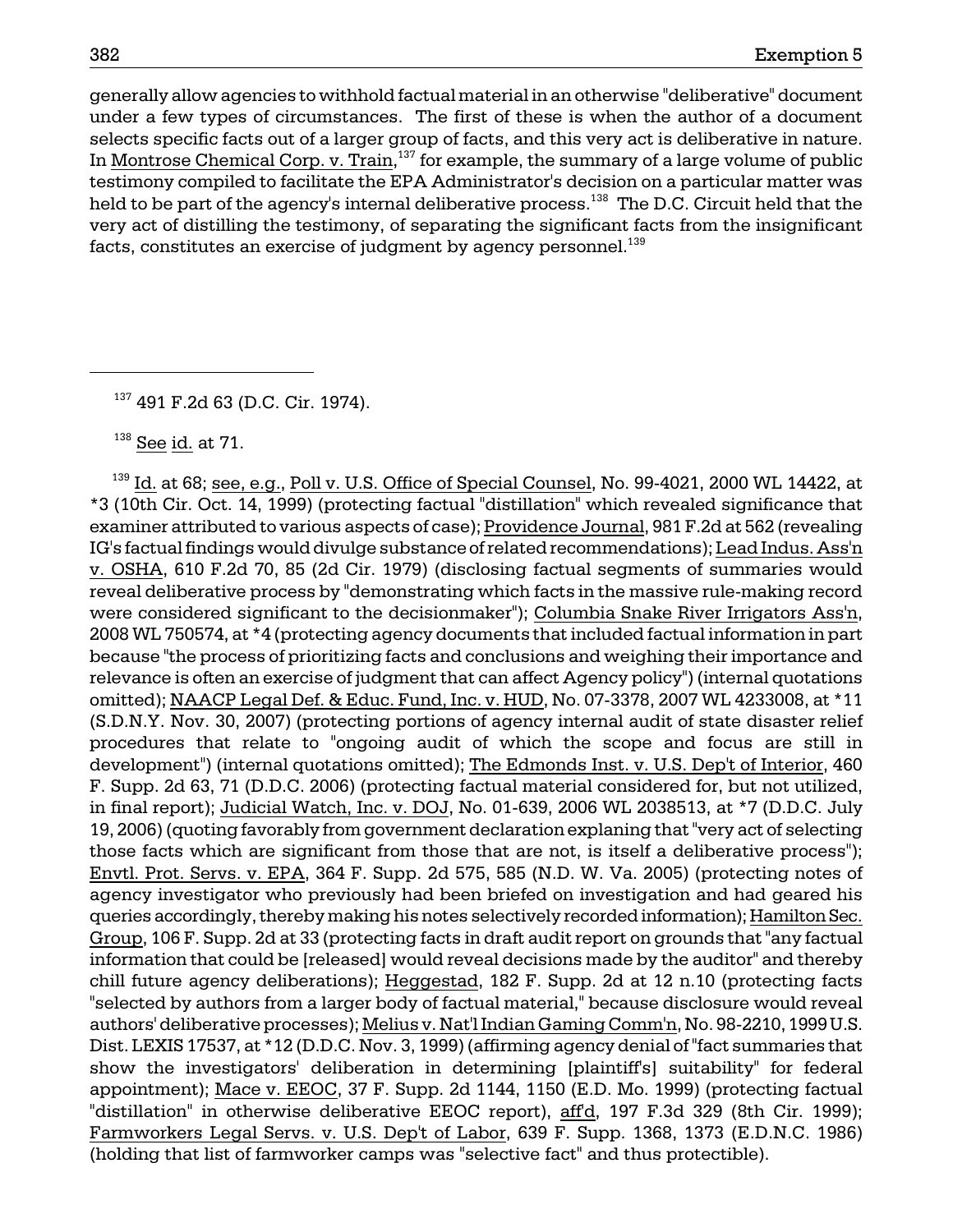Similarly, in Mapother v. DOJ, $^{140}$  the D.C. Circuit upheld protection for portions of a report consisting of factual materials prepared for an Attorney General decision on whether to allow former U.N. Secretary General Kurt Waldheim to enter the United States.<sup>141</sup> The D.C. Circuit found that "the majority of [the report's] factual material was assembled through an exercise of judgment in extracting pertinent material from a vast number of documents for the benefit of an official called upon to take discretionary action," and that it therefore fell within the deliberative process privilege.<sup>142</sup> In making its ruling, the court distinguished its prior holding in Playboy Enterprises v. DOJ,<sup>143</sup> in which the court had ordered release of a factual document because the document in question "was prepared only to inform the Attorney General of facts which he in turn would make available to members of Congress, <sup>1144</sup> and did not involve any decisionmaking by the Attorney General.<sup>145</sup> By contrast, the existence of a connection to a decisionmaking process was key to the Mapother court's analysis and the different outcome it reached for certain portions of the report.<sup>146</sup> However, in Mapother the D.C. Circuit also held that the portion of the report consisting of a chronology of Waldheim's military career was not deliberative, as it was "neither more nor less than a comprehensive

140 3 F.3d 1533 (D.C. Cir. 1993).

 $141$  See id. at 1538-40.

<sup>142</sup> Id. at 1539.

143 677 F.2d 931, 936 (D.C. Cir. 1982).

 $144$  Id.

 $145$  See id.; see also S. Yuba River Citizens League v. Nat'l Marine Fisheries Serv., No. 06-2485, 2008 WL 2523819, at \*8-9 (E.D. Cal. June 20, 2008) (quoting Playboy Enters. for proposition that "'a report does not become part of the deliberative process merely because it contains only those facts which the person making the report thinks material'"); Lacy v. U.S. Dep't of the Navy, 593 F. Supp. 71, 78 (D. Md. 1984) (holding that photographs attached to deliberative report "do not become part of the deliberative process merely because some photographs were selected and others were not").

<sup>146</sup> See Mapother, 3. F.3d at 1539 (distinguishing Playboy Enters.,); see also City of Va. Beach, 995 F.2d at 1255 (observing similarly that in Playboy Enters. "[the] agency identified no decision in relation to the withheld investigative report"); S. Appalachian Biodiversity Project v. U.S. Forest Serv., 500 F. Supp. 2d 764, 769 (E.D. Tenn. 2007) (holding that agency had demonstrated that release of factual materials would reveal agency's decisionmaking process, and in particular which facts decisionmaker considered most important); Edmonds Inst. v. U.S. Dep't of Interior, 460 F. Supp. 2d 63, 71 (D.D.C. 2006) (protecting factual information considered, but not utilized in agency's final report, because release of such information "would reveal the editorial judgment" of agency employees); Phillips v. Immigration & Customs Enforcement, 385 F. Supp. 2d 296, 303 (S.D.N.Y. 2005) (citing Mapother and protecting notes taken in an interview that "reflect[ed] a selective recording of information"); Envtl. Prot. Servs., 364 F. Supp. 2d at 585 (protecting selectively assembled facts, on basis that such information could not be "severed from its context" (quoting Grand Cent. P'ship, Inc. v. Cuomo, 166 F.3d 473, 483 (2d Cir. 1999))); Tarullo, 170 F. Supp. 2d at 278 (holding that "the very selection of facts could . . . reveal the nature of . . . recommendations and opinions").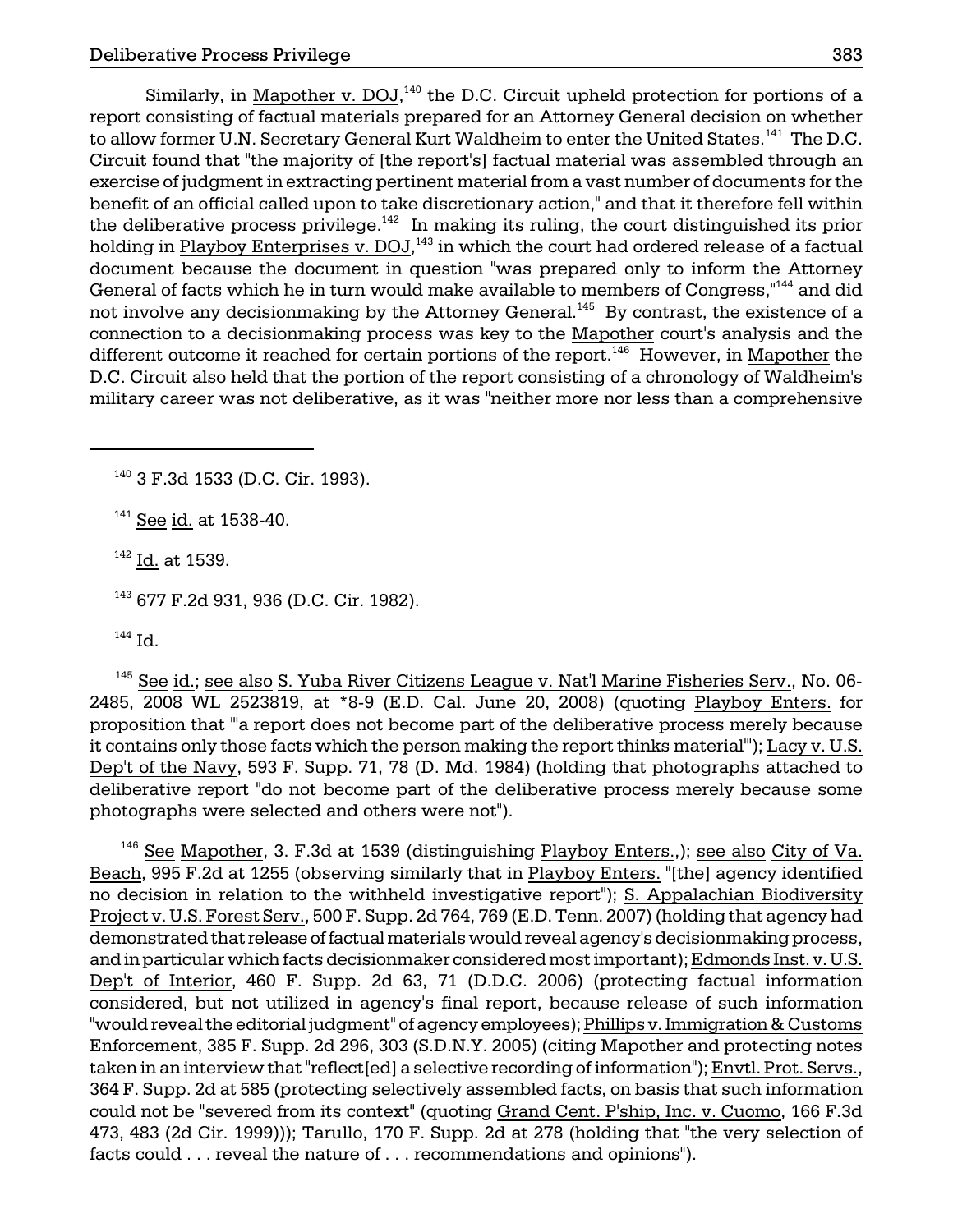collection of the essential facts" and "reflect[ed] no point of view."147

In 2007, in Trentadue v. Integrity Committee, $148$  the Court of Appeals for the Tenth Circuit discussed, but declined to follow, its understanding of the D.C. Circuit's analysis on factual selection in Mapother, $149$  and declared that "[f]actual materials do not become privileged merely because they represent a summary of a larger body of investigation."150 And, in situations where agencies have not even shown that factual studies were used selectively, the D.C. Circuit has ordered release of the documents, regardless of their connection to a decisionmaking process.<sup>151</sup>

Factual information may also be withheld as deliberative material when it is so thoroughly integrated with deliberative material that its disclosure would expose or cause harm to the agency's deliberations. If revealing factual information is tantamount to revealing the agency's deliberations, then the facts may be withheld.<sup>152</sup> In other cases, courts have

<sup>148</sup> 501 F.3d 1215 (10th Cir. 2007).

 $149$  See id. at 1229 (discussing Mapother).

<sup>150</sup> Id. at 1232.

<sup>151</sup> See Am. Radio Relay League, Inc. v. FCC, 524 F.3d 227, 238 (D.C. Cir. 2008) (holding that agency erred in withholding studies relied upon in promulgating rule and declaring that Exemption 5 "does not authorize an agency to throw a protective blanket over all information"); Vaughn, 523 F.2d at 1145 (stating that survey results cannot be protected where they merely "provide the raw data upon which decisions can be made [and] are not themselves a part of the decisional process").

 $152$  See, e.g., Rein, 553 F.3d at 375 (protecting factual portions of document because such information, when viewed as part of a larger document "would reveal the very predecisional and deliberative material Exemption 5 protects"); Horowitz v. Peace Corps, 428 F.3d 271, 277 (D.C. Cir. 2005) (protecting requested document where the decisonmaker's "thought processes are woven into document to such an extent" that any attempt at segregating out information would reveal agency deliberations); Wolfe, 839 F.2d at 774-76 (protecting mere "fact" of status of proposal in deliberative process); Goodrich Corp. v. EPA, 593 F. Supp. 2d 184, 189 (D.D.C. 2009) (protecting draft model because "evolving iterations" of model may not represent agency's "ultimate opinion," therefore "even if the data plugged into the model is itself purely factual, the selection and calibration of data is part of the deliberative process"); Reliant Energy Power Generation, Inc. v. FERC, 520 F. Supp. 2d 194, 204 (D.D.C. 2007) (protecting documents related to factual investigation because release "would allow a reader to probe too deeply into the thought processes of the drafters and would have a chilling effect on communication between agency employees"); Sakamoto, 2007 WL 1722424, at \*8 (holding factual portions of audits as non-segregable material because release would reveal "mental (continued...)

 $147$  Mapother, 3 F.3d at 1539-40; see also D.C. Technical Assistance Org., No. 98-0280, slip op. at 5 (D.D.C. July 29, 1999) ("The order in which the [factual portions] are listed is apparently random, so that disclosing them reveals nothing of the decision making process or of the subjective assessment that follows.").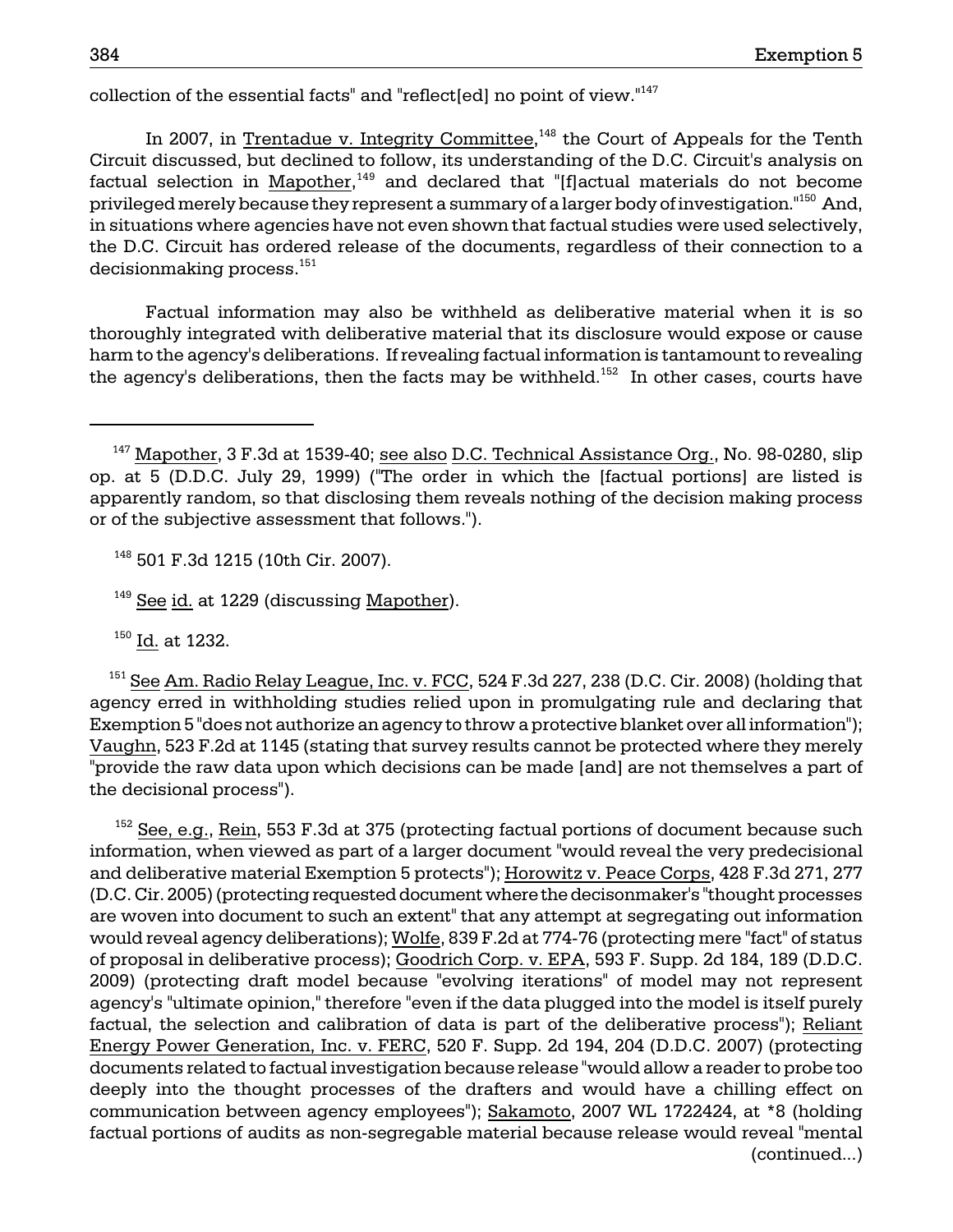the agency to show that factual portions are so intertwined with deliberative elements. $^{154}$ ruled that factual material is so mixed in with deliberative material that it would not be possible to release meaningful portions of a document,<sup>153</sup> though of course the burden is on

Courts have also recognized that under certain circumstances, "facts" themselves can be essentially deliberative. An example of this is construction cost estimates, which the D.C. Circuit characterized as "elastic facts," finding that their disclosure would reveal the agency's deliberations.<sup>155</sup>

the agency's deliberations. $^{156}\,$  Exemption 5 thus covers scientific reports that constitute the Similarly, when factual or statistical information is actually an expression of deliberative communications, it may be withheld on the basis that to reveal that information would reveal

 $152$ (...continued)

processes" of auditors); Pohlman, Inc. v. SBA, No. 4:03-01241, slip op. at 25-26 (E.D. Mo. Sept. 30, 2005) (holding that to extent that portions of document could be considered factual, such information was so closely related to deliberative material that agency could protect it); Brownstein Zeidman & Schomer v. Dep't of the Air Force, 781 F. Supp. 31, 36 (D.D.C. 1991) (holding that release of summaries of negotiations would inhibit free flow of information, as "summaries are not simply the facts themselves"); Jowett, Inc. v. Dep't of the Navy, 729 F. Supp. 871, 877 (D.D.C. 1989) (determining that disclosing manner of selecting and presenting even most factual segments of audit reports would reveal process by which agency's final decision is made).

 $153$  See, e.g., Hawkins, 2005 WL 2063811, at  $*3$  (protecting factual portions of deliberative document that could not be "segregated in a meaningful way" from deliberative sections); Delta Ltd. v. U.S. Customs & Border Prot. Bureau, 384 F. Supp. 2d 138, 151-52 (D.D.C. 2005) (finding that factual portions of records were too closely mixed in with deliberative portions and therefore were not releaseable); Tarullo, 170 F. Supp. 2d at 278 ("Although the document does summarize relevant facts, that summary is so intertwined with . . . recommendations and opinions . . . that production of a redacted version would be incomprehensible.").

 $154$  See Mead Data, 566 F.2d at 260 (holding that agency had not sufficiently justified its withholding of factual materials).

 $^{155}$  Quarles v. Dep't of the Navy, 893 F.2d 390, 392-93 (D.C. Cir. 1990); see also Pohlman, No. 4:03-01241, slip op. at 24-25 (E.D. Mo. Sept. 30, 2005) (protecting "hold values" through which SBA estimated worth of its assets); cf. Russell, 682 F.2d at 1048-49 (protecting ostensibly factual documents prepared by Air Force group in process of developing agency's official report on herbicide use during Vietnam War). But see Natural Res. Def. Council v. Nat'l Marine Fisheries Serv., 409 F. Supp. 2d 379, 385 (S.D.N.Y. 2006) (ordering release of documents on basis that "preliminary findings as to objective facts" are not protectible).

<sup>156</sup> See, e.g., Kennecott Utah Copp<u>er Corp. v. EPA</u>, No. 94-162, slip op. at 4 (D.D.C. Sept. 11, 1995) (holding material relating to preparation of Hazard Ranking Scores part of deliberative process); SMS Data Prods. Group, Inc. v. U.S. Dep't of the Air Force, No. 88-481, 1989 WL 201031, at \*1-2 (D.D.C. Mar. 31, 1989) (holding technical scores and technical rankings of competing contract bidders predecisional and deliberative); Nat'l Wildlife Fed'n v. U.S. Forest (continued...)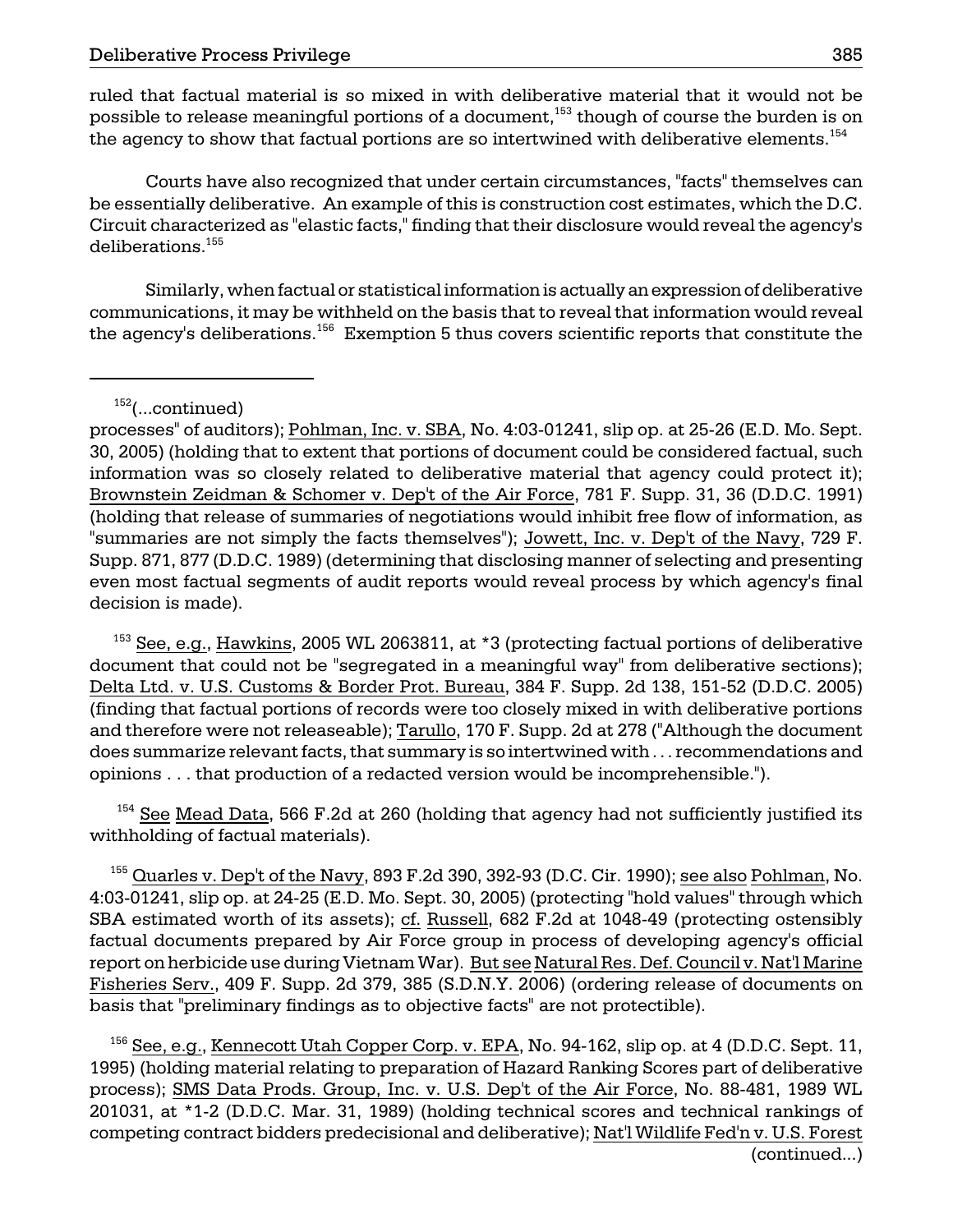reformulations of computer programs that were used to analyze scientific data. $^{158}\,$ interpretation of technical data, insofar as "the opinion of an expert reflects the deliberative process of decision or policy making."157 It has even been extended to cover successive

 Indeed, the government interest in withholding technical data is even heightened if would discourage the intellectual risk-taking so essential to technical progress."<sup>159</sup> The Court such material is requested at a time when disclosure of a scientist's "nascent thoughts . . . of Appeals for the Ninth Circuit echoed this view in National Wildlife Federation v. United States Forest Service, explaining as follows:

Opinions on facts and [the] consequences of those facts form the grist for the policymaker's mill. . . . Before arriving at a final decision, the policymaker may alter his or her opinion regarding which facts are relevant or the likely consequences of these facts, or both. Tentative policies may undergo massive revisions based on a reassessment of these variables. . . . Subjecting a policymaker to public criticism on the basis of such tentative assessments is precisely what the deliberative process privilege is intended to prevent.<sup>160</sup>

The D.C. Circuit has found that an agency wishing to protect the results of factual inquiries bears the burden of demonstrating that disclosure of such information "would actually inhibit

 $157$  Parke, Davis, 623 F.2d at 6; see also Reliant, 520 F. Supp. 2d at 205-6 (protecting the "spreadsheets and tables that 'analyze raw data,' because even though materials "are not themselves deliberative, their use by agency employees in writing the Staff Report renders them part of the deliberative process") (internal citation omitted); Horsehead Indus. v. EPA, No. 94-1299, slip op. at 15-20 (D.D.C. Oct. 1, 1996) (finding that agency scientists' "open discussion of the effectiveness of . . . testing results and frank exchanges of view regarding the interpretation of those results reside near the core of an agency's deliberative process"). But see Ethyl Corp. v. EPA, 478 F.2d 47, 50 (4th Cir. 1973) (characterizing scientific material as "technological data of a purely factual nature").

<sup>158</sup> See Cleary, Gottlieb, Steen & Hamilton v. HHS, 884 F. Supp. 770, 782-83 (D.D.C. 1993).

 $159$  Chem. Mfrs., 600 F. Supp. at 118.

 $160$  861 F.2d at 1115, 1120 (protecting "working drafts" of forest plan and "working drafts of environmental impact statements").

<sup>156(...</sup>continued)

Serv., No. 86-1255, slip op. at 9 (D.D.C. Sept. 26, 1987) (protecting variables reflected in 22, 2000) (holding that privilege does not protect ordered ranking of job applicants, and computer program's mathematical equation); Brinderson Constructors, Inc. v. U.S. Army Corps of Eng'rs, No. 85-905, 1986 WL 293230, at \*5 (D.D.C. June 11, 1986) (holding that computations made in order to evaluate claim for compensation "are certainly part of the deliberative process"). But see Warren v. SSA, No. 98-CV-0116E, 2000 WL 1209383, at \*3 (W.D.N.Y. Aug. reasoning that such ranking "is not pre-decisional . . . as [it is] the result of the panel's decisions" rather than intermediate step in a multi-layered decisionmaking process), aff'd on other grounds, 10 F. App'x 20 (2d Cir. 2001).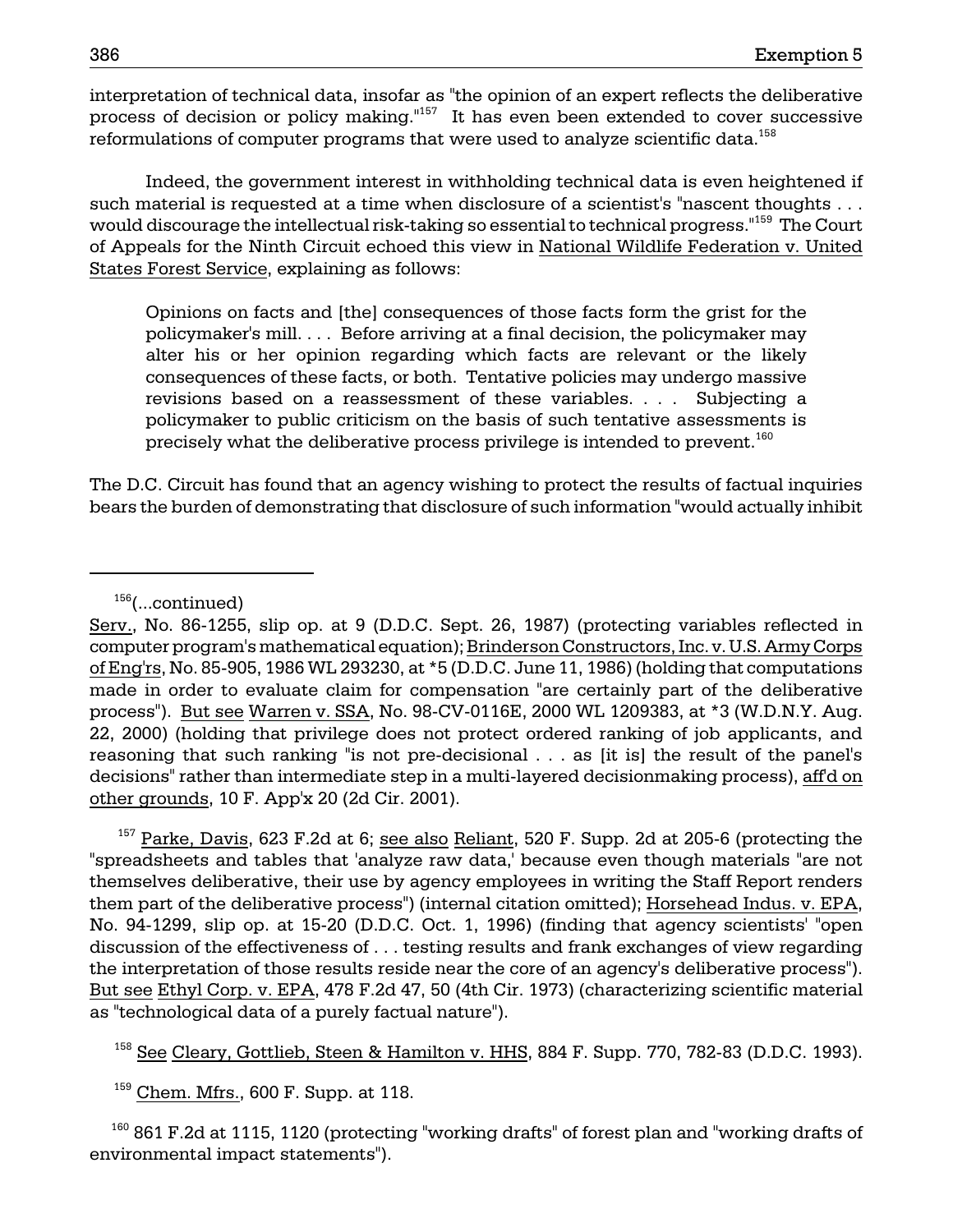candor in the decision-making process.<sup>"161</sup>

There are several categories of documents that routinely are protected by the deliberative process privilege. Among them are "advisory opinions, recommendations, and deliberations comprising part of a process by which governmental decisions and policies are formulated."<sup>162</sup> They are protected because, by their very nature, their release would likely "stifle honest and frank communication within the agency."<sup>163</sup> Materials of this nature go to

 $161$  Army Times Publ'g Co. v. Dep't of the Air Force, 998 F.2d 1067, 1070 (D.C. Cir. 1993) (holding that agencies must show how process would be harmed where some factual material was released and similar factual material was withheld); see also Am. Petroleum Inst. v. EPA, 846 F. Supp. 83, 90-91 (D.D.C. 1994) (ordering agency to show how factual information could reveal deliberative process).

<sup>162</sup> Sears, 421 U.S. at 150; see, e.g., AID<u>S Healthcare Found. v. Leavitt,</u> 256 F. App'x 954, 956 (9th Cir. 2007) (protecting deliberations concerning grant applications); Jernigan v. Dep't of the Air Force, 1998 WL 658662, at \*2 (9th Cir. Sept. 17, 1998) (protecting "opinions and recommendations" of agency investigating officer); Nat'l Wildlife, 861 F.2d at 1121 ("Recommendations on how to best deal with a particular issue are themselves the essence of the deliberative process."); Asian Law Caucus, 2008 WL 5047839, at \*6 (N.D. Cal. Nov. 24, 2008) (protecting e-mail exchanges reflecting deliberations on whether to create new agency procedure); Ctr. for Medicare Advocacy v. HHS, 577 F. Supp. 2d 221, 236 (D.D.C. 2008) (protecting documents containing "advice, recommendations, and suggestions"); Reilly v. DOE, No. 07-995, 2007 WL 4548300, at \*4-5 (N.D. Ill. Dec. 18, 2007) (protecting document containing recommendations for decisionmaker) (magistrate's opinion and order); Carter, Fullerton & Hayes LLC v. FTC, 520 F. Supp. 2d 134, 144 (D.D.C. 2007) (protecting handwritten meeting notes of senior FTC employee as representative of his "thoughts and impressions of the meeting") (internal quotations omitted); Humbarger v. EEOC, No. C 03-05818, 2005 U.S. Dist LEXIS 1707, at \*5 (N.D. Cal. Jan. 28, 2005) (protecting investigative memoranda because they were predecisional and related to process of policy formation); Judicial Watch, Inc. v. DOJ, 306 F. Supp. 2d 58, 70 (D.D.C. 2004) (protecting "handwritten notes" on an invitation to the Attorney General, because disclosure "'would reveal what the staff member who wrote the notes considered to be important . . . and how the decision to attend the event may have been reached'" (quoting agency declaration)); Dorsett v. Dep't of the Treasury, 307 F. Supp. 2d. 28, 37-38 (D.D.C. 2004) (protecting Secret Service document evaluating threats presented by plaintiff and others to Secret Service protectees); Warren, 2000 WL 1209383, at \*2 (protecting applicant scoresheets on basis that "[t]he decisions of a hiring panel to emphasize certain types of skills or how many points to award to an applicant for a particular educational experience or previous employment experience are deliberative decisions in that they set the policy for the hiring process"); see also Judicial Watch, 102 F. Supp. 2d at 16 (protecting notes taken by Attorney General at campaign finance task force meeting, but not shared with any other person, because their release "could reveal how the [Attorney General] prioritized different facts and considerations in deliberating whether or not to appoint an independent counsel . . . [and] reveal her interpretation of public policies which she deemed relevant" to decision whether to appoint independent counsel).

 $^{163}$  Coastal States, 617 F.2d at 866; <u>see also Missouri</u>, 147 F.3d at 711 (holding that "it was not improper for the [agency] to conclude that open and frank intra-agency discussion would (continued...)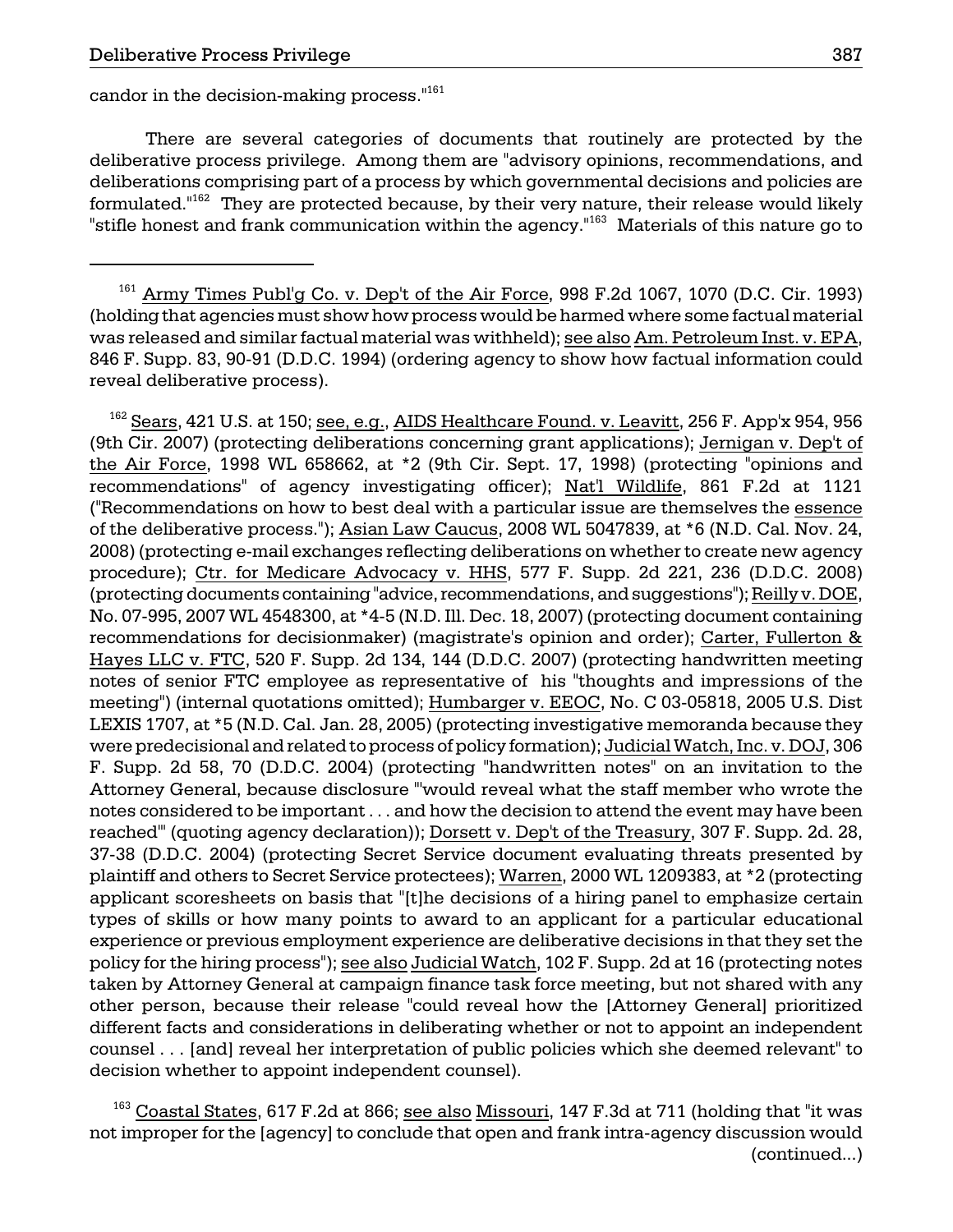the very heart of the privilege, for, as the Supreme Court has stated, "[t]he deliberative process privilege rests on the obvious realization that officials will not communicate candidly among themselves if each remark is a potential item of discovery and front page news."164

congressional testimony.<sup>165</sup> Though courts have not spoken with complete unanimity on this Of a similar nature are "briefing materials" -- reports or other documents that summarize issues and advise superiors, either generally or in preparation for an event such as category, the overwhelming weight of authority, including a number of recent cases, now holds that briefing materials prepared by agencies for one purpose or another are properly protected under the deliberative process privilege.<sup>166</sup>

at \*12 (N.D. Cal. May 17, 2006) (same); McCoy v. United States, No. 04-101, 2006 WL 463106, at \*8 (N.D. W. Va. Feb. 24, 2006) (same).  $164$  Dep't of the Interior v. Klamath Water Users Protective Ass'n, 532 U.S. 1, 8-9 (2001); see also Casad, 301 F.3d at 1251 (quoting Klamath); Odle v. DOJ, No. 05-2711, 2006 WL 1344813,

 $^{165}$  See, e.g., Judicial Watch, Inc. v. U.S. Dep't of Commerce, 337 F. Supp. 2d 146, 174 (D.D.C. 2004) (protecting "talking points" and recommendations on how to answer questions).

 $^{166}$  See Citizens for Responsibility  $\underline{\&}$  Ethics in Wash. v. DHS, 514 F. Supp. 2d 36, 44 (D.D.C. 2007) (protecting briefing materials concerning ongoing response to Hurricane Katrina, which included proposed "solutions and approaches"); Bd. of County Comm'rs v. Dep't of the Interior, No. 06-209, 2007 WL 2156613, at \*12 (D. Utah July 26, 2007) (protecting "bullet-point list discussing potential courses of action" prepared for Secretary of Interior), aff'd in part, rev'd in part on other grounds sub nom., Stewart v. U.S. Dep't of Interior, 554 F.3d 1236 (10th Cir. 2009); Sec. Fin. Life Ins. Co., No. 03-102-SBC, 2005 WL 839543, at \*11 (D.D.C. Apr. 12, 2005) ("The undisputed evidence establishes that these [talking points] are deliberative."); Judicial Watch, Inc. v. DOE, 310 F. Supp. 2d 271, 317 (D.D.C. 2004) (protecting briefing materials prepared for Secretary of the Interior), aff'd in part, rev'd in part on other grounds & remanded, 412 F.3d 125, 133 (D.C. Cir. 2005); Judicial Watch, 306 F. Supp. 2d at 71-72 (protecting e-mail created to prepare FERC chairman for upcoming congressional testimony); Thompson v. Dep't (continued...)

<sup>163(...</sup>continued)

process.") (internal citation omitted); <u>Gavin v. SEC,</u> No. 04-4522, 2007 WL 2454156, at \*10 (D.  $\,$  (internal citation omitted); Fortson v. Harvey, 407 F. Supp. 2d 13, 16-17 (D.D.C. 2005) (rejecting be 'chilled' by public disclosure"); Schell, 843 F.2d at 942 ("It is the free flow of advice, rather than the value of any particular piece of information, that Exemption 5 seeks to protect."); Lewis-Bey v. DOJ, 595 F. Supp. 2d, 120, 133 (D.D.C. 2009) (protecting documents whose release "'would have the effect of inhibiting the free flow of recommendations and opinions'") (internal citation omitted); Reliant, 520 F. Supp. 2d at 205 ("Disclosure of internal communications . . . can hamper the candid exchange of views and the ultimate policy-making Minn. Aug. 23, 2007) ("Premature disclosure of . . . recommendations or comments 'would discourage free ranging criticism and consideration of alternatives within an agency.'") plaintiff's argument that subordinate's report did not qualify as deliberative simply because it would be either accepted or rejected, and not debated, by superior); cf. AIDS Healthcare Found., 256 F. App'x at 957 (allowing agency to withhold names of grant reviewers because release of their names would "'make it impossible to have any frank discussions of . . . policy matters in writing'") (internal citation omitted).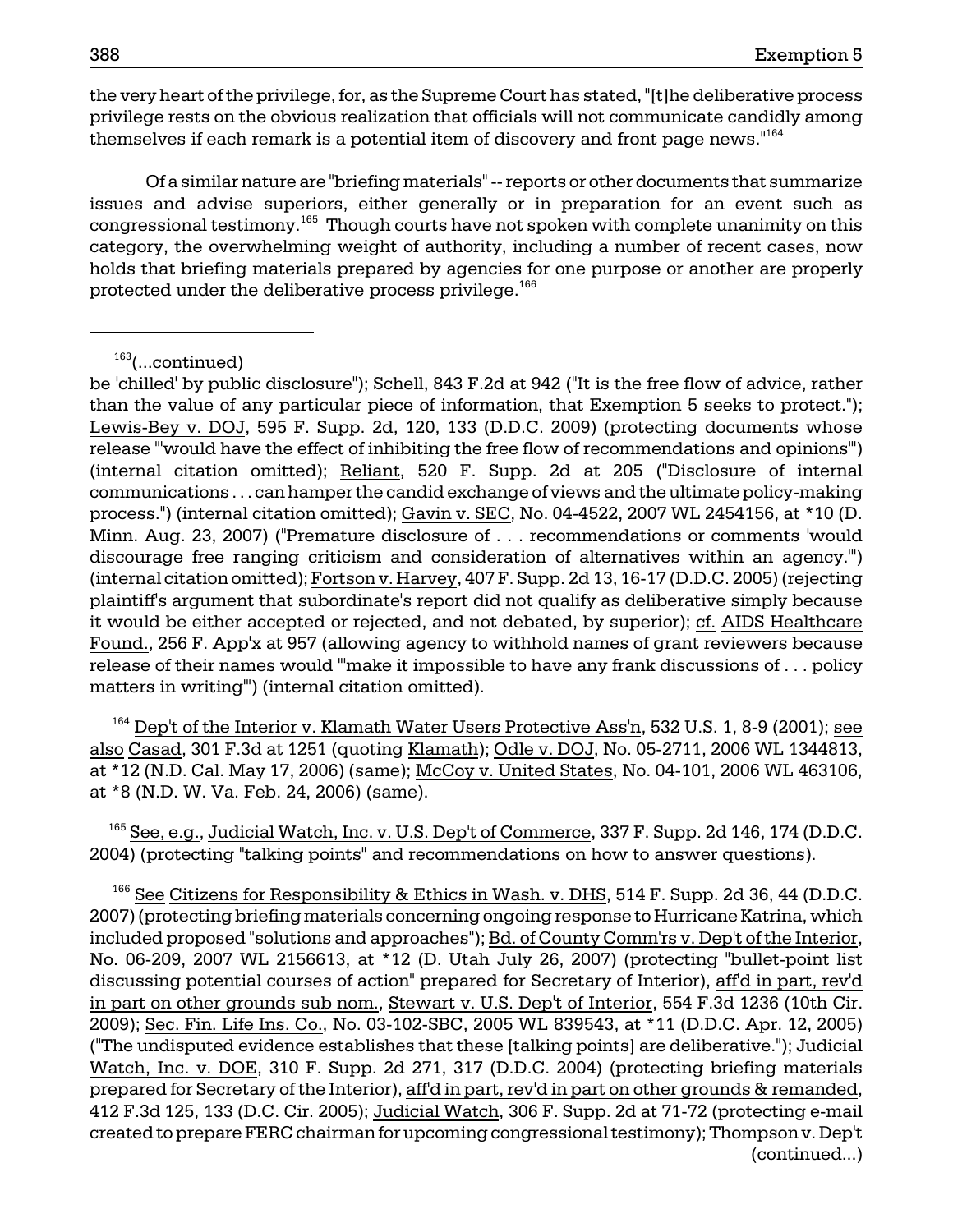A category of documents particularly likely to be found exempt under the deliberative process privilege is "drafts,"167 although it has been observed that such a designation "does not end the inquiry, $168$  and some courts have denied protection.  $169$  Many courts have found

of the Navy, No. 95-347, 1997 WL 527344, at \*4 (D.D.C. Aug. 18, 1997) (protecting materials created to brief senior officials who were preparing to respond to media inquiries, on basis that "disclosure of materials reflecting the process by which the Navy formulates its policy concerning statements to and interactions with the press" could stifle frank communication within the agency), aff'd, No. 97-5292, 1998 WL 202253, at \*1 (D.C. Cir. Mar. 11, 1998) (per curiam); Access Reports, 926 F.2d at 1196-97 (dictum); Klunzinger v. IRS, 27 F. Supp. 2d 1015, 1026 (W.D. 1998) (holding paper prepared to brief commissioner for meeting protectible); Hunt, 935 F. Supp. at 52 (holding "point papers" compiled to assist officers in formulating decision protectible); Wash. Post, 1987 U.S. Dist. LEXIS 16108, at \*33 (holding summaries and lists of material compiled for general's report preparation protectible); Williams, 556 F. Supp. at 65 (holding "briefing papers prepared for the Attorney General prior to an appearance before a congressional committee" protectible). But see N.Y. Times Co. v. DOD, 499 F. Supp. 2d 501, 514 (D.D.C. 2007) (ruling that agency had not established that talking points were "'contemplative, deliberative, analytical documents'") (internal citation omitted); Nat'l Sec. Archive v. FBI, No. 88-1507, 1993 WL 128499, at \*2-3 (D.D.C. Apr. 15, 1993) (finding briefing papers not protectible).

 $167$  See, e.g., Abdelfattah v. DHS, 488 F.3d 178, 183 (3d Cir. 2007); City of Va. Beach, 995 F.2d at 1253; Town of Norfolk v. U.S. Corps of Eng'rs, 968 F.2d 1438, 1458 (1st Cir. 1992); Dudman, 815 F.2d at 1569; Russell, 682 F.2d at 1048; Lead Indus., 610 F.2d 70, 85-86 (2d Cir. 1979); Gerstein v. CIA, No. 06-4643, 2008 WL 4415080, at \*16 (N.D. Cal. Sept. 26, 2008) (protecting draft letters); Donham v. U.S. Forest Service, No. 07-111, 2008 WL 2157167, at \*5 (S.D. Ill. May 21, 2008) (finding draft documents to be "precisely the kind of documents that Exemption 5 and the deliberative process privilege seek to protect from disclosure"); Pub. Employees for Envtl Responsibility v. Bloch, 532 F. Supp. 2d 19, 22 (D.D.C. 2008) (protecting draft "position descriptions"); Ebersole v. United States, No. 06-2219, 2007 WL 2908725, at \*5 (D. Md. Sept. 24, 2007) (protecting draft Memorandum of Understanding, noting that draft "does not memorialize a final agency decision"); Judicial Watch, 337 F. Supp. 2d at 173 (protecting draft agreement and draft of letter from Secretary of Commerce); Hamilton Sec. Group, 106 F. Supp. 2d at 32; Snoddy v. Hawke, No. 99-1636, slip op. at 1-2 (D. Colo. Dec. 20, 1999), aff'd, 13 F. App'x 768, 769 (10th Cir. 2001); LaRouche, No. 91-1655, slip op. at 30 (D.D.C. May 22, 1998) (protecting draft search warrant affidavits and stating that "it is axiomatic that draft documents reflect some give and take on the part of those involved in the drafts").

 Nevada v. DOE, 517 F. Supp. 2d 1245, 1264-65 (D. Nev. 2007) (declaring that while "the word <sup>168</sup> Arthur Andersen, 679 F.2d at 257 (citing Coastal States, 617 F.2d at 866); see also 'draft' is not talismanic" and therefore inquiry into nature of document is required, fact that no final document was "created, approved, and released" is "crucial[]" to court's analysis).

 $^{169}$  See, e.g., N.Y. Times, 499 F. Supp. 2d at 515 (holding that agency had not demonstrated role draft documents played in decisionmaking process); Heartwood, Inc. v. U.S. Forest Serv., 431 F. Supp. 2d 28, 37 (D.D.C. 2006) (ruling that draft reports prepared by Federal Advisory Committee Act committee for defendant agency could not be protected, because evidence (continued...)

 $166$ (...continued)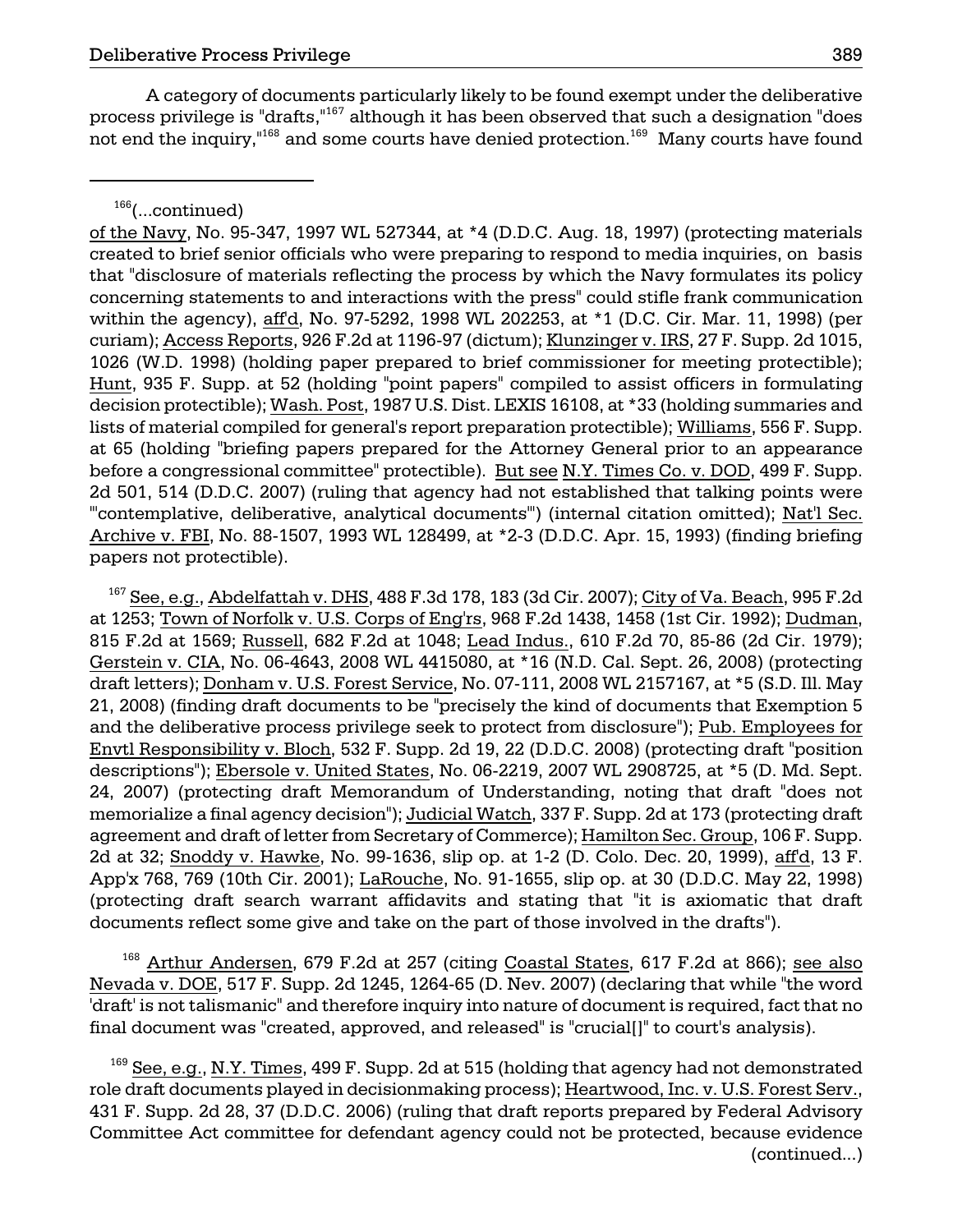that the very process by which a "draft" evolves into a "final" document can itself constitute a deliberative process warranting protection.<sup>170</sup> As a result, some courts have noted that a draft document may be protected regardless of whether it differs from its final version. $171$ 

169(...continued)

showed that agency viewed draft reports as merely factual, not as containing "recommendations or policy judgments"); Judicial Watch, Inc. v. USPS, 297 F. Supp. 2d 252, 261 (D.D.C. 2004) (citing Arthur Andersen for proposition that "drafts are not presumptively privileged"); see also Petroleum Info., 976 F.2d at 1436 n.8 (suggesting harm standard for "mundane," nonpolicy-oriented documents, which can include drafts); Lee v. FDIC, 923 F. Supp. 451, 458 (S.D.N.Y. 1996) (declaring that document's draft status is not sufficient reason "to automatically exempt" it from disclosure where it has not been shown that disclosure would "inhibit the free flow of information" between agency personnel); cf. Hansen, 817 F. Supp. at 124-25 (concluding that unpublished internal document lost its draft status when consistently treated by the agency as finished product over many years).

 $170$  See, e.g., Nat'l Wildlife, 861 F.2d at 1122 ("To the extent that [the requester] seeks through its FOIA request to uncover any discrepancies between the findings, projections, and recommendations between the draft[s] prepared by lower-level [agency] personnel and those actually adopted, . . . it is attempting to probe the editorial and policy judgments of the decisionmakers."); Marzen v. HHS, 825 F.2d 1148, 1155 (7th Cir. 1987) (noting the "exemption protects not only the opinions, comments and recommendations in the draft, but also the process itself"); Dudman, 815 F.2d at 1569 ("[T]he disclosure of editorial judgments -- for example, decisions to insert or delete material or to change a draft's focus or emphasis would stifle the creative thinking and candid exchange of ideas necessary to produce good historical work."); Russell, 682 F.2d at 1048 ("Failure to apply the protections of Exemption  $(b)(5)$  to the  $\dots$  editorial review process would effectively make such discussion impossible."); Sussman v. DOJ, No. 03-3618, 2008 WL 2946006, at \*4 (E.D.N.Y. July 29, 2008) (upholding agency's decision to withhold draft policy document, noting that release of it would allow public "to compare the draft and final versions of the policy"); Reliant Energy, 520 F. Supp. 2d at 204 (noting that agency not required to show how draft differed from final document because doing so would expose agency's deliberative process); Nevada, 517 F. Supp. 2d at 1264 (citing Dudman and Russell); Skull Valley Band of Goshute Indians v. Kempthorne, No. 04-339, 2007 WL 915211, at \*14 (D.D.C. Mar. 26, 2007) (citing Russell and noting that "the drafting process is itself deliberative in nature"); Parker v. USDA, No. 05-0469, 2006 WL 4109672, at \*6 (D.N.M. July 30, 2006) (finding draft document "part of the internal process by which the Forest Service generates a final version of the document"); AFGE v. HHS, 63 F. Supp. 2d 104, 109 (D. Mass. 1999) (holding draft indoor air quality survey protectible because release would "enable a careful reader to determine the substance of HHS's proposed and adopted changes" and thereby "discourage candid discussion within the agency"), aff'd, No. 99-2208, 2000 U.S. App. LEXIS 10993 (1st Cir. May 18, 2000). But see Nielsen, 252 F.R.D. at 528 (upholding agency's withholding of drafts, but noting, in dicta, its rejection of idea that documents can be withheld simply "because they are successive versions of a document and as such, would tend to show the internal development of an agency's decision on a policy matter").

 $171$  See Exxon, 585 F. Supp. at 698 ("[T]here is no merit to Exxon's argument that in order to establish the privileged character of a draft, DOE must show to what extent the draft differs (continued...)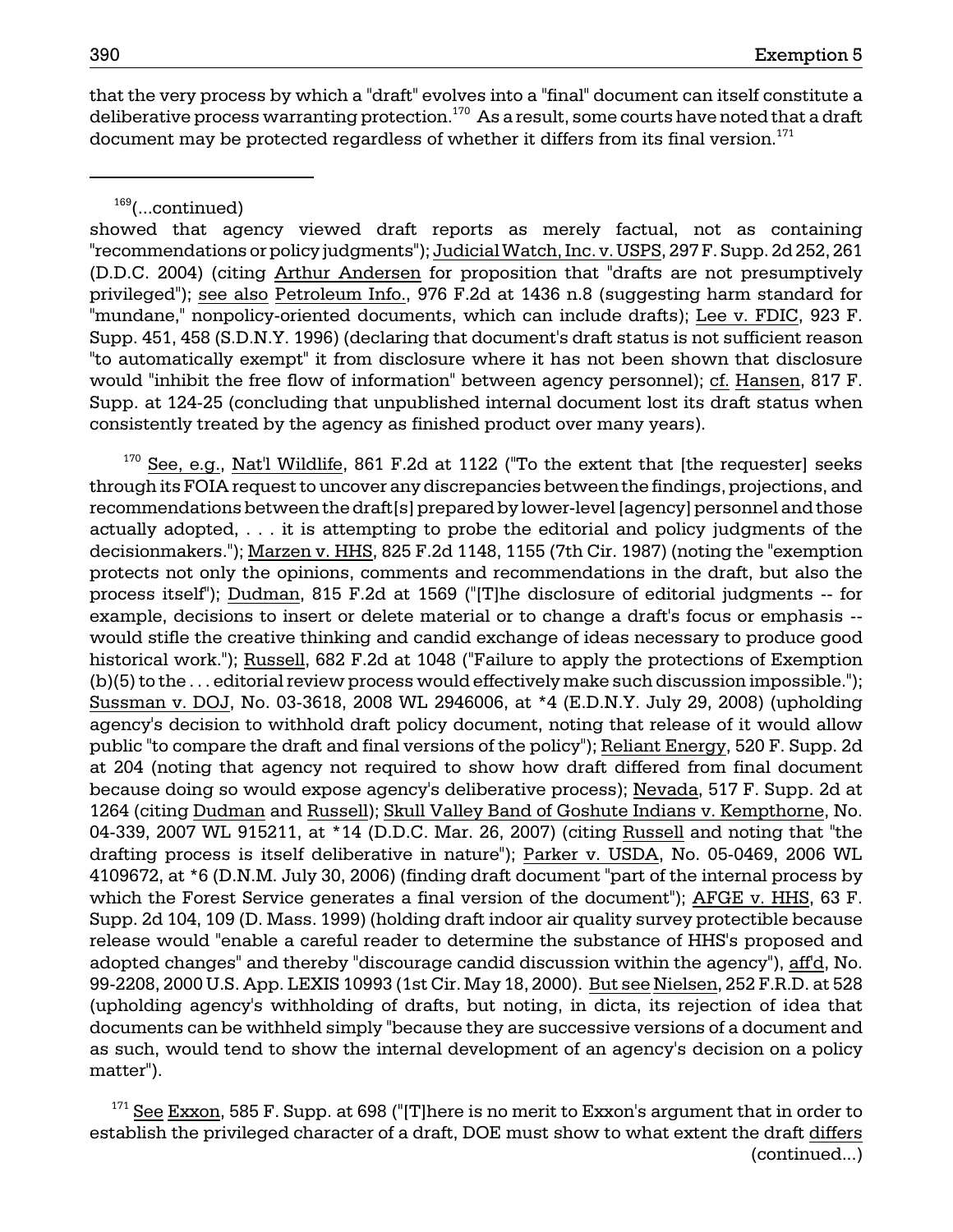As mentioned above, protecting the very integrity of the deliberative process can, in some contexts, be the basis for the protection of factual information.<sup>172</sup> Similarly, under some circumstances disclosure of even the identity of the author of a deliberative document could chill the deliberative process, thus warranting protection of that identity under Exemption  $5^{173}$ even in circumstances in which a final version of the document in question has been released to the public. $174$ 

In Petroleum Information Corp. v. United States Department of the Interior,<sup>175</sup> the D.C. Circuit held that withheld material should be released in part because it did not involve "some

 $172$  See, e.g., Wolfe, 839 F.2d at 776 (revealing status of proposal in deliberative process "could chill discussions at a time when agency opinions are fluid and tentative"); Dudman, 815 F.2d at 1568 (revealing editorial judgments would stifle creative thinking).

 $173$  See, e.g., AIDS Healthcare Found., 256 F. App'x at 957 (holding that if names of reviewers of grant applications were released, "[i]t would be impossible to have any frank discussions of . . . policy matters in writing") (internal citation omitted); Brinton v. Dep't of State, 636 F.2d 600, 604 (D.C. Cir. 1980) (protecting identities of attorneys who provided legal advice to Secretary of State); Claudio, No. H-98-1911, slip op. at 8 (S.D. Tex. May 24, 2000) (accepting agency determination that release of identities of reports' authors would compromise integrity of agency decisionmaking process); Cofield v. City of LaGrange, No. 95-179, 1996 WL 32727, at \*6 (D.D.C. Jan. 24, 1996) (finding internal routing notations possibly leading to identification of employees involved in decisionmaking protectible); Miscavige v. IRS, No. 91-1638, 1993 WL 389808, at \*3 (N.D. Ga. June 15, 1992) (protecting handwritten signatures of agency employees involved in ongoing examination of church's claim of exempt status), aff'd on other grounds, 2 F.3d 366 (11th Cir. 1993); cf. Wolfe, 839 F.2d at 775-76 (discussing how particularized disclosure can chill agency discussions); Greenberg, 10 F. Supp. 2d at 16 n.19 (holding that mere redaction of authors' names would not remove chilling effect on decisionmaking process).

 $174$  See City of W. Chi., 547 F. Supp at 750 (holding list of contributors to preliminary draft protectible even though names were in final version); Tax Reform Research Group v. IRS, 419 F. Supp. 415, 423-24 (D.D.C. 1976) (protecting identities of persons giving advice on policy matters even though substance of policy discussions had been released).

<sup>175</sup> 976 F.2d 1429 (D.C. Cir. 1992).

 $171$ (...continued)

from the final document.") (emphasis in original); see also Tigue v. DOJ, 312 F.3d 70, 79 (2d Cir. 2002)(citing Lead Indus.); Mobil Oil Corp. v. EPA, 879 F.2d 698, 703 (9th Cir. 1989) (dicta); Lead Indus., 610 F.2d at 86 (explaining that if draft does not differ from final version, draft version has in effect been released, but if it does differ, these changes reveal agency's deliberative process); People of California v. EPA, No. 07-2055, 2008 WL 5384623, at \*5 (N.D. Cal. Dec. 22, 2008) (citing Exxon); Reliant, 520 F. Supp. 2d at 204 (same); City of West Chicago v. NRC, 547 F. Supp. 740, 751 (N.D. Ill. 1982) (citing Lead Indus.). But see Texaco, Inc. v. DOE, 2 Gov't Disclosure Serv. (P-H) ¶ 81,296, at 81,833 (D.D.C. Oct. 13, 1981) (ruling to the contrary).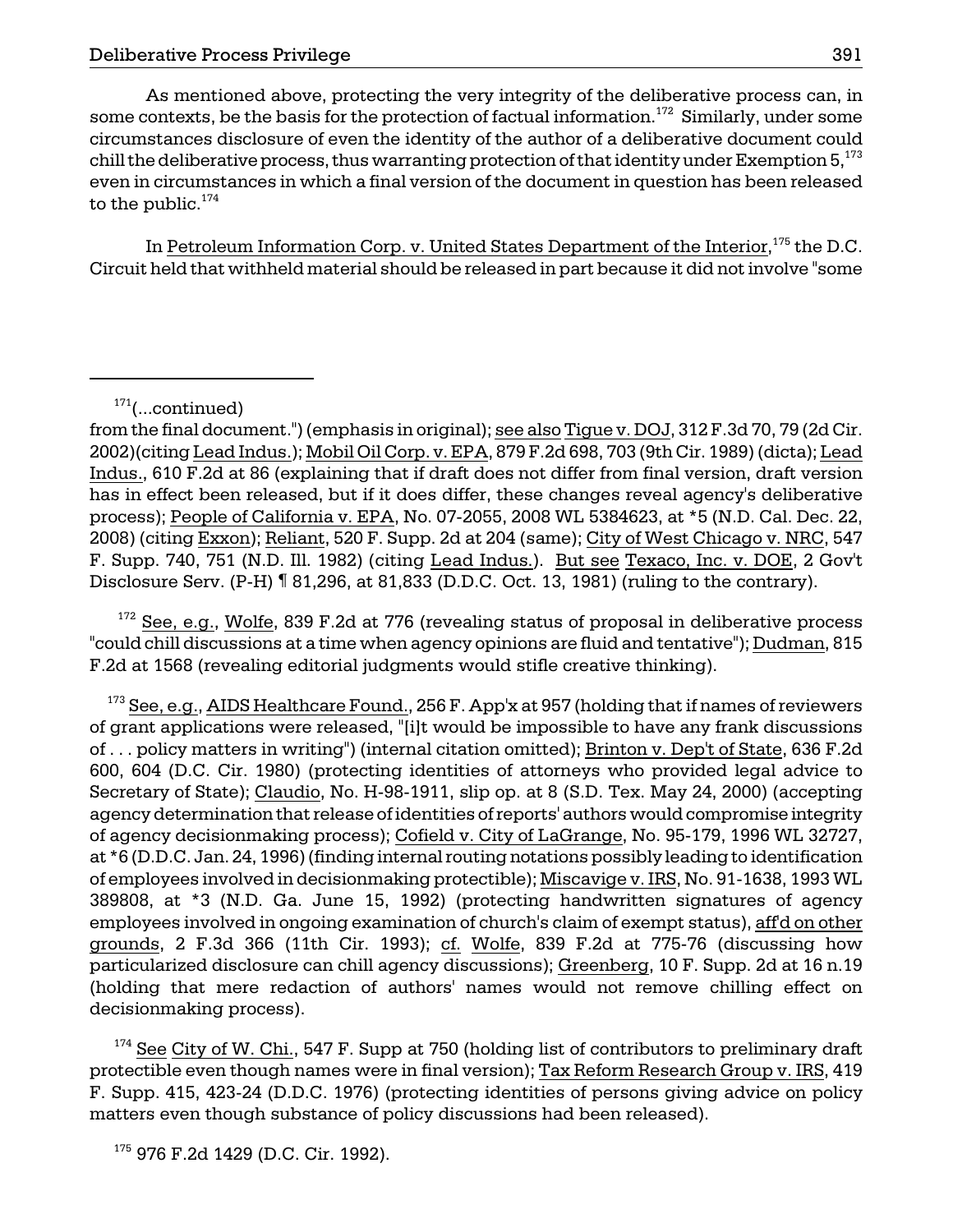courts have applied this ruling to cases involving deliberative materials. $^{178}$ policy matter. $176$  Though the materials in question in this case were factual in nature,  $177$  some

However, in National Wildlife, the Ninth Circuit rejected the suggestion that it impose such a requirement that documents contain "recommendations on law or policy to qualify as deliberative," and other courts have followed that approach as well.<sup>179</sup> In part, these

<sup>176</sup> Id. at 1435.

 $177$  See id. at 1438 (discussing "technical, objective tenor" of withheld materials).

formulation"); <u>Legal & Safety Employer Research, Inc. v. U.S. Dep't of the Army,</u> No. CIV. S-00- $178$  See People for the Am. Way Found. v. Nat'l Park Serv., 503 F. Supp. 2d 284, 301-02 (D.D.C. 2007) (refusing to allow agency to withhold document containing "predecisional guidance relating to upcoming events" because agency had not shown connection to "any type of governmental policy formation or decision"); Sun-Sentinel Co. v. DHS, 431 F. Supp. 2d 1258, 1277-78 (S.D. Fla. 2006) (refusing to protect e-mail communications containing advice to agency director because these messages contained recommendations on press relations, not on matters relating to agency's "mission"), aff'd sub nom. News-Press v. DHS, 489 F.3d 1173 (11th Cir. 2007); Hennessey, 1997 WL 537998, at \*5 (determining that "report does not bear on a policy-oriented judgment of the kind contemplated by Exemption 5" (citing Petroleum Info., 976 F.2d at 1437)); Ethyl Corp. v. EPA, 25 F.3d 1241, 1248 (4th Cir. 1994) (concluding that "privilege does not protect a document [that] is merely peripheral to actual policy 1748, 2001 WL 34098652, at \*6 (E.D. Cal. May 4, 2001) (concluding that contractor performance evaluations, which were required to be considered in future government contract award determinations, were not "the type of policy decision contemplated by Exemption 5"); Chi. Tribune Co. v. HHS, No. 95 C 3917, 1997 U.S. Dist. LEXIS 2308, at \*50 (N.D. Ill. Feb. 26, 1997) (magistrate's recommendation) (holding that scientific judgments are not protectible when they do not address agency policymaking), adopted, (N.D. Ill. Mar. 28, 1997); Horsehead, No. 94-1299, slip op. at 19 (D.D.C. Oct. 1, 1996) (holding documents containing descriptions of scientific test results not protectible because they are "simply barren of any suggestion of advice or recommendations regarding policy judgments, and the factual information is easily segregated"); Larue v. IRS, No. 3-93-423, 1994 WL 315750, at \*2 (E.D. Tenn. Jan. 27, 1994) (holding that privilege covers documents "actually related to the process by which policy is formed"); Md. Coal. for Integrated Educ. v. U.S. Dep't of Educ., No. 92-2178, slip op. at 2 (D.D.C. June 30, 1993) (rejecting position that deliberative process privilege applies to "all agency decisions").

 $179$  861 F.2d at 1118; see also Maricopa Audubon Soc'y v. U.S. Forest Serv., 108 F.3d 1089, 1095 (9th Cir. 1997) (ignoring issue of "policy" and protecting letter in which employee was "fighting to preserve his job and reputation" by offering his "candid and confidential responses . . . to the head of his agency in order to rebut the charges made against him"); Providence Journal Co., 981 F.2d at 560 (citing National Wildlife and ruling that agency's decision to discipline personnel for alleged misconduct is no less "deliberative task . . . than the formulation or promulgation of agency disciplinary policy"); Ctr. for Biological Diversity v. Norton, No. Civ. 01-409 TUC, 2002 WL 32136200, at \*2 (D. Ariz. 2002) (holding that limiting privilege to "'policy' decisions is overly narrow" and inconsistent with Ninth Circuit law); AFGE, AFL-CIO, Local 1164 v. HHS, 63 F. Supp. 2d 104, 109 (D. Mass. 1999) (rejecting (continued...)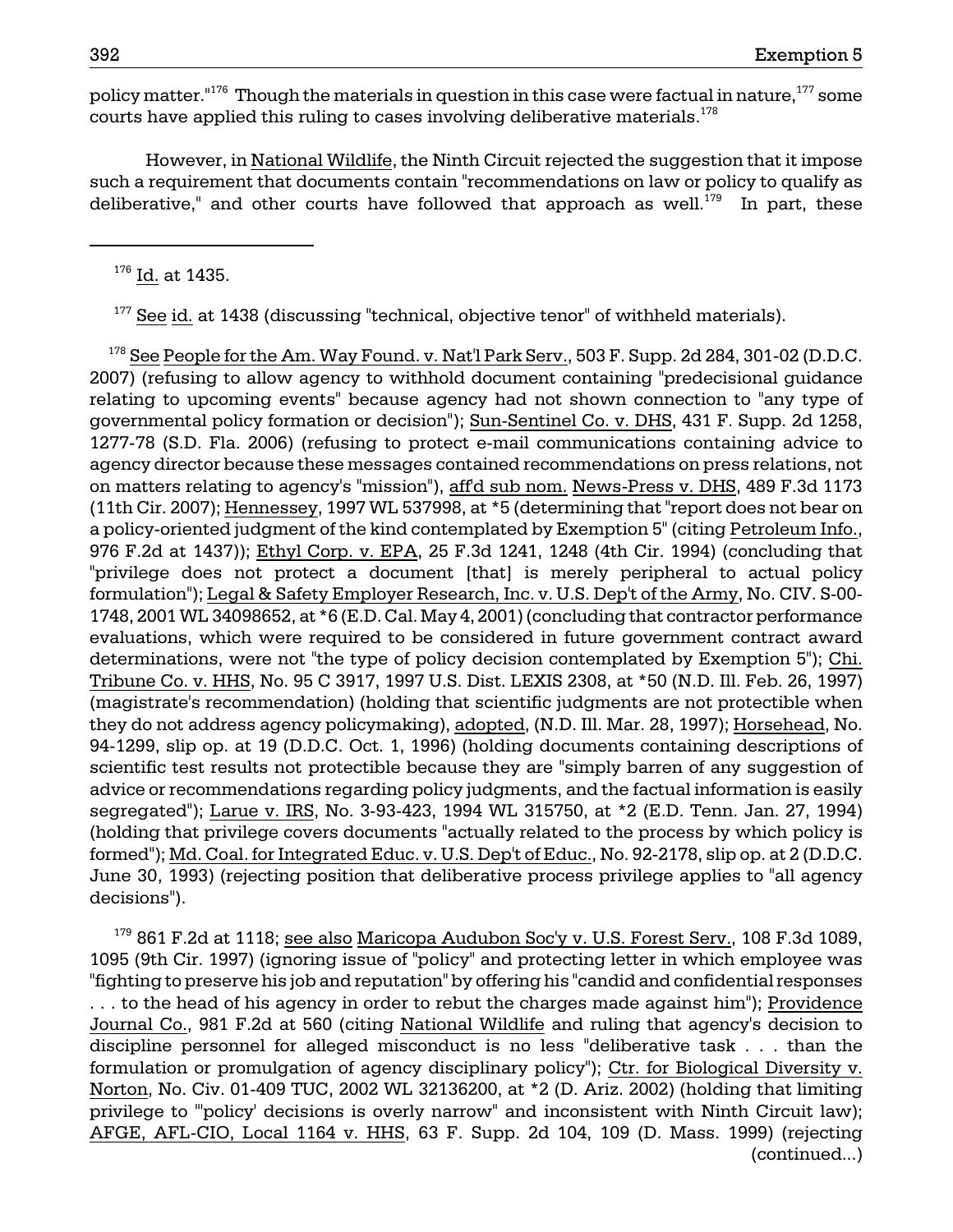contrasting decisions may stem from disagreements about what constitutes "policy," with some courts holding that the term includes virtually anything that is part of an agency's deliberations, while others ruling that the category is limited to matters closer to an agency's core substantive mission. $^{180}$ 

## Attorney Work-Product Privilege

The second traditional privilege incorporated into Exemption 5 is the attorney workproduct privilege, which protects documents and other memoranda prepared by an attorney in contemplation of litigation.<sup>181</sup> As its purpose is to protect the adversarial trial process by insulating the attorney's preparation from scrutiny,<sup>182</sup> the work-product privilege ordinarily

 $^{180}$  Compare Nielsen, 252 F.R.D. at 522 (approving use of privilege for documents involving "policy-related . . . process of how to . . . address the possible public perception that would flow from [agencies'] actions"), and ICM Registry, LLC. v. U.S. Dep't of Commerce, 538 F. Supp. 2d 130, 136 (D.D.C. 2008) (holding that "deliberations regarding public relations policy are deliberations about policy, even if they involve 'massaging' the agency's public image"), and Keeper of the Mountains Found. v. DOJ, No. 06-0098, slip op. at 31 (S.D. W. Va. Aug. 28, 2007) ("[I]t appears the [withheld documents] were part of the give-and-take of the consultative process leading to the policy-oriented judgment of the agency of how to respond to the Senate inquiry and article. . . . Consequently, the deliberative prong has been satisfied."), with Habeus Corpus Resource Ctr. v. DOJ, No. 08-2649, 2008 WL 5000224, at \*2 (N.D. Cal. Nov. 21, 2008) (rejecting use of privilege for document found "peripheral to . . . substantive policy development" and document found not prepared to assist agency decisionmaker "in arriving at a substantive policy decision"), and Mayer, Brown, 537 F. Supp. 2d at 136 (ruling that agency could not withhold documents reflecting deliberations about how much information should be "conveyed" to general public because such deliberations were "too removed from an actual policy decision"), and Cowdery, Ecker & Murphy, LLC v. Dep't of the Interior, 511 F. Supp. 2d 215, 221 (D. Conn. 2007) (holding that employee's self-assessment and supervisor's recommendations concerning employee's performance do not constitute "deliberations on Department policy, personnel or otherwise").

 $181$  See Hickman v. Taylor, 329 U.S. 495, 509-10 (1947); Fed. R. Civ. P. 26(b)(3) (codifying privilege in Federal Rules of Civil Procedure).

<sup>182</sup> See Jordan v. DOJ, 591 F.2d 753, 775 (D.C. Cir. 1978) (en banc).

 $179$ (...continued)

plaintiff's contentions that document must be related to "essential function" of agency in order to be protected); Citizens Comm'n on Human Rights v. FDA, No. 92CV5313, 1993 WL 1610471, at \*11 (C.D. Cal. May 10, 1993) (citing National Wildlife and holding that appropriate test is simply whether document in question contributes to agency's deliberative process), aff'd in pertinent part & remanded in part, 45 F.3d 1325 (9th Cir. 1995); cf. Brockway v. Dep't of the Air Force, 518 F.2d 1184, 1192 (8th Cir. 1975) (rejecting plaintiff's contentions that accident witness statements are not part of agency's deliberations and that they should be released because they are not policy memoranda).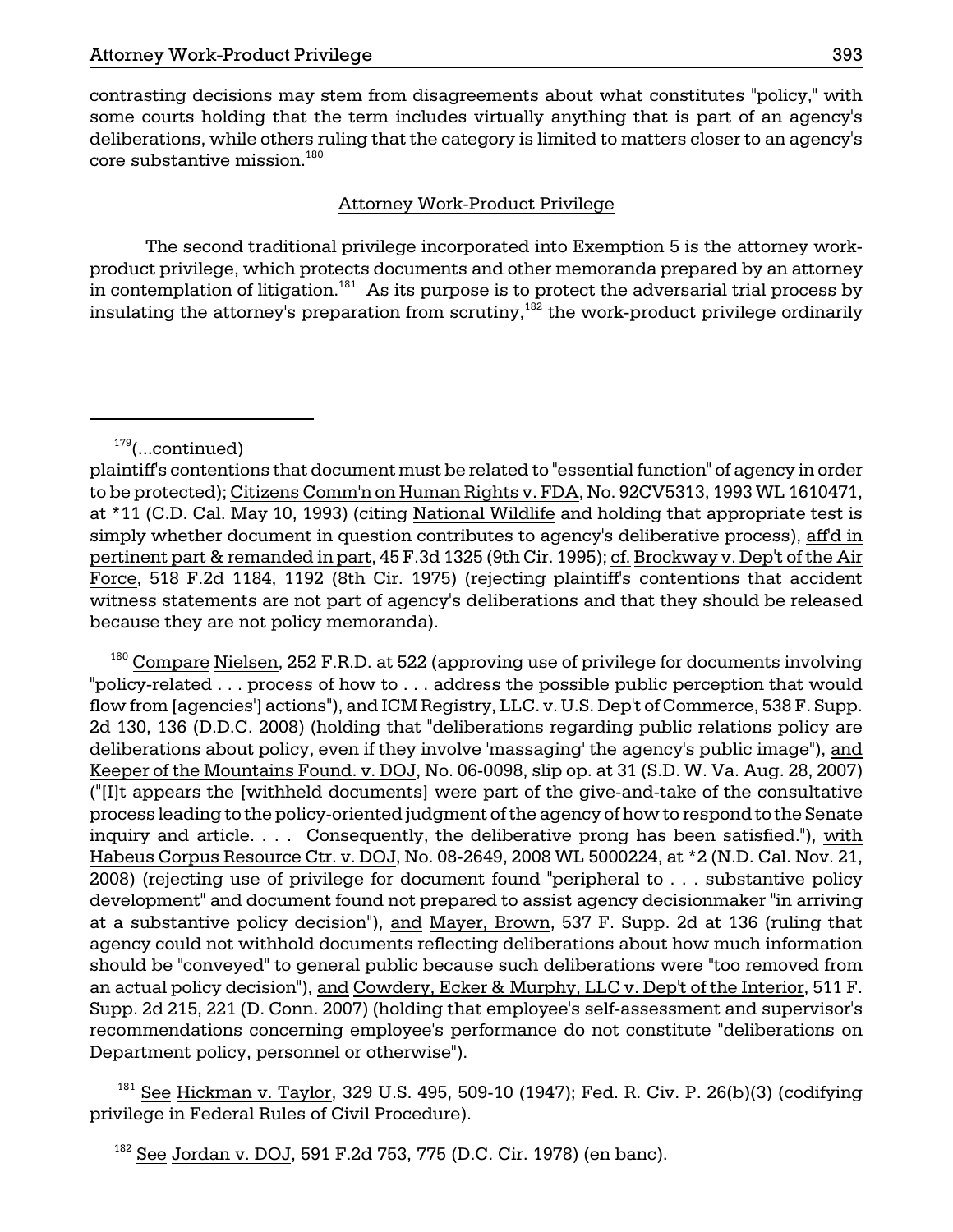does not attach until at least "some articulable claim, likely to lead to litigation," has arisen.<sup>183</sup> The privilege is not limited to civil proceedings, but rather extends to administrative proceedings<sup>184</sup> and to criminal matters as well.<sup>185</sup> Similarly, the privilege has also been held

<sup>183</sup> Coastal States Gas Corp. v. DOE, 617 F.2d 854, 865 (D.C. Cir. 1980).

 $184$  See, e.g., Schoenman v. FBI, 573 F. Supp. 2d 119, 143 (D.D.C. 2008) (upholding use of privilege for documents "created by an attorney in the context of an ongoing administrative proceeding that eventually resulted in litigation"); Nevada v. DOE, 517 F. Supp. 2d 1245, 1260 (D. Nev. 2007) (noting that privilege applies to administrative proceedings, as long as they are "adversarial"); Envtl. Prot. Servs. v. EPA, 364 F. Supp. 2d 575, 586 (N.D. W. Va. 2005) (EPA administrative enforcement proceeding); McErlean v. DOJ, No. 97-7831, 1999 WL 791680, at \*7 (S.D.N.Y. Sept. 30, 1999) (INS deportation proceeding), amended (S.D.N.Y. Oct. 29, 1999); Means v. Segal, No. 97-1301, slip op. at 11-12 (D.D.C. Mar. 18, 1998) (magistrate's recommendation) (unfair labor practice determination), adopted, (D.D.C. Apr. 15, 1998), aff'd per curiam, No. 98-5170 (D.C. Cir. Oct. 6, 1998); Williams v. McCausland, No. 90-Civ-7563, 1994 WL 18510, at \*10 (S.D.N.Y. Jan. 18, 1994) (MSPB proceeding); Exxon Corp. v. DOE, 585 F. Supp. 690, 700 (D.D.C. 1983) (regulatory audits and investigations); see also Judicial Watch, Inc. v. Rossotti, 285 F. Supp. 2d 17, 30-31 (D.D.C. 2003) (applying privilege to memorandum written by IRS associate chief counsel that discussed private financial information concerning prospective IRS employee); cf. Martin v. Office of Special Counsel, 819 F.2d 1181, 1187 (D.C. Cir. 1987) (reaching same result under Exemption (d)(5) of Privacy Act of 1974, 5 U.S.C. § 552a(d)(5) (2006)). But see MacLean v. DOD, No. 04-CV-2425, slip op. at 12-13 (S.D. Cal. June 6, 2005) (holding that privilege does not apply to records prepared for intra-agency review, even where such review could lead to discipline of agency employee), aff'd on other grounds, 240 F. App'x 751, 754 (9th Cir. 2007).

 $185$  See, e.g., Rockwell Int<sup>'</sup>l Corp. v. DOJ, 235 F.3d 598, 604-05 (D.C. Cir. 2001) (applying privilege in case involving prosecution of environmental crimes); Nadler v. DOJ, 955 F.2d 1479, 1491-92 (11th Cir. 1992) (applying privilege in bribery investigation); Antonelli v. Sullivan, 732 F.2d 560, 561 (7th Cir. 1983) (ruling privilege applicable in bank-fraud prosecution); Miller v. DOJ, 562 F. Supp. 2d 82, 113 (D.D.C. 2008) (protecting documents created in considering whether to bring criminal charges against requester); N.Y. Times Co. v. DOD, 499 F. Supp. 2d 501, 517 (S.D.N.Y. 2007) (protecting documents that "'provid[ed] guidance for responding to motions made in criminal litigation'") (internal citation omitted); Wiggins v. Nat'l Credit Union Admin., No. 05-2332, 2007 U.S. Dist. LEXIS 6367, at \*14-15 (D.D.C. Jan. 30, 2007) (upholding use of privilege to withhold criminal case history report); Butler v. DOJ, 368 F. Supp. 2d 776, 785-86 (E.D. Mich. 2005) (applying privilege to prosecution memorandum and draft indictment prepared as part of narcotics investigation); Spannaus v. DOJ, No. 92-0372, slip op. at 4 (D.D.C. Sept. 30, 1999) (holding privilege applicable to document prepared by Assistant United States Attorney that discussed grand jury procedures in criminal case, and stating that "[i]t is difficult to imagine a more direct application of the work product privilege"); Slater v. EOUSA, No. 98-1663, 1999 U.S. Dist. LEXIS 8399, at \*9 (D.D.C. May 24, 1999) (protecting portions of letter from Assistant United States Attorney to FBI revealing investigative strategy in criminal case). But cf. Powell v. DOJ, 584 F. Supp. 1508, 1519-20 (N.D. Cal. 1984) (suggesting, but not deciding, that requested attorney work-product materials generated in criminal case should be subject to disclosure under criminal discovery provisions).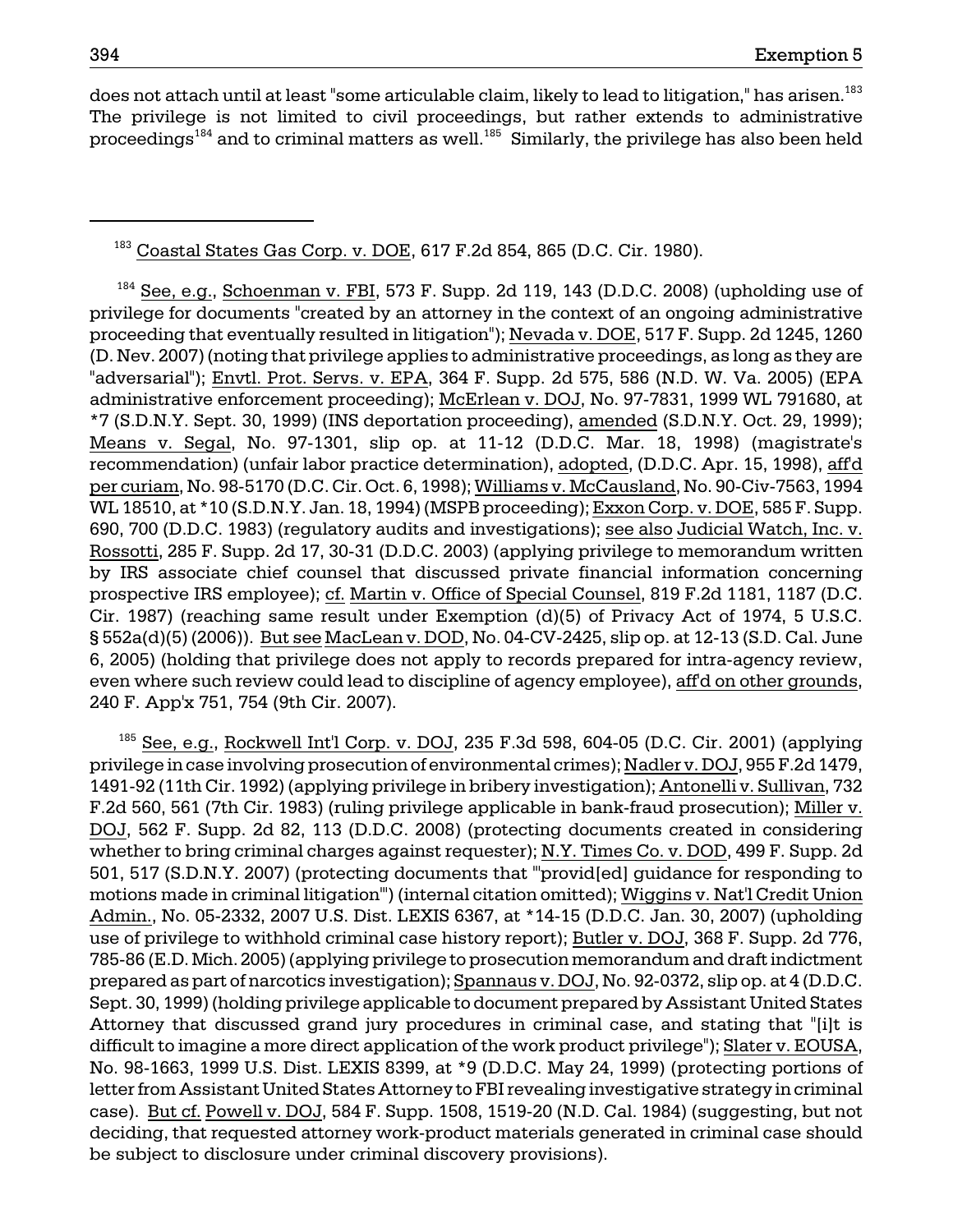applicable to documents generated in preparation of an amicus brief.<sup>186</sup>

This privilege sweeps very broadly in several respects.<sup>187</sup> First, litigation need never have actually commenced, so long as specific claims have been identified which make litigation probable.<sup>188</sup> Significantly, the Court of Appeals for the District of Columbia Circuit has ruled that the privilege "extends to documents prepared in anticipation of foreseeable litigation, even if no specific claim is contemplated.<sup>"189</sup> The privilege also has been held to attach to records of law enforcement investigations, when the investigation is "based upon a specific wrongdoing and represent[s] an attempt to garner evidence and build a case against the suspected wrongdoer.<sup>"190</sup>

 $186$  See Strang v. Collyer, 710 F. Supp. 9, 12-13 (D.D.C. 1989), affd sub nom. Strang v. DeSio, 899 F.2d 1268 (D.C. Cir. 1990) (unpublished table decision).

<sup>187</sup> See generally FOIA Update, Vol. IV, No. 3, at 6.

 $^{188}$  See, e.g., Kent Corp. v. NLRB, 530 F.2d 612, 623 (5th Cir. 1976); Citizens for Responsibility and Ethics in Wash. v. NARA, 583 F. Supp. 2d 146, 160 (D.D.C. 2008) (allowing use of privilege in situation where agency "could reasonably have anticipated litigation over" status of requested records); Hertzberg v. Veneman, 273 F. Supp. 2d 67, 80 (D.D.C. 2003) (applying privilege in situation where potential claimants had discussed possibility of pursuing claims); Tax Analysts v. IRS, 152 F. Supp. 2d 1, 19 (D.D.C. 2001) (protecting document written to assess "whether a particular case should be designated for litigation"), aff'd in part, rev'd in part on other grounds & remanded, 294 F.3d 71 (D.C. Cir. 2002); Blazy v. Tenet, 979 F. Supp. 10, 24 (D.D.C. 1997) (observing that communication between agency employee review panel and agency attorney throughout process of deciding whether to retain plaintiff "at the very least demonstrates that the [panel] was concerned about potential litigation"), summary affirmance granted, No. 97-5330 (D.C. Cir. May 12, 1998); Chemcentral/Grand Rapids Corp. v. EPA, No. 91-C-4380, 1992 WL 281322, at \*5 (N.D. Ill. Oct. 6, 1992) (applying privilege to legal advice regarding specific agency cleanup sites where agency believed statutory violations occurred, although agency later declined to prosecute); Savada v. DOD, 755 F. Supp. 6, 7 (D.D.C. 1991) (finding threat of litigation by counsel for adverse party sufficient); cf. Means, No. 97-1301, slip op. at 11-12 (D.D.C. Mar. 18, 1998) (holding privilege applicable to records prepared for unfair labor practice complaint that agency later dropped).

<sup>189</sup> Schiller v. NLRB, 964 F.2d 1205, 1208 (D.C. Cir. 1992); <u>see also Delaney, Migdail & Young,</u> Chartered v. IRS, 826 F.2d 124, 127 (D.C. Cir. 1987) (holding that privilege extends to documents prepared when identity of prospective litigation opponent unknown); James Madison Project, v. CIA, 607 F. Supp. 2d 109, 130 (D.D.C. 2009) (protecting documents concerning agency's review of factual material in fictional manuscripts to ensure nondisclosure of classified material, which agency frequently litigated, although no specific claim was contemplated when documents created); Hertzberg, 273 F. Supp. 2d at 79 (protecting documents generated in light of "'strong probability of tort claims'" (quoting agency declaration)); Kelly v. CIA, No. 00-2498, slip op. at 32-36 (D.D.C. Aug. 8, 2002) (applying privilege to protect documents related to CIA's obligation to notify unwitting participants in drug-testing program and to claims that such individuals might raise in court).

<sup>190</sup> SafeCard Servs. v. SEC, 926 F.2d 1197, 1202 (D.C. Cir. 1991); see, e.g., Durrani v. DOJ, 607 (continued...)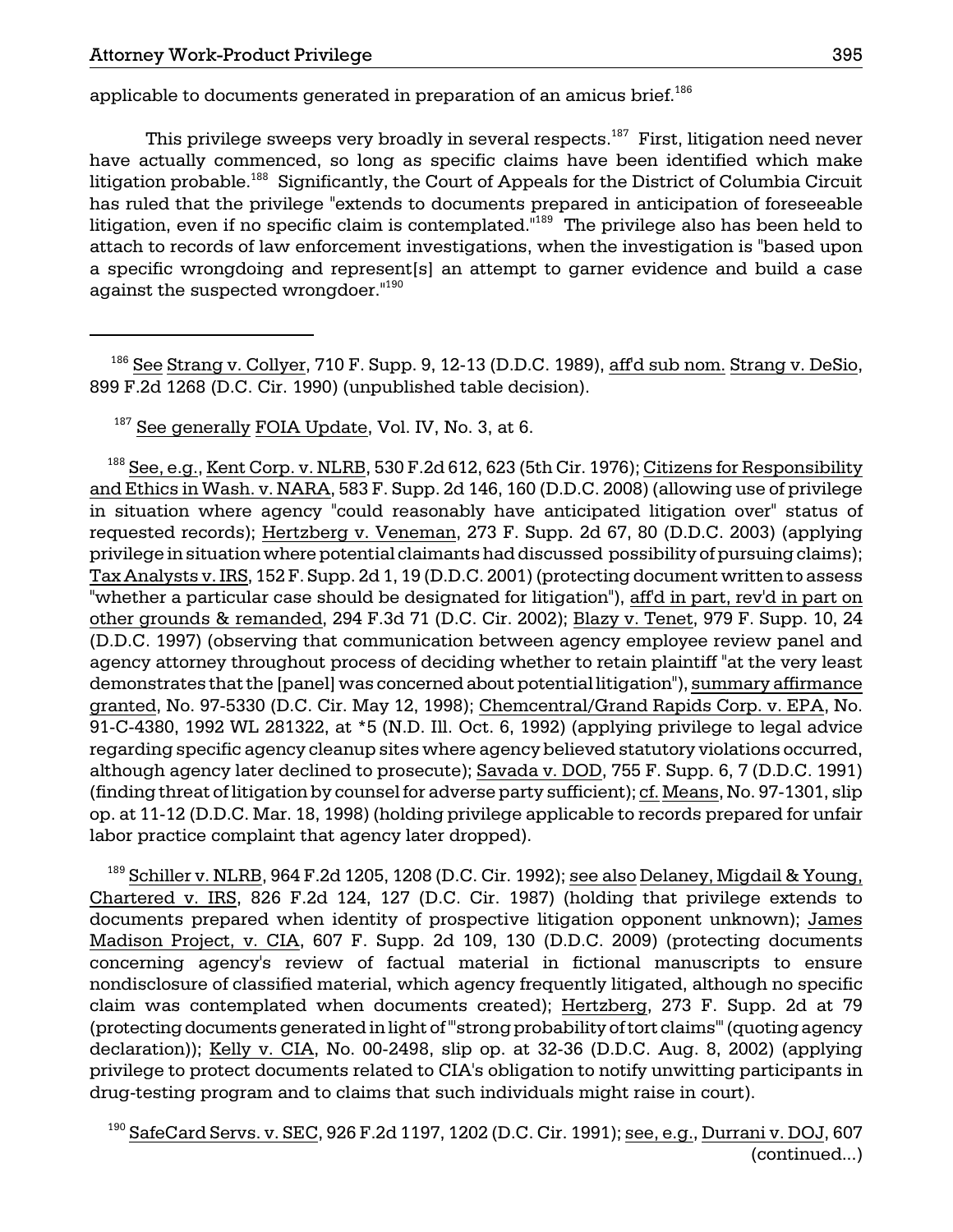However, the mere fact that it is conceivable that litigation might occur at some unspecified time in the future will not necessarily be sufficient to protect attorney-generated documents; it has been observed that "the policies of the FOIA would be largely defeated" if agencies were to withhold any documents created by attorneys "simply because litigation might someday occur."<sup>191</sup> But when litigation is reasonably regarded as inevitable under the circumstances, a specific claim need not yet have arisen before courts have found the attorney work-product privilege applicable.<sup>192</sup>

<sup>191</sup> Senate of P.R. v. DOJ, 823 F.2d 574, 587 (D.C. Cir. 1987) (emphasis added) (citing Coastal States, 617 F.2d at 865).

 $192$  See, e.g., In re Sealed Case, 146 F.3d 881, 885-86 (D.C. Cir. 1998) (protecting document that provided legal advice intended to protect client from future litigation over particular transaction, even though no claim had yet arisen) (non-FOIA case); Schiller, 964 F.2d at 1208 (holding documents that provide tips and instructions for handling future litigation protectible); Delaney, 826 F.2d at 127 (protecting "agency's attorneys' assessment of [a] program's legal vulnerabilities" crafted before specific litigation arose); Hertzberg, 273 F. Supp. 2d at 78 (protecting documents from investigation where agency has determined that claims were likely to arise); Raytheon Aircraft Co. v. U.S. Army Corps of Eng'rs, 183 F. Supp. 2d 1280, 1289 (D. Kan. 2001) (protecting documents containing guidance for agency attorneys on litigation of environmental law cases); Heggestad v. DOJ, 182 F. Supp. 2d 1, 8 (D.D.C. 2000) (noting that the privilege applies "even without a case already docketed or where the agency is unable to identify the specific claim to which the document relates"); Bhd. of Locomotive Eng'rs v. Surface Transp. Bd., No. 96-1153, 1997 WL 446261, at \*6 (D.D.C. July 31, 1997) (finding future litigation "probable" when agency is aware that its legal interpretation will be contested in court); Lacefield v. United States, No. 92-N-1680, 1993 WL 268392, at \*8 (D. Colo. Mar. 10, 1993) (holding that agency's knowledge that adversary plans to challenge agency position constitutes sufficient anticipation of articulable claim); Anderson v. U.S. Parole Comm'n, 3 Gov't Disclosure Serv. (P-H) ¶ 83,055, at 83,557 (D.D.C. Jan. 6, 1983) (deciding that (continued...)

 $190$ (...continued)

F. Supp. 2d 77, 84-85 (D.D.C. 2009) (applying privilege to materials prepared as part of criminal prosecution of requester); Gavin v. SEC, No. 04-4522, 2007 WL 2454156, at \*9 (D. Minn. Aug. 23, 2007) (upholding use of privilege to protect documents created as part of investigation into possible violations of securities laws); Winterstein v. DOJ, 89 F. Supp. 2d 79, 81 (D.D.C. 2000) (protecting prosecution memorandum "prepared for the purpose of pursuing a specific claim"); Germosen v. Cox, No. 98 Civ. 1294, 1999 WL 1021559, at \*14 (S.D.N.Y. Nov. 9, 1999) (protecting correspondence between United States Attorney's Office and Postal Inspection Service regarding criminal investigative and prosecutive strategy), appeal dismissed for failure to prosecute, No. 00-6041 (2d Cir. Sept. 12, 2000); Pentagen Techs. Int'l v. United States, No. 98- 4831, 1999 WL 378345, at \*3 (S.D.N.Y. June 9, 1999) (upholding application of privilege to attorney notes regarding qui tam suit in which government ultimately declined to intervene); Sousa v. DOJ, No. 95-375, 1997 U.S. Dist. LEXIS 9010, at \*20 (D.D.C. June 19, 1997) (protecting documents that agency sufficiently demonstrated were prepared during murder investigation); Feshbach v. SEC, 5 F. Supp. 2d 774, 783 (N.D. Cal. 1997) (protecting documents pertaining to preliminary examination "based upon a suspicion of specific wrongdoing and represent[ing] an effort to obtain evidence and to build a case against the suspected wrongdoer").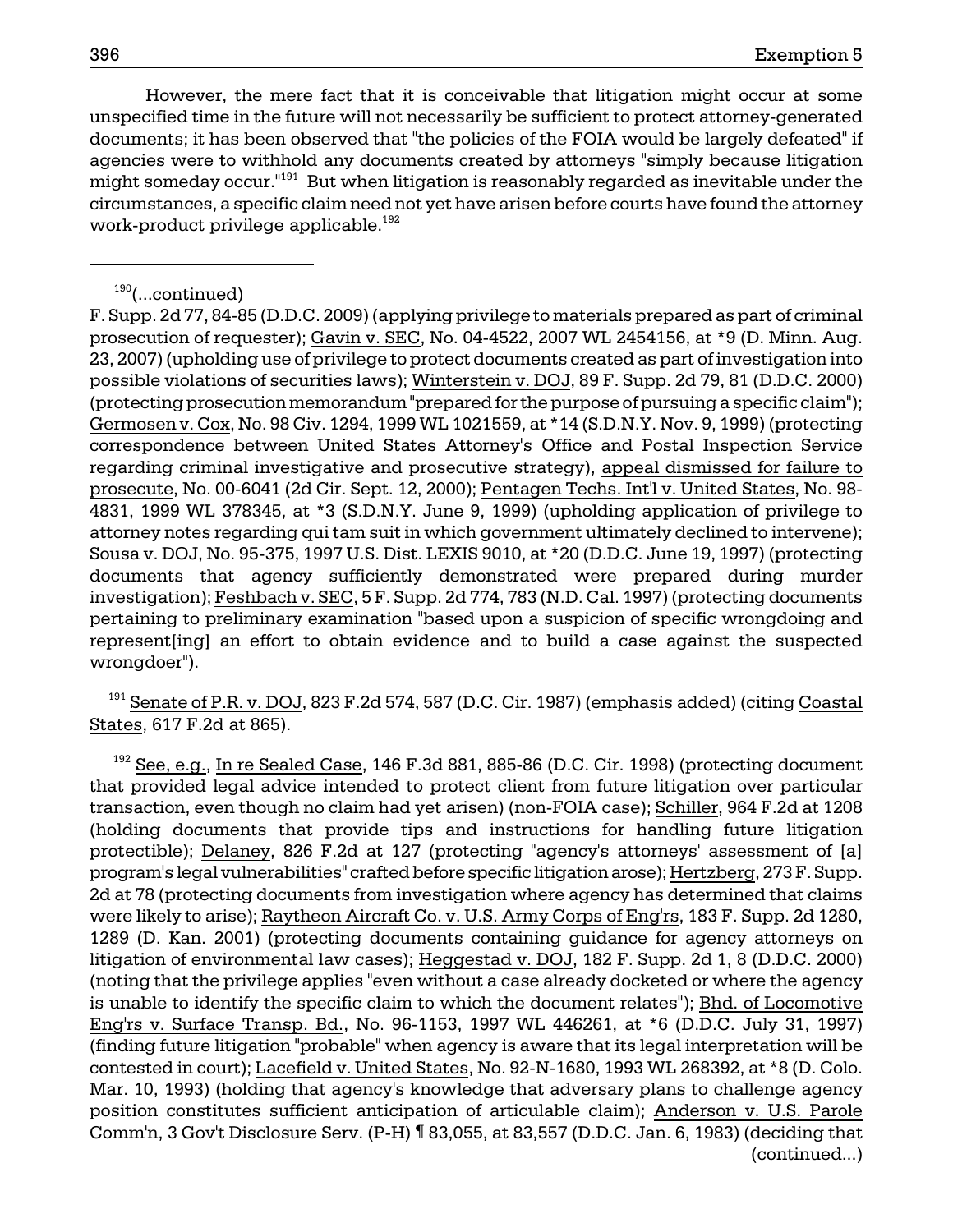In a situation where a document may have been created for more than one purpose, the work-product privilege has been found to apply if the agency can show that the document was created at least in part because of the prospect of litigation.<sup>193</sup> However, documents prepared in an agency's ordinary course of business, not under circumstances sufficiently related to litigation, may not be accorded protection. $^{194}$ 

The attorney work-product privilege also has been held to cover documents "relat[ing] to possible settlements" of litigation.<sup>195</sup> It has also been used to protect the recommendation

 $192$ (...continued)

privilege covers case digest of legal theories and defenses frequently used in litigation).

<sup>193</sup> See Maine v. U.S. Dep't of the Interior, 298 F.3d 60, 67 (1st Cir. 2002) (amended opinion) (overturning district court ruling that litigation had to be "primary motivating factor" behind document creation for privilege to apply); see also United States v. Adlman, 134 F.3d 1194, 1198 (2d Cir. 1998) (determining, in non-FOIA case, that "a requirement that documents be produced primarily or exclusively to assist in litigation in order to be protected is at odds with the text and the policies of [Federal Rule 26(b)(3)]"); Hertzberg, 273 F. Supp. 2d at 80 (D.D.C. 2003) (rejecting "primary purpose" test); Maine v. Norton, 208 F. Supp. 2d 63, 67 (D. Me. 2002) (applying privilege in civil discovery context to documents created in ordinary course of agency business, so long as agency could show that they were prepared in light of possible litigation); Brotherhood of Locomotive Eng'rs v. Surface Transp Bd., No. 96-1153, 1997 WL 446261, at \*6 (D.D.C. July, 31, 2007) (holding that privilege applies where document was created "in part" for litigation); Charles A. Wright, Arthur Miller, and Richard L. Marcus, 8 Federal Practice and Procedure 343 (1994) (discussing proper interpretation of work-product privilege). But see United States v. Gulf Oil Corp., 760 F.2d 292, 296-97 (Temp. Emer. Ct. App. 1985) (holding, in non-FOIA case, that anticipation of litigation must be "the primary motivating purpose behind the creation of the document"); Pub. Citizen Inc. v. Dep't of State, 100 F. Supp. 2d 10, 30 (D.D.C. 2000) (requiring that litigation be "primary motivating purpose" in document's creation).

<sup>194</sup> See Hennessey v. AID, No. 97-1113, 1997 WL 537998, at \*6 (4th Cir. Sept. 2, 1997) (refusing to apply privilege to report commissioned to complete project and not "because of the prospect of litigation," despite threat of suit); Hill Tower, Inc. v. Dep't of the Navy, 718 F. Supp. 562, 567 (N.D. Tex. 1988) (declining to apply privilege after concluding that aircraft accident investigation information in JAG Manual report was not created in anticipation of litigation); cf. Nevada, 517 F. Supp. 2d at 1260-61 (refusing to apply privilege to license permit applications because the proceedings were not adversarial and thus not "'akin to . . . litigation'") (internal citation omitted).

 $195$  United States v. Metro. St. Louis Sewer Dist., 952 F.2d 1040, 1044-45 (8th Cir. 1992) (holding that it is "beyond doubt that draft consent decrees prepared by a federal government agency involved in litigation" are covered by Exemption 5, but remanding to determine if privilege was waived); see also Tax Analysts, 152 F. Supp. 2d at 19 (protecting recommendations concerning settlement of case); Cities Serv. Co. v. FTC, 627 F. Supp. 827, 832 (D.D.C. 1984) ("attorney's notes or working papers which relate to . . . possible settlement discussions . . . are protected under the attorney work-product privilege"), affd, 778 F.2d 889 (D.C. Cir. 1985) (unpublished table decision).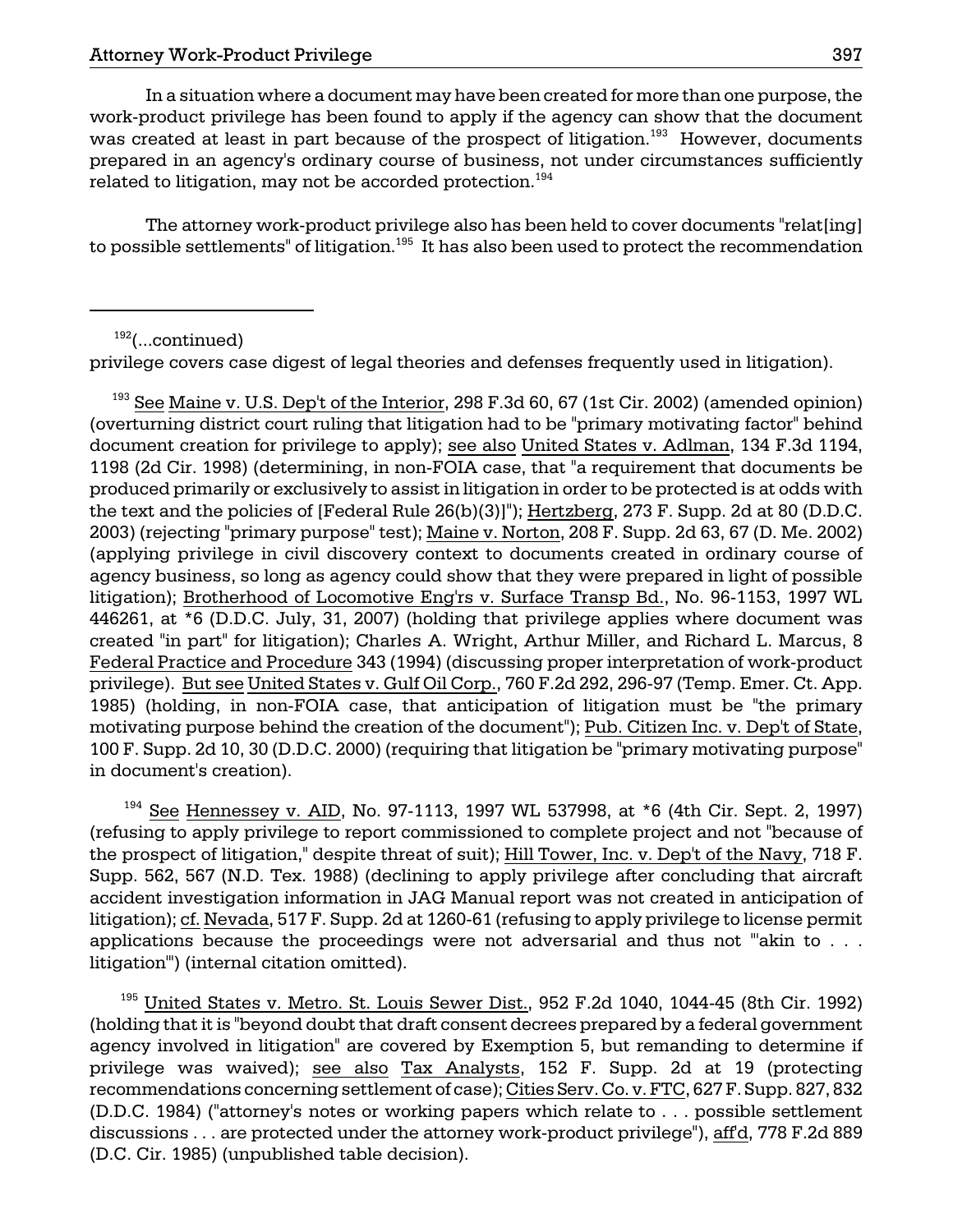to close a litigation or prelitigation matter.<sup>196</sup> But documents prepared subsequent to the closing of a case are presumed, absent some specific basis for concluding otherwise, not to have been prepared in anticipation of litigation.<sup>197</sup> Moreover, documents not originally prepared in anticipation of litigation cannot assume the protection of the work-product privilege merely through their later placement in a litigation-related file.<sup>198</sup>

Second, not only do documents prepared by agency attorneys who are responsible for the litigation of a case which is being defended or prosecuted by the Department of Justice qualify for the privilege,<sup>199</sup> but also documents prepared by an attorney "not employed as a litigator, $^{1200}$  or even documents prepared by someone not employed primarily as an attorney.<sup>201</sup> Courts have also accorded work product protection to materials prepared by non-attorneys

 $197$  See Senate of P.R., 823 F.2d at 586; Rashid v. U.S. DOJ, No. 99-2461, slip op. at 10-11 (D.D.C. June 12, 2001) (holding privilege inapplicable to documents drafted after case was settled); Canning v. Dep't of the Treasury, No. 94-2704, slip op. at 12 (D.D.C. May 7, 1998) (holding prosecutor's letter setting forth reasons relied upon in declining to prosecute case and "written after the conclusion of the investigation and after the decision to forgo litigation was made," not covered by privilege); Grine v. Coombs, No. 95-342, 1997 U.S. Dist. LEXIS 19578, at \*13 (W.D. Pa. Oct. 10, 1997) (finding privilege inapplicable where no further agency enforcement action was contemplated at time of document's creation). But see Senate of P.R. v. U.S. DOJ, No. 84-1829, 1992 WL 119127, at \*8 (D.D.C. May 13, 1992) (finding reasonable anticipation of litigation still existed after case was formally closed, because agency was reevaluating it in light of new evidence).

 $198$  See Dow Jones & Co. v. DOJ, 724 F. Supp. 985, 989 (D.D.C. 1989), affd on other grounds, 917 F.2d 571 (D.C. Cir. 1990); MacLean, No. 04-2425, slip op. at 13 n.13 (S.D. Cal. June 6, 2005).

 $199$  See, e.g., Antonelli v. ATF, 555 F. Supp. 2d 16, 24-25 (D.D.C. 2008) (protecting memo from Assistant U.S. Attorney to BOP officials discussing litigation strategy for upcoming case); Cook v. Watt, 597 F. Supp. 545, 548 (D. Alaska 1983).

 $^{200}$  Ill. State Bd. of Educ. v. Bell, No. 84-337, slip op. at 9-10 (D.D.C. May 31, 1985).

 $^{201}$  See Hanson v. AID, 372 F.3d 286, 293 (4th Cir. 2004) (upholding privilege even though attorney in question testified that he had been hired as engineer, not as attorney; finding that it was clear that despite being hired as engineer, attorney had exercised legal judgment in undertaking his analysis).

 $196$  See, e.g., A. Michael's Piano, Inc. v. FTC, 18 F.3d 138, 146-47 (2d Cir. 1994) (concluding that exemption still was applicable even if staff attorney was considering or recommending closing investigation); Kishore v. DOJ, 575 F. Supp. 2d 243, 259 (D.D.C. 2008) (applying privilege to document explaining government's reasons for declining prosecution); Gavin, 2007 WL 2454156, at \*9 (approving use of privilege for documents recommending closing of SEC investigations); Heggestad, 182 F. Supp. 2d at 10-11 (holding privilege applicable to prosecution-declination memoranda); cf. Grecco v. DOJ, No. 97-0419, slip op. at 12 (D.D.C. Apr. 1, 1999) (holding exemption applicable to records concerning determination whether to appeal lower court decision).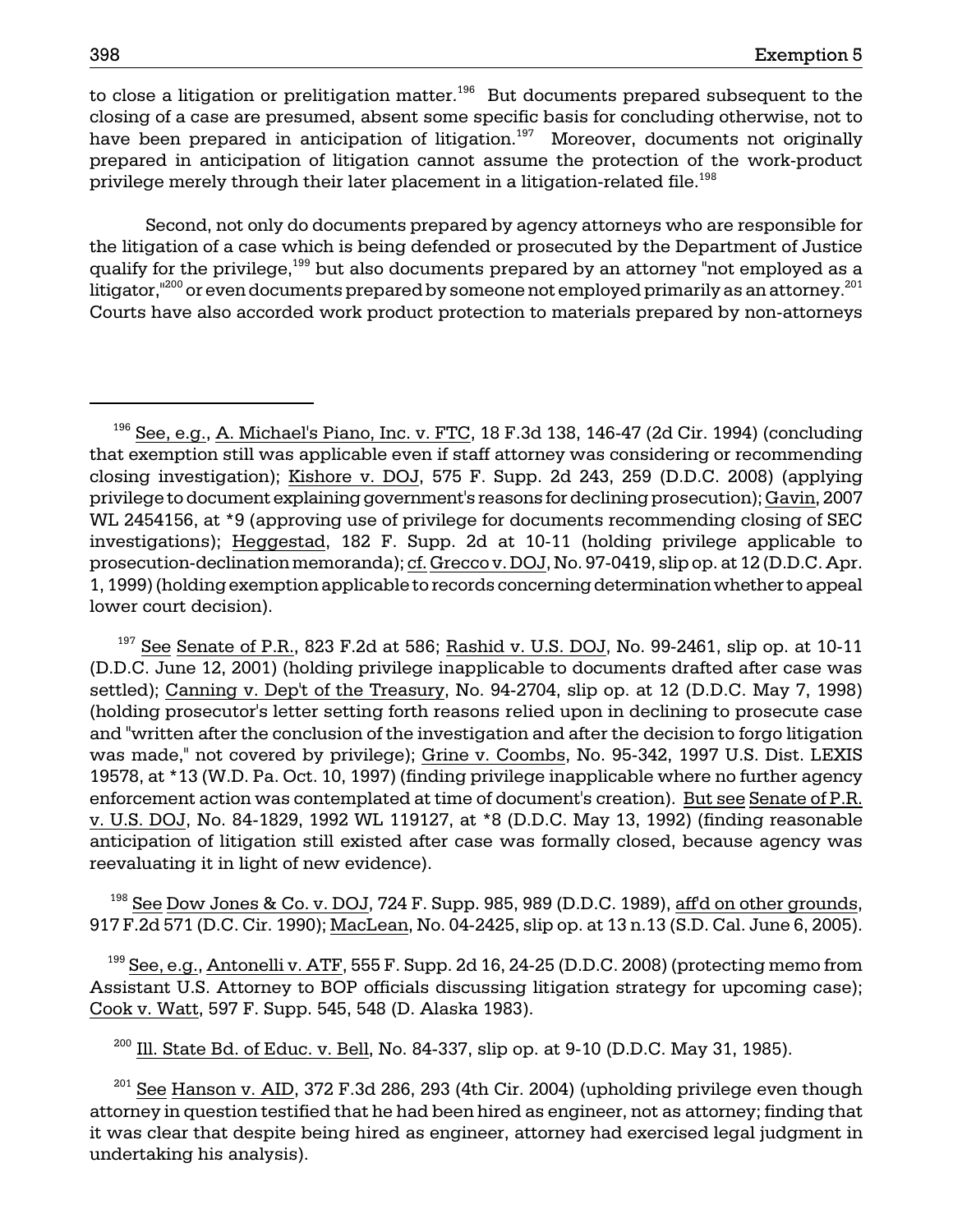who are supervised by attorneys.<sup>202</sup> The premise in such cases is that work-product protection is appropriate when the non-attorney acts as the agent of the attorney; when that is not the case, the work-product privilege as incorporated by the FOIA has not been extended to protect the material prepared by the non-attorney. $^{203}$ 

Third, the work-product privilege has been held to remain applicable when the

 $^{203}$  See Hall v. DOJ, No. 87-474, 1989 WL 24542, at \*7-8 (D.D.C. Mar. 8, 1989) (magistrate's recommendation) (concluding that agency's affidavit failed to show that prosecutorial report of investigation was prepared by Marshals Service personnel under direction of attorney), adopted, (D.D.C. July 31, 1989); Nishnic, 671 F. Supp. at 810-11 (holding that summaries of witness statements taken by USSR officials for DOJ are not protectible because agency failed to demonstrate that USSR officials acted as agency agents).

 $202$  See, e.g., United States v. Nobles, 422 U.S. 225, 238-39 (1975) (concluding, in non-FOIA case, that "the realities of litigation" require that privilege extend to material prepared by attorney's agents); United States v. Ary, 518 F.3d 775, 783 (10th Cir. 2008) (stating, in non-FOIA case, that attorney-work product privilege "applies to materials prepared by an attorney's agent, if that agency acts at the attorney's direction in creating the documents"); Diversified Indus. v. Meredith, 572 F.2d 596, 603 (8th Cir. 1977) ("While the 'work product' may be, and often is, that of an attorney, the concept of 'work product' is not confined to information or materials gathered or assembled by a lawyer.") (non-FOIA case); Shacket v. United States, 339 F. Supp. 2d 1092, 1096 (S.D. Cal. 2004) (holding it "irrelevant" that report withheld pursuant to work-product privilege was prepared by IRS Special Agent, not attorney; observing that privilege extends to an attorney "or other representative of a party"); Hertzberg, 273 F. Supp. 2d at 76 (rejecting claim that privilege is limited to materials prepared by attorney, and citing Federal Rule of Civil Procedure 26(b)(3) for proposition that privilege extends to documents created at direction of attorney); Davis v. FTC, No. 96-CIV-9324, 1997 WL 73671, at \*2 (S.D.N.Y. Feb. 20, 1997) (protecting material prepared by economists for administrative hearing); Creel v. U.S. Dep't of State, No. 6:92CV 559, 1993 U.S. Dist. LEXIS 21187, at \*27 (E.D. Tex. Sept. 29, 1993) (magistrate's recommendation) (protecting special agent's notes made while assisting attorney in investigation), adopted, (E.D. Tex. Dec. 30, 1993), aff'd, 42 F.3d 641 (5th Cir. 1995) (unpublished table decision); Durham v. DOJ, 829 F. Supp. 428, 432-33 (D.D.C. 1993) (protecting material prepared by government personnel under prosecuting attorney's direction), appeal dismissed for failure to timely file, No. 93-5354 (D.C. Cir. Nov. 29, 1994); Taylor v. Office of Special Counsel, No. 91-N-734, slip op. at 17 (D. Colo. Mar. 22, 1993) (holding that privilege covers telephone interview conducted by examiner at request of attorney); Joint Bd. of Control v. Bureau of Indian Affairs, No. 87-217, slip op. at 9-10 (D. Mont. Sept. 9, 1988) (protecting water studies produced by contract companies); Nishnic v. DOJ, 671 F. Supp. 771, 772-73 (D.D.C. 1987) (holding historian's research and interviews privileged). But see Boyd v. U.S. Marshals Serv., No. 99-2712, 2002 U.S. Dist. LEXIS 27734, at \*8-9 (D.D.C. Mar. 15, 2002) (rejecting attorney work-product applicability where documents were prepared by nonattorney who merely "may" have been acting at direction of attorney); cf. Richman v. DOJ, No. 90-C-19-C, slip op. at 3 (W.D. Wis. Mar. 2, 1994) (holding that information not prepared "by a lawyer in preparation for litigation" was not entitled to any protection under Exemption 5 whatsoever); Brittany Dyeing & Printing Corp. v. EPA, No. 91-2711, slip op. at 7-8 (D.D.C. Mar. 12, 1993) (holding that witness statements taken by investigator at behest of counsel cannot be protected because they would "not expose agency decisionmaking process").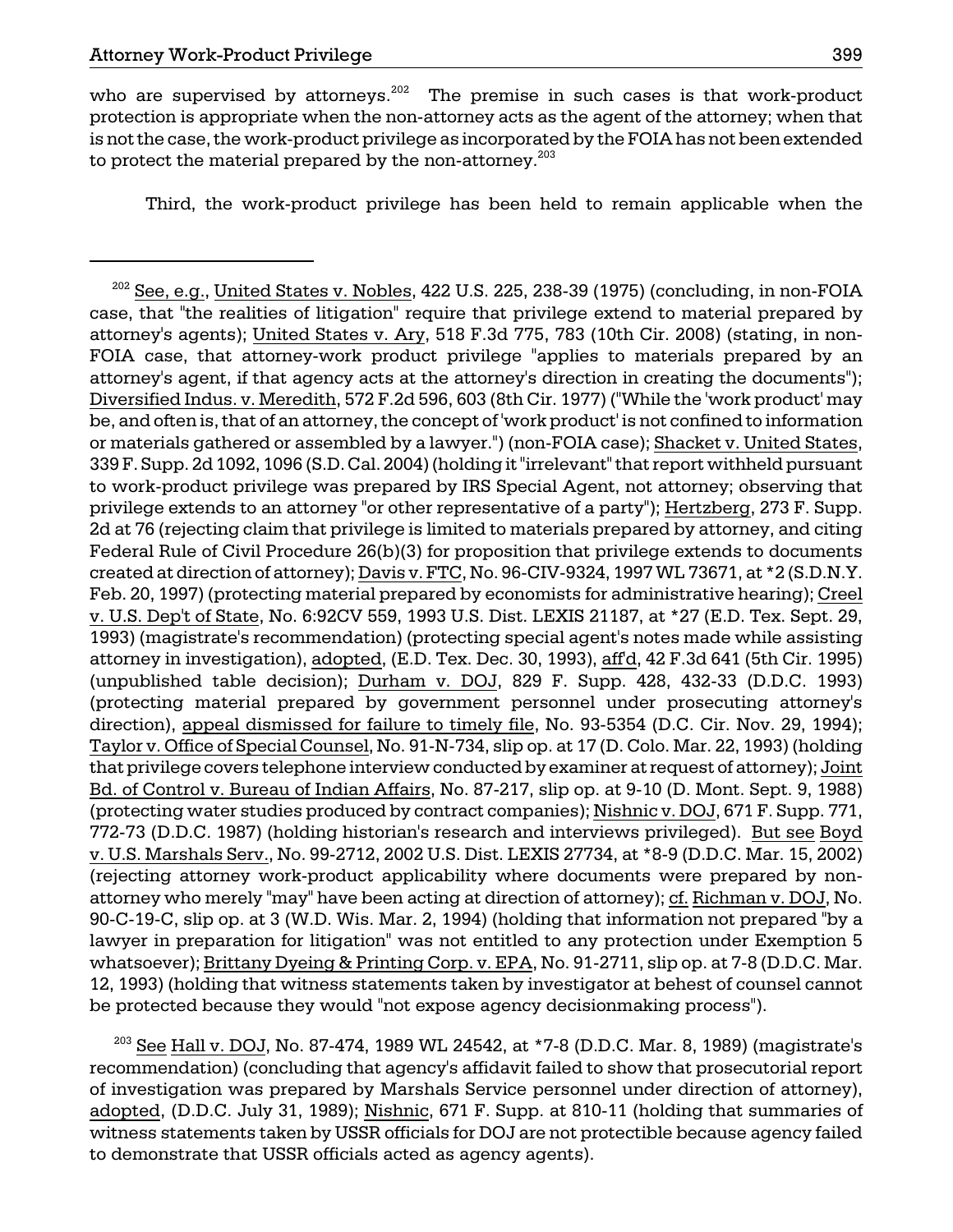information has been shared with a party holding a common interest with the agency.<sup>204</sup> This situation may arise when the government shares documents with a private party with whom it is jointly prosecuting a qui tam suit. $^{205}$ 

Fourth, the Supreme Court's decisions in United States v. Weber Aircraft Corp.<sup>206</sup> and FTC v. Grolier Inc.,<sup>207</sup> viewed in light of the traditional contours of the attorney work-product doctrine, afford sweeping attorney work-product protection to factual materials. Because factual work-product enjoys qualified immunity from civil discovery, such materials are discoverable "only upon a showing that the party seeking discovery has substantial need" of materials which cannot be obtained elsewhere without "undue hardship."<sup>208</sup> In Grolier, the Supreme Court held that the "test under Exemption 5 is whether the documents would be 'routinely' or 'normally' disclosed upon a showing of relevance."<sup>209</sup> Because the rules of civil discovery require a showing of "substantial need" and "undue hardship" in order for a party to obtain any factual work-product,<sup>210</sup> such materials are not "routinely" or "normally" discoverable and, as a result, factual material is protected under the FOIA.<sup>211</sup> This "routinely or normally discoverable" test was unanimously reaffirmed by the Supreme Court in Weber Aircraft.<sup>212</sup>

 $^{205}$  Akin, Gump, Strauss, Hauer & Feld, LLP v. DOJ, 503 F. Supp. 2d 373, 380 (D.D.C. 2007).

 $206$  465 U.S. 792 (1984).

 $207$  462 U.S. 19 (1983).

 $208$  Fed. R. Civ. P. 26(b)(3).

 $^{209}$  462 U.S. at 26; see also NLRB v. Sears, Roebuck & Co., 421 U.S. 132, 146 & n.16 (1975).

 $2^{210}$  Fed. R. Civ. P. 26(b)(3); see, e.g., Maine, 208 F. Supp. 2d at 66-67 (holding, in civil discovery context, that civil litigants seeking discovery can show "particularized need" for documents withheld under deliberative process privilege, and "substantial need and undue hardship" for documents withheld under attorney work-product privilege, in order to overcome opponent's assertion of privilege).

<sup>211</sup> Grolier, 462 U.S. at 27.

 $212$  465 U.S. at 799 (holding that the confidential statements made to air crash safety investigators were not routinely or normally discoverable, and therefore protected in their entireties by Exemption 5); see also Wood, 312 F. Supp. 2d at 338-39 (noting that because in (continued...)

<sup>204</sup> See, e.g., Gulf Oil, 760 F.2d at 295-96 (protecting documents shared between two companies contemplating merger); Hunton & Williams, LLP v. DOJ, No. 06-477, 2008 WL 906783, at \*7 (E.D. Va. Mar. 31, 2008) (allowing use of privilege for documents exchanged between DOJ and private party after parties developed "joint strategy" on issue of common interest); Nishnic, 671 F. Supp. at 775 (protecting documents shared with foreign nation); cf. Rashid, No. 99-2461, slip op. at 10 (D.D.C. June 12, 2001) (holding privilege inapplicable because agency failed to demonstrate common interest with third parties to whom it disclosed documents). But cf. Goodrich Corp v. EPA, 593 F. Supp. 2d 184, 192-93 (D.D.C. 2009) (holding that agency waived privilege by sharing documents with state agency, which in turn shared them with plaintiff's counsel).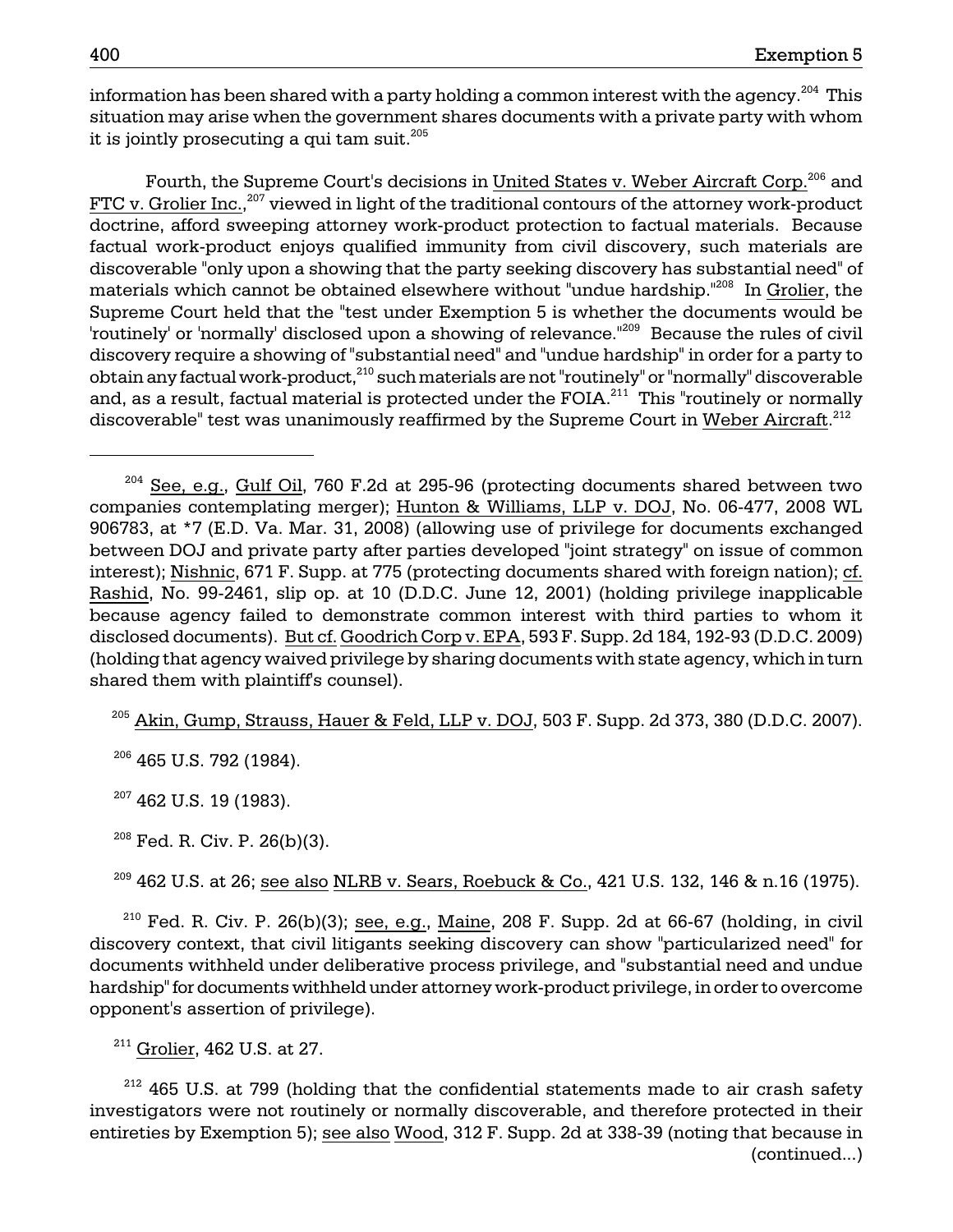Finally, the privilege also has been found applicable even when the document has become the basis for a final agency decision.<sup>213</sup> In NLRB v. Sears, Roebuck & Co.,<sup>214</sup> the Supreme Court allowed the withholding of a final agency decision on the basis that it was shielded by the work-product privilege, $^{215}$  but it also stated that Exemption 5 can never apply to final decisions and it expressed reluctance to "construe Exemption 5 to apply to documents described in FOIA subsection (a)(2),<sup>"216</sup> the proactive disclosure provision of the Act.<sup>217</sup> Any potential confusion caused by this opinion was cleared up by the Supreme Court in Federal Open Market Committee v. Merrill.<sup>218</sup> In Merrill, the Court explained its statements in Sears, $219$  and stated that even if a document is a final opinion, and therefore falls within subsection (a)(2)'s mandatory disclosure requirements, it still may be withheld if it falls within the work-product privilege. $220$  (For a discussion of the proactive disclosure

 $212$ (...continued)

 $213$  See Wood, 312 F. Supp. 2d at 344 (noting prior rulings that incorporation or adoption do not vitiate work-product protection); Uribe v. EOUSA, No. 87-1836, 1989 U.S. Dist. LEXIS 5691, at \*6-7 (D.D.C. May 23, 1989) (protecting criminal prosecution declination memorandum); Iglesias v. CIA, 525 F. Supp. 547, 559 (D.D.C. 1981) ("It is settled that even if a document is a final opinion or is a recommendation which is eventually adopted as the basis for agency action, it retains its exempt status if it falls properly within the work-product privilege."). But see Grolier, 462 U.S. at 32 n.4 (Brennan, J., concurring and commenting on a point not reached by the majority) ("[I]t is difficult to imagine how a final decision could be 'prepared in anticipation of litigation or for trial.'").

<sup>214</sup> 421 U.S. 132 (1975).

 $215$  Id. at 160.

<sup>216</sup> Id. at 153-54.

 $217$  See FOIA Update, Vol. XIII, No. 3, at 3-4 ("OIP Guidance: The 'Automatic' Disclosure Provisions of FOIA: Subsections (a)(1) & (a)(2)").

 $218$  443 U.S. 340 (1979).

 $219$  Id. at 360 n.23 (clarifying that Sears observations were made in relation to privilege for predecisional communications only).

<sup>220</sup> Id. ("It should be obvious that the kind of mutually exclusive relationship between final opinions and statements of policy, on one hand, and predecisional communications, on the other, does not necessarily exist between final statements of policy and other Exemption 5 privileges."); see also Tax Analysts, 152 F. Supp. 2d at 29 (citing Merrill for the proposition that "agency working law contained in a privileged attorney work product is exempt material in and of itself" and, therefore, "need not be segregated and disclosed"). But see SafeCard, 926 (continued...)

civil discovery context work-product privilege can be overcome only upon showing of substantial need, such documents are never "routinely disclosed" and hence are always protected in FOIA context). But see Martin v. DOJ, No. 96-2886, slip op. at 6-7 (D.D.C. Mar. 28, 2005) (reasoning that factual portions of requested document are protected because plaintiff made no showing of special need for them).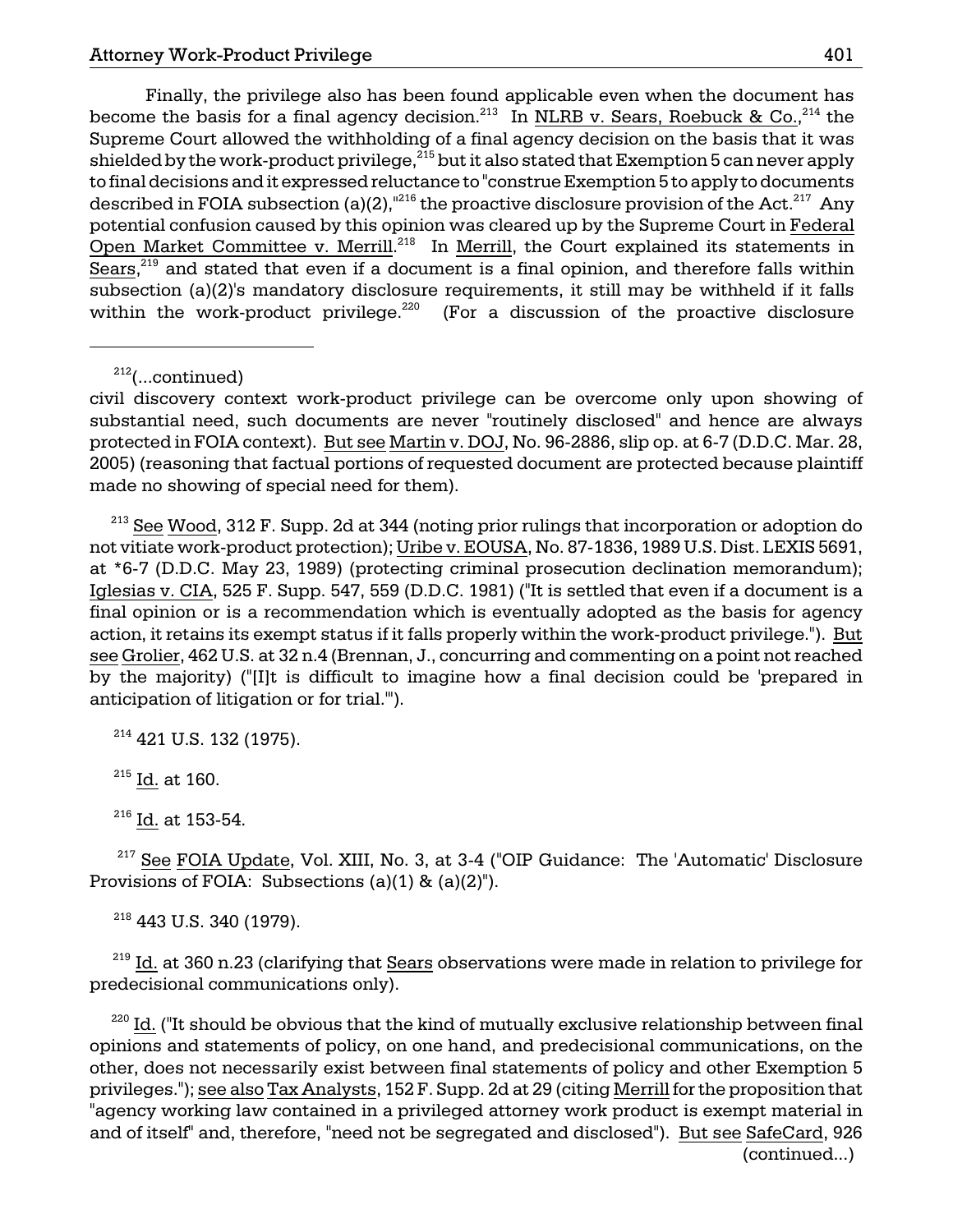requirements of subsection (a)(2), see Proactive Disclosures, Subsection (a)(2): Making Records Available for Public Inspection, above.)

The D.C. Circuit in a 2005 case squarely ruled that because the attorney work-product privilege does not distinguish between factual and deliberative materials, there is no need to segregate the factual material because those facts themselves are covered by the privilege.<sup>221</sup> This opinion follows earlier precedents of that court, as well as those of numerous other federal courts.<sup>222</sup> The agency, though, has the burden to demonstrate that

 $221$  Judicial Watch, Inc. v. DOJ, 432 F.3d 366, 371 (D.C. Cir. 2005) ("[F]actual material is itself privileged when it appears within documents that are attorney work product. If a document is fully protected as work product, then segregability is not required.").

 $222$  See Martin, 819 F.2d at 1187 ("The work-product privilege simply does not distinguish between factual and deliberative material."); see also Pac. Fisheries, Inc. v. United States, 539 F.3d 1143, 1148 (9th Cir. 2008) (noting that "if a document is covered by the attorney workproduct privilege, the government need not segregate and disclose its factual contents"); Tax Analysts v. IRS, 117 F.3d 607, 620 (D.C. Cir. 1997) (holding that district court was in error to limit protection to "the mental impressions, conclusions, opinions, or legal theories of an attorney"); A. Michael's Piano, 18 F.3d at 147 ("The work product privilege draws no distinction between materials that are factual in nature and those that are deliberative."); Norwood v. FAA, 993 F.2d 570, 576 (6th Cir. 1993) (holding that work-product privilege protects documents regardless of status as factual or deliberative); Nadler, 955 F.2d at 1492 ("[U]nlike the deliberative process privilege, the work-product privilege encompasses factual materials."); Berger v. IRS, 487 F. Supp. 2d 482, 500 (D.N.J. 2007) (citing Martin for point that privilege applies to both factual and deliberative material), aff'd on other grounds, 288 F. App'x 829 (3d Cir. 2008); Raytheon, 183 F. Supp. 2d at 1292 (rejecting plaintiff's contention that agency must segregate and release factual work-product material); Allnutt v. DOJ, No. Civ. Y-98-901, 2000 WL 852455, at \*9 (D. Md. Oct. 23, 2000) (recognizing that attorney workproduct privilege encompasses both deliberative materials and "all factual materials prepared in anticipation of the litigation"), affd, 8 F. App'x 225, 225 (4th Cir. 2001); May v. IRS, 85 F. Supp. 2d 939, 950 (W.D. Mo. 1999) (protecting both "the factual basis for [a] potential prosecution and an analysis of the applicable law"); Rugiero v. DOJ, 35 F. Supp. 2d 977, 984 (E.D. Mich. 1998) ("[T]he law is clear that . . . both factual and deliberative work product are exempt from release under FOIA."), aff'd in part & remanded in part on other grounds, 257 F.3d 534, 552-53 (6th Cir. 2001), cert. denied, 534 U.S. 1134 (2002); Manchester v. DEA, 823 F. Supp. 1259, 1269 (E.D. Pa. 1993) (deciding that segregation not required where "factual information is incidental to, and bound with, privileged" information); Manna v. DOJ, 815 F. Supp. 798, 814 (D.N.J. 1993) (following Martin), aff'd on other grounds, 51 F.3d 1158 (3d Cir. 1995); United Techs. Corp. v. NLRB, 632 F. Supp. 776, 781 (D. Conn. 1985) ("[I]f a document is attorney work product the entire document is privileged."), aff'd on other grounds, 777 F.2d 90 (2d Cir. 1985). But see Nickerson v. United States, No. 95-C-7395, 1996 WL 563465, at \*3 (N.D. Ill. Oct. 1, 1996) (continued...)

 $220$ (...continued)

F.2d at 1203-05, 1206 (applying Bristol-Meyers Co. v. FTC, pre-Merrill decision, in requiring release of work-product that memorializes final decision); Richman v. DOJ, No. 90-C-19-C, slip op. at 9 (W.D. Wis. Feb. 2, 1994) (concluding that work-product privilege applies only when information is predecisional).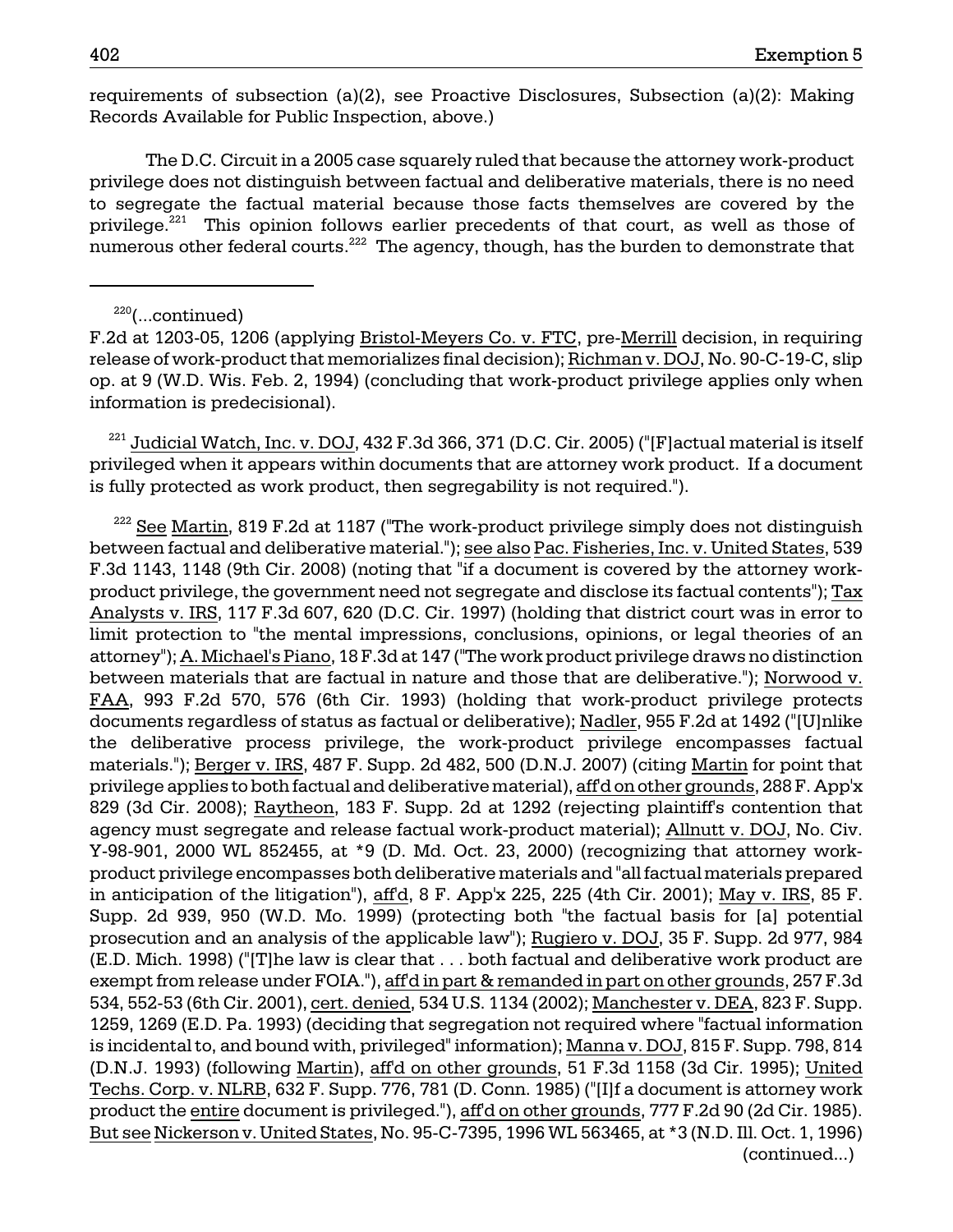the privilege applies to all withheld information in the first place.<sup>223</sup>

A collateral issue is the applicability of the attorney work-product privilege to witness statements. Within the civil discovery context, the Supreme Court has recognized at least a qualified privilege from civil discovery for such documents -- such material was held discoverable only upon a showing of necessity and justification.<sup>224</sup> Applying the "routinely and normally discoverable" test of Grolier and Weber Aircraft, the D.C. Circuit has held that witness statements are protectible under Exemption 5.<sup>225</sup> Indeed, witness statements were the very records at issue in  $Hickman$  v. Taylor,<sup>226</sup> the seminal case in which the Supreme Court first articulated the attorney work-product privilege doctrine.<sup>227</sup> It should be noted that a particular category of witness statements, aircraft accident witness statements, is protected by a distinct common law privilege first announced in Machin v. Zuckert<sup>228</sup> and applied under the FOIA in Weber Aircraft.<sup>229</sup> (For further discussion on this privilege, see Exemption 5, Other Privileges, below.)

As a final point, it should be noted that the Supreme Court's decision in Grolier resolved a split in the circuits by ruling that the termination of litigation does not vitiate the

(ruling that facts must be segregated under privilege); Fine v. U.S. DOE, 830 F. Supp. 570, 574- 76 (D.N.M. 1993) (refusing to follow Martin).

<sup>223</sup> See, e.g., Shearson v. DHS, No. 06-1478, 2007 WL 764026, at  $*8$  (N.D. Ohio Mar. 9, 2007) (ruling that privilege did not apply where agency had failed to demonstrate that document was prepared by attorney in anticipation of litigation); Linn v. DOJ, No. 92-1406, 1995 WL 417810, at \*19, \*29-30 (D.D.C. June 6, 1995) (requiring that agency specifically explain why material was protected by privilege); Kronberg v. DOJ, 875 F. Supp. 861, 869 (D.D.C. 1995) (requiring agency to show how privilege applies).

 $224$  See Hickman, 329 U.S. at 511.

 $^{225}$  See Martin, 819 F.2d at 1187. But see Uribe, 1989 U.S. Dist. LEXIS 5691, at \*7 (declaring that statements made by plaintiff during his interrogation did not "represent the attorney's conclusions, recommendations and opinions"); Wayland v. NLRB, 627 F. Supp. 1473, 1476 (M.D. Tenn. 1986) (reasoning that because witness statements in question were not shown to be other than objective reporting of facts, they "do not reflect the attorney's theory of the case and his litigation strategy" and therefore cannot be protected).

<sup>226</sup> 329 U.S. at 497.

 $227$  See id. at 512-13 ("Under ordinary conditions, forcing an attorney to repeat or write out all that witnesses have told him and to deliver the account to his adversary gives rise to grave dangers of inaccuracy and untrustworthiness. No legitimate purpose is served by such production.").

<sup>228</sup> 316 F.2d 336, 338 (D.C. Cir. 1963).

 $^{229}$  465 U.S. at 799; see also Badhwar v. U.S. Dep't of the Air Force, 829 F.2d 182, 185 (D.C. Cir. 1987) ("[T]he disclosure of 'factual' information that may have been volunteered would defeat the policy on which the Machin privilege is based.").

 $222$ (...continued)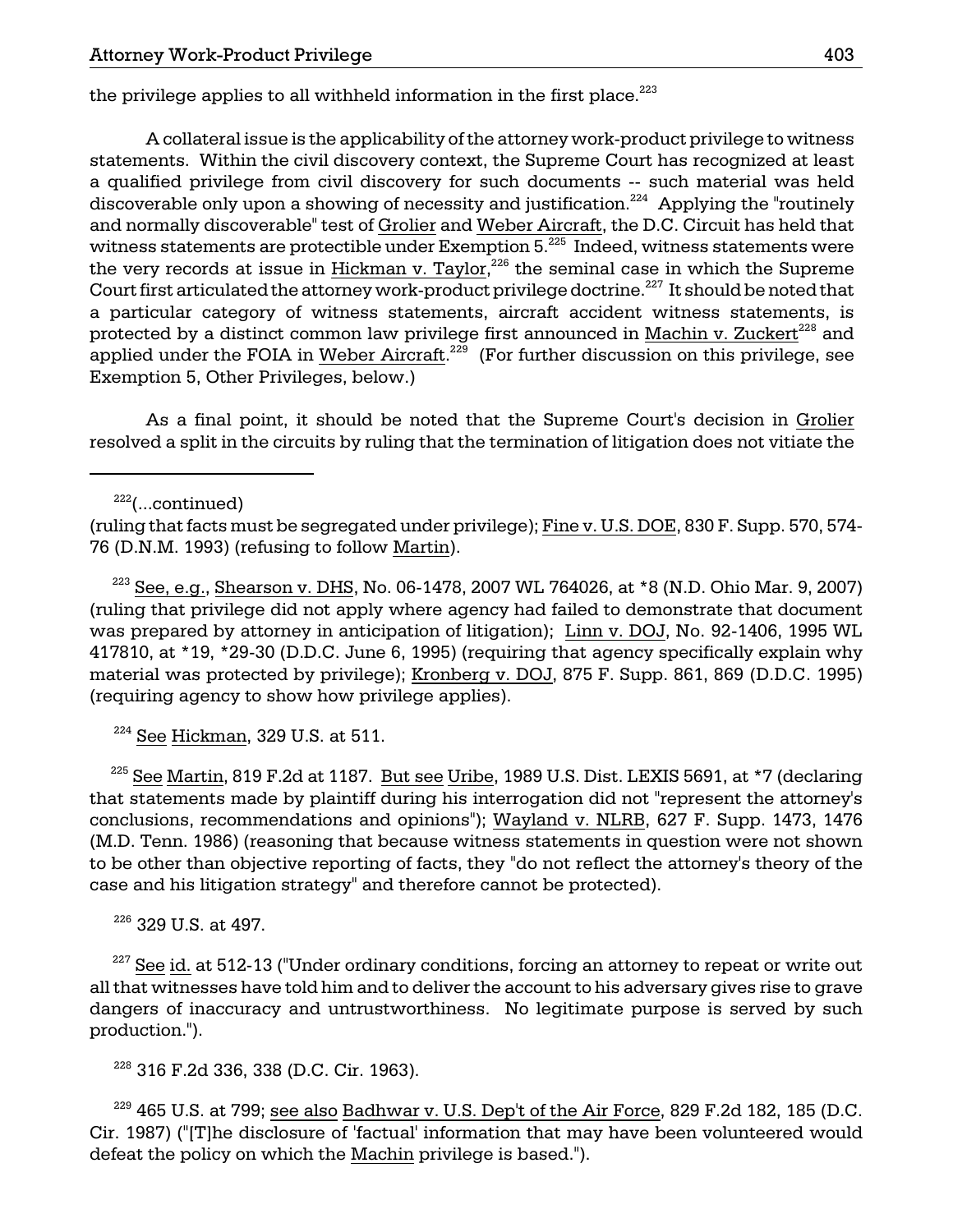protection for material otherwise properly categorized as attorney work-product.<sup>230</sup> Thus, under the Supreme Court's ruling, there is no temporal limitation on work-product protection under the FOIA. $^{231}$  The D.C. Circuit has found that such protection may be vitiated if the withholding of attorney work-product material would also shield from disclosure the unprofessional practices of an attorney by whom or under whose direction the material was prepared.<sup>232</sup> Otherwise, there is no "public interest" exception to the application of the workproduct privilege $^{233}$  under Exemption 5.

#### Attorney-Client Privilege

The third traditional privilege incorporated into Exemption 5 concerns "confidential communications between an attorney and his client relating to a legal matter for which the client has sought professional advice. $1234$  Unlike the attorney work-product privilege, the attorney-client privilege is not limited to the context of litigation.<sup>235</sup> Moreover, although it

 $^{231}$  See 462 U.S. at 26; see also Gutman v. DOJ, 238 F. Supp. 2d 284, 294-95 (D.D.C. 2003) (holding that attorney work-product privilege applies to documents prepared to advise Attorney General that government had appealed judge's decision to release requester on bond, even though by time of FOIA litigation requester had been convicted and was serving prison sentence); see also FOIA Update, Vol. IV, No. 3, at 1-2 (discussing Supreme Court's rejection in Grolier of any temporal limitation on attorney work-product privilege).

 $232$  See Moody v. IRS, 654 F.2d 795, 801 (D.C. Cir. 1981) (remanding to district court for evaluation of attorney's conduct and, "if it is found [to be] in violation of professional standards, a determination of whether his breach of professional standards vitiated the work product privilege" otherwise applicable to withheld material); see also Rashid, No. 99-2461, slip op. at 7-8 (D.D.C. June 12, 2001) ("While there are cases in which a lawyer's conduct may render inapplicable the work-product privilege . . . this is clearly not one of them."); cf. Alexander v. FBI, 198 F.R.D. 306, 311 (D.D.C. 2000) (holding, in non-FOIA case, that plaintiff could not overcome attorney-client privilege because it had not shown that defendant had sought counsel for purpose of furthering crime or fraud).

 $233$  See Winterstein, 89 F. Supp. 2d at 82.

 $^{234}$  Mead Data Cent., Inc. v. U.S. Dep't of the Air Force, 566 F.2d 242, 252 (D.C. Cir. 1977); see also Rein v. U.S. Patent and Trademark Office, 553 F. 3d 353, 377 (4th Cir. 2009) (noting confidentiality requirement for privilege); Ctr. for Medicare Advocacy v. HHS, 577 F. Supp. 2d 221, 237 (D.D.C. 2008) (indirectly citing Mead Data for privilege requirements).

 $^{235}$  See, e.g., Rein, 553 F. 3d at 377 (noting that privilege "extends beyond communications" in contemplation of particular litigation to communications regarding 'an opinion on the law'") (internal citation omitted); Mead Data, 566 F.2d at 252-53 (distinguishing attorney-client privilege from attorney work-product privilege, which is limited to litigation context); Elec. Privacy Info. Ctr. v. DHS, 384 F. Supp. 2d 100, 114 (D.D.C. 2005) (citing Mead Data and Crooker (continued...)

 $^{230}$  462 U.S. at 28; cf. Clark-Cowlitz Joint Operating Agency v. FERC, 798 F.2d 499, 502-03 (D.C. Cir. 1986) (en banc) (reaching same result under Government in the Sunshine Act, 5 U.S.C. § 552b (2006)).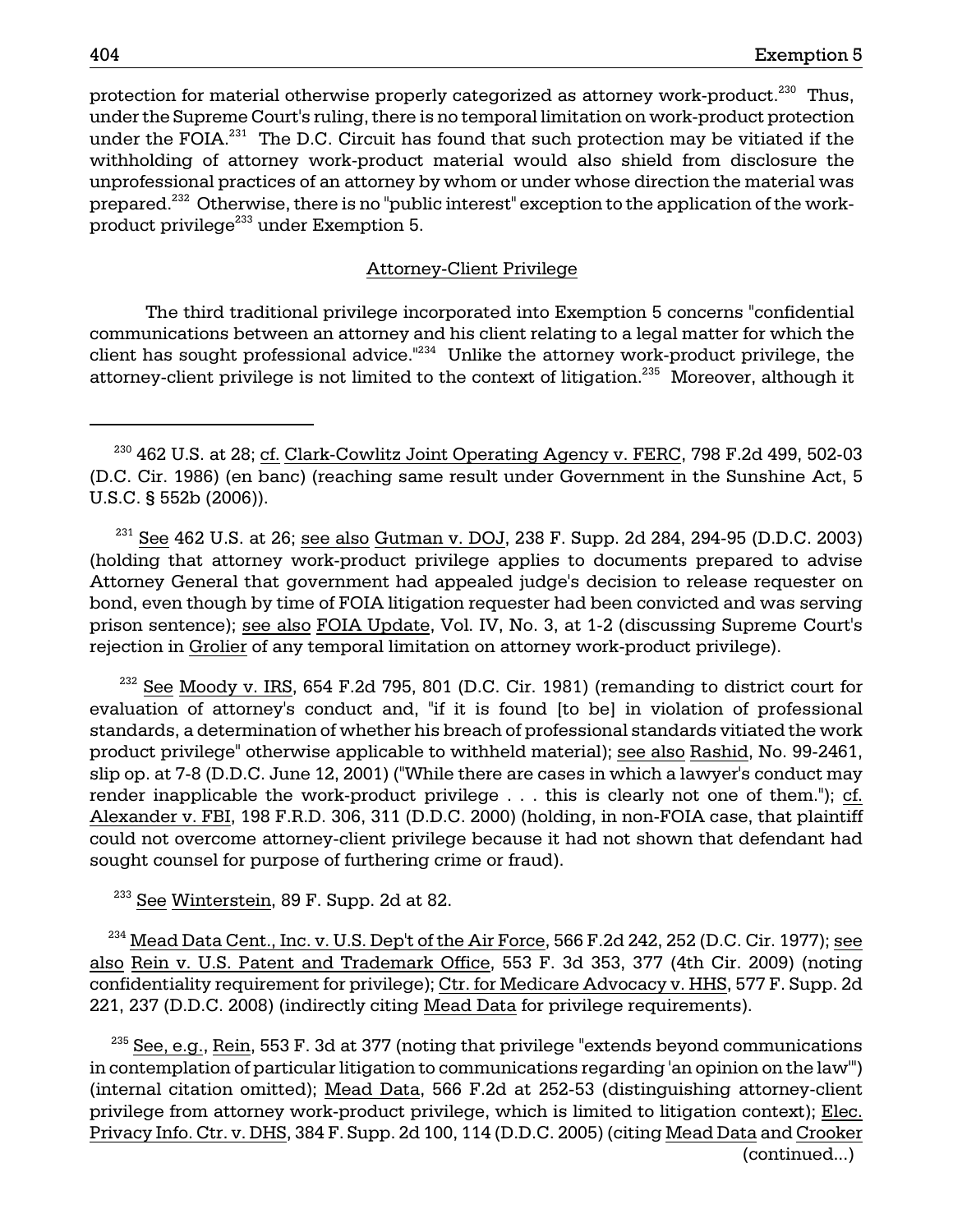fundamentally applies to facts divulged by a client to his attorney, this privilege "also encompasses any opinions given by an attorney to his client based upon, and thus reflecting, those facts,<sup>"236</sup> in addition to "communications between attorneys that reflect client-supplied information.<sup>"237</sup> The Court of Appeals for the District of Columbia Circuit, however, has also

 $235$ (...continued)

v. ATF); Crooker v. IRS, No. 94-0755, 1995 WL 430605, at \*7 (D.D.C. Apr. 27, 1995) ("Unlike [with] the work product privilege, an agency may claim the attorney-client privilege for information outside the context of litigation.").

 $^{236}$  Elec. Privacy Info. Ctr., 384 F. Supp. 2d at 114; see, e.g., Jernigan v. Dep't of the Air Force, No. 97-35930, 1998 WL 658662, at \*2 (9th Cir. Sept. 17, 1998) (holding that agency attorney's legal review of internal agency "Social Action" investigation "falls squarely within the traditional attorney-client privilege"); Schlefer v. United States, 702 F.2d 233, 244 n.26 (D.C. Cir. 1983) (observing that privilege "permits nondisclosure of an attorney's opinion or advice in order to protect the secrecy of the underlying facts"); MacLean v. DOD, No. 04-2425, slip op. at 10 (S.D. Cal. June 6, 2005) (noting that privilege applies both to confidential facts supplied by client as well as to attorney's advice based on those facts) aff'd on other grounds, 240 F. App'x 751, 754 (9th Cir. 2007); W & T Offshore, Inc. v. U.S. Dep't of Commerce, No. 03-2285, 2004 WL 2115418, at \*4 (E.D. La. Sept. 21, 2004) (applying privilege to documents reflecting confidential communications where agency employees requested legal advice or agency counsel responded to those requests); Barmes v. IRS, 60 F. Supp. 2d 896, 901 (S.D. Ind. 1998) (protecting material "prepared by an IRS attorney in response to a request by a revenue officer to file certain liens pursuant to collection efforts against the plaintiffs"); Wishart v. Comm'r, No. 97-20614, 1998 WL 667638, at \*6 (N.D. Cal. Aug. 6, 1998) (stating that privilege protects documents "created by attorneys and by the individually-named [defendant] employees for purposes of obtaining legal representation from the government"), aff'd, 1999 WL 985142 (9th Cir. Oct. 18, 1999); Cujas v. IRS, No. 97-00741, 1998 WL 419999, at \*6 (M.D.N.C. Apr. 15, 1998) (holding that privilege encompasses "notes of a revenue officer . . . reflecting the confidential legal advice that the agency's District Counsel orally gave the officer in response to a proposed course of action"), affd, No. 98-1641 (4th Cir. Aug. 25, 1998); NBC v. SBA, 836 F. Supp. 121, 124-25 (S.D.N.Y. 1993) (holding that privilege covers "professional advice given by attorney that discloses" information given by client); cf. Lee v. FDIC, 923 F. Supp. 451, 457-58 (S.D.N.Y. 1996) (declaring that documents containing only "standard legal analysis" are not covered by privilege); Direct Response Consulting Serv. v. IRS, No. 94-1156, 1995 WL 623282, at \*3 (D.D.C. Aug. 21, 1995) (finding privilege inapplicable to attorney's memoranda to file which were never communicated to client); Brinton v. Dep't of State, 636 F.2d 600, 603 (D.C. Cir. 1980) ("[I]t is clear that when an attorney conveys to his client facts acquired from other persons or sources, those facts are not privileged" unless they reflect client confidences.").

 $237$  Elec. Privacy Info. Ctr., 384 F. Supp. 2d at 114; see also, e.g., Judicial Watch, Inc. v. U.S. Dep't of Commerce, 337 F. Supp. 2d 146, 174 (D.D.C. 2004) (applying privilege to documents written by agency attorneys to superiors describing advice given to clients within agency); McErlean v. DOJ, No. 97-7831, 1999 WL 791680, at \*7 (S.D.N.Y. Sept. 30, 1999) (protecting portions of memorandum from agency attorney to supervisor that reflect author's legal analysis based upon information supplied by agency "sources"); Buckner v. IRS, 25 F. Supp. 2d 893, 900 (N.D. Ind. 1998) (protecting "documents that are communications among attorneys" where IRS personnel and attorneys were involved in bankruptcy proceeding against (continued...)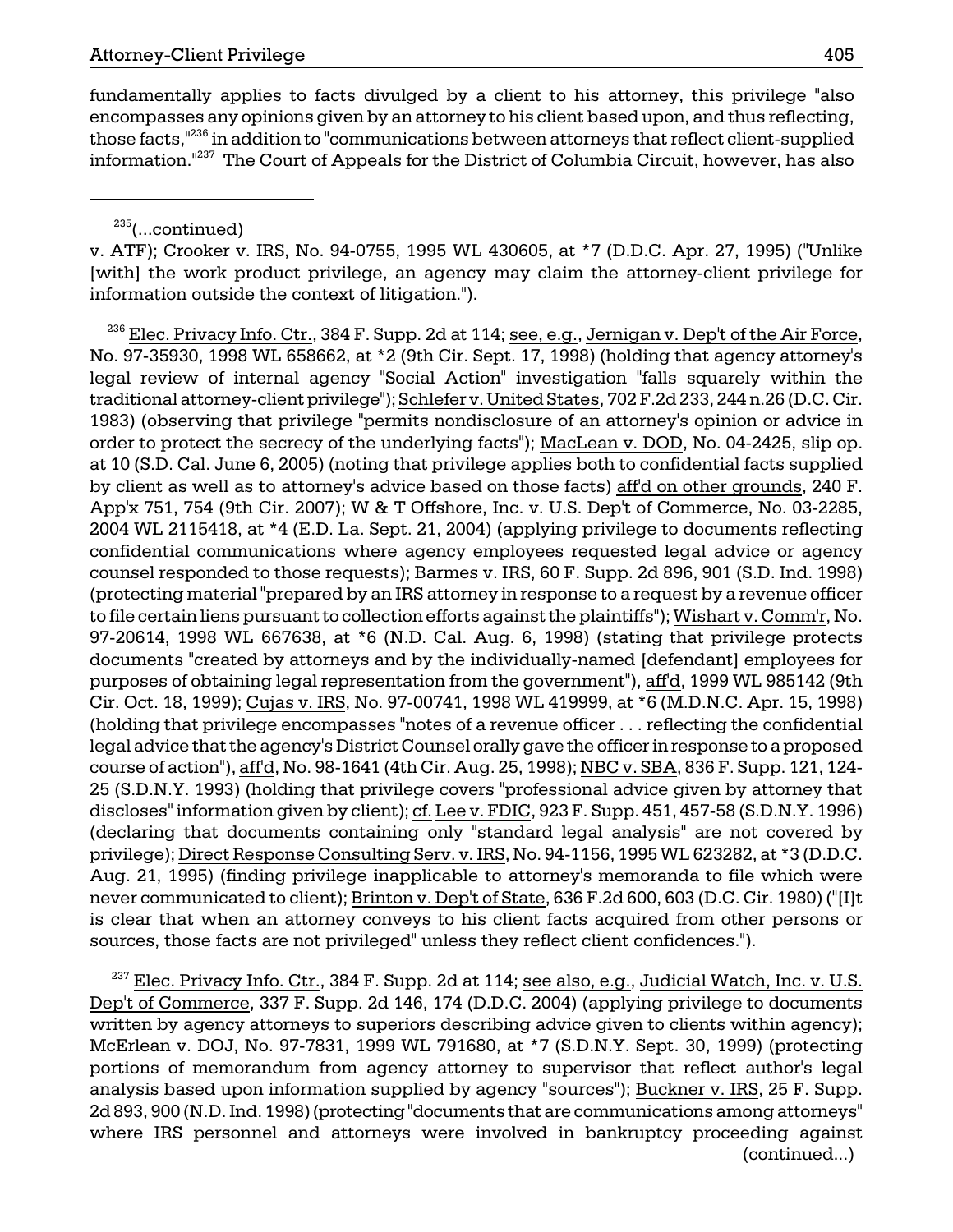clients who share a common interest.<sup>239</sup> noted that "it is clear that when an attorney conveys to his client facts acquired from other persons or sources, those facts are not privileged" unless they reflect client confidences.<sup>238</sup> Finally, while the privilege typically involves a single client (even where the "client" is an agency) and his, her, or its attorneys, it also applies in situations where there are multiple

discovery contexts.<sup>243</sup> Finally, just as in the discovery context, the privilege can be waived The Supreme Court, in the civil discovery context, has emphasized the public policy underlying the attorney-client privilege -- "that sound legal advice or advocacy serves public ends and that such advice or advocacy depends upon the lawyer's being fully informed by the client."<sup>240</sup> As is set out in detail in the discussion of the attorney work-product privilege above, the Supreme Court held in United States v. Weber Aircraft Corp. $^{241}$  and in FTC v. Grolier Inc.<sup>242</sup> that the scopes of the various privileges are coextensive in the FOIA and civil by the client, who owns it, but it cannot be waived unilaterally by the attorney.<sup>244</sup>

 $237$ (...continued)

238 Brinton, 636 F.2d at 603.

 (non-FOIA case); Sheet Metal Workers Int'l Ass'n v. Sweeney, 29 F.3d 120, 124 (4th Cir. 1994) common interest in litigation) (non-FOIA case); Akin, Gump Strauss, Hauer & Feld, LLP v. multiple parties) (non-FOIA case).  $^{239}$  See, e.g., Hanson v. AID, 372 F.3d 286, 292 (4th Cir. 2004) (holding that privilege applies to documents created by attorney hired by private contractor of agency and, by agreement, then shared between contractor and agency, who had common interest in ongoing contractual dispute); Cavallaro v. United States, 284 F.3d 236, 249-50 (1st Cir. 2002) (discussing "common interest" doctrine invoked when multiple clients consult attorney on matter of mutual interest) (noting that "joint defense rule" protects confidential exchanges between parties having DOJ, 503 F. Supp. 2d 373, 380 (D.D.C. 2007) (noting that attorney-client privilege is not waived when government shares documents with private party with whom it is jointly prosecuting qui tam action); Coffin v. Bowater, No. 03-227, 2005 WL 1412116, at \*4 (D. Me. June 14, 2005) (citing Cavallaro as basis for evaluating privilege claim for documents exchanged between

 $^{240}$  Upjohn Co. v. United States, 449 U.S. 383, 389 (1981); s<u>ee also FOIA Update,</u> Vol. VI, No. 2, at 3-4 ("OIP Guidance: The Attorney-Client Privilege").

<sup>241</sup> 465 U.S. 792 (1984).

 $242$  462 U.S. 19 (1983).

<sup>243</sup> 465 U.S. at 799-800; 462 U.S. at 26-28.

 prevent agency from invoking privilege because "an attorney may not unilaterally waive the  $^{244}$  See Hanson, 372 F.3d at 293-94 (holding that agency attorney's unauthorized release of otherwise privileged document, though it breached document's confidentiality, did not privilege that his client enjoys").

requester); cf. Gordon v. FBI, 388 F. Supp. 2d 1028, 1039 (N.D. Cal. 2005) (holding that privilege did not extend to e-mail exchange where there was no evidence that attorney was party to it).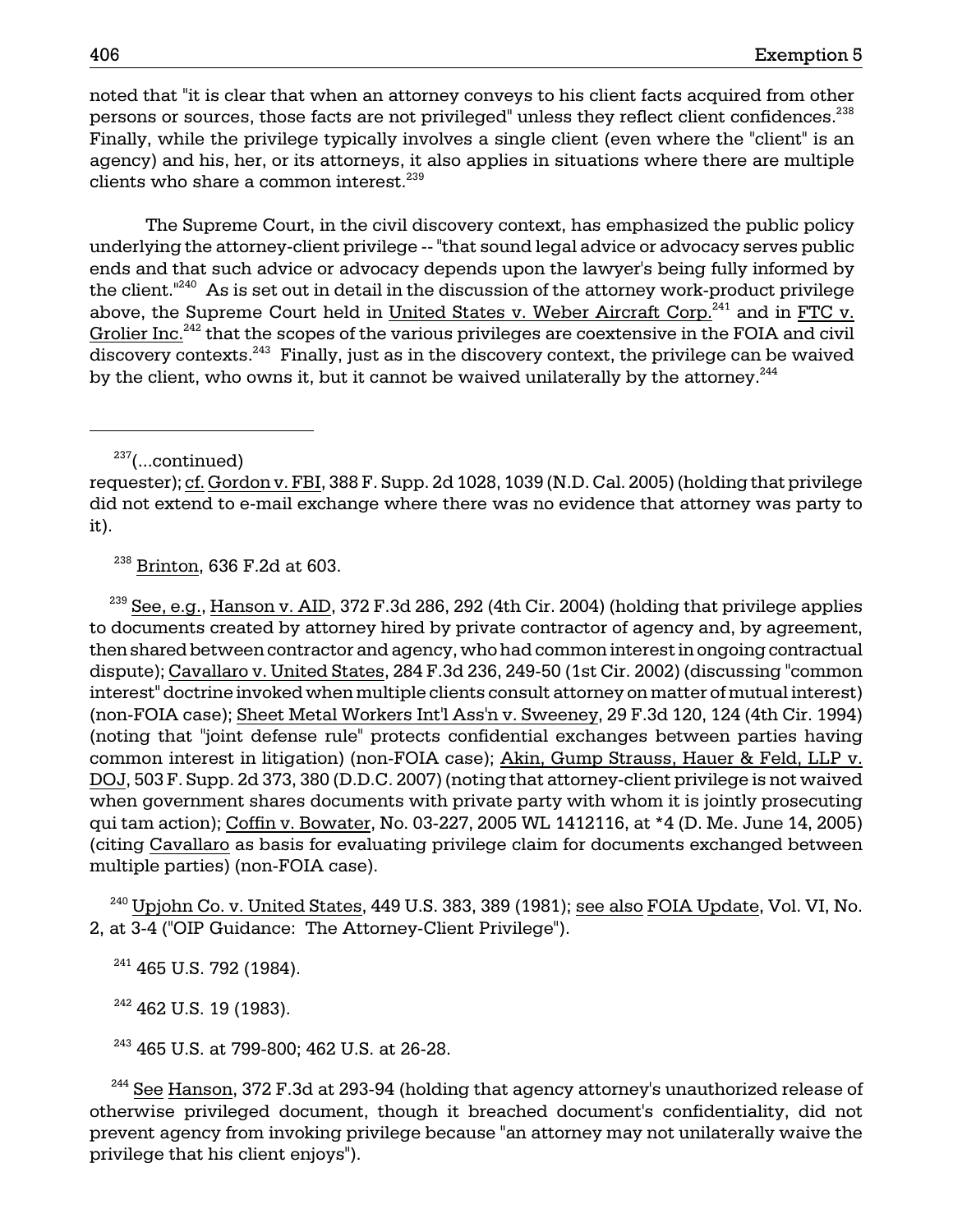of the attorney-client communications.<sup>246</sup> In <u>Upjohn Co. v. United States</u>, the Supreme Court The parallelism of a civil discovery privilege and Exemption 5 protection is particularly significant with respect to the concept of a "confidential communication" within the attorneyclient relationship. To this end, the D.C. Circuit has held that confidentiality may be inferred when the communications suggest that "the government is dealing with its attorneys as would any private party seeking advice to protect personal interests,<sup>"245</sup> but in other cases it, as well as other courts, have required the government to demonstrate the confidentiality held that the attorney-client privilege covers attorney-client communications when the specifics of the communication are confidential, even though the underlying subject matter is known to third parties. $247$ 

but also by lower-level employees.<sup>248</sup> This broad construction of the attorney-client privilege The Supreme Court in Upjohn concluded that the privilege encompasses confidential communications made to the attorney not only by decisionmaking "control group" personnel, acknowledges the reality that such lower-level personnel often possess information relevant

 Exemption 5); Nat'l Res. Def. Council v. DOD, 388 F. Supp. 2d 1086, 1099 (C.D. Cal. 2005) exchanges between agency and its attorneys); <u>Brinton,</u> 636 F.2d at 605 (holding district court Newspapers, Inc. v. U.S. Dep't of the Navy, No. C-3-95-328, slip op. at 59 (S.D. Ohio Sept. 12,  $246$  See Maine v. U.S. Dep't of the Interior, 298 F.3d 60, 71-72 (1st Cir. 2002) (amended opinion) (holding that district court did not err in finding privilege inapplicable where defendants failed to show confidentiality of factual communications); Mead Data, 566 F.2d at 252-53 (requiring government to make affirmative showing of confidentiality for privilege to apply); Dow, Lohnes & Albertson v. Presidential Comm'n on Broad. to Cuba, 624 F. Supp. 572, 578 (D.D.C. 1984) (holding that confidentiality must be shown in order to properly invoke (noting that privilege requires agency to demonstrate that withheld documents reflect confidential communication between agency and its attorneys, not merely that they be record insufficient to support claim of privilege because it contained "no finding that the communications are based on or related to confidences from the client"); cf. Dayton 1996) (ordering agency to make affirmative showing that information for which it claimed privilege had been safeguarded against unauthorized disclosure).

intended that information be conveyed confidentially). <u>But see Tax Analysts v. IRS,</u> 117 F.3d  $^{247}$  449 U.S. at 395-96; see also United States v. Cunningham, 672 F.2d 1064, 1073 n.8 (2d Cir. 1982) ("[W]e do not suggest that an attorney-client privilege is lost by the mere fact that the information communicated is otherwise available to the public. The privilege attaches not to the information but to the communication of the information."); In re Diet Drugs Prods. Liability Litig., No. 1203, 2000 WL 1545028, at \*5 (E.D. Pa. Oct. 12, 2000) ("While the underlying facts discussed in these communications may not be privileged, the communications themselves are privileged."); In re Ampicillin Antitrust Litig., 81 F.R.D. 377, 388 (D.D.C. 1978) (holding that privilege applies even where information in question was not confidential, so long as client 607, 618-20 (D.C. Cir. 1997) (following rule contrary to Upjohn); Schlefer, 702 F.2d at 245 (same).

<sup>248</sup> 449 U.S. at 392-97.

<sup>245</sup> Coastal States Gas Corp. v. DOE, 617 F.2d 854, 863 (D.C. Cir. 1980)).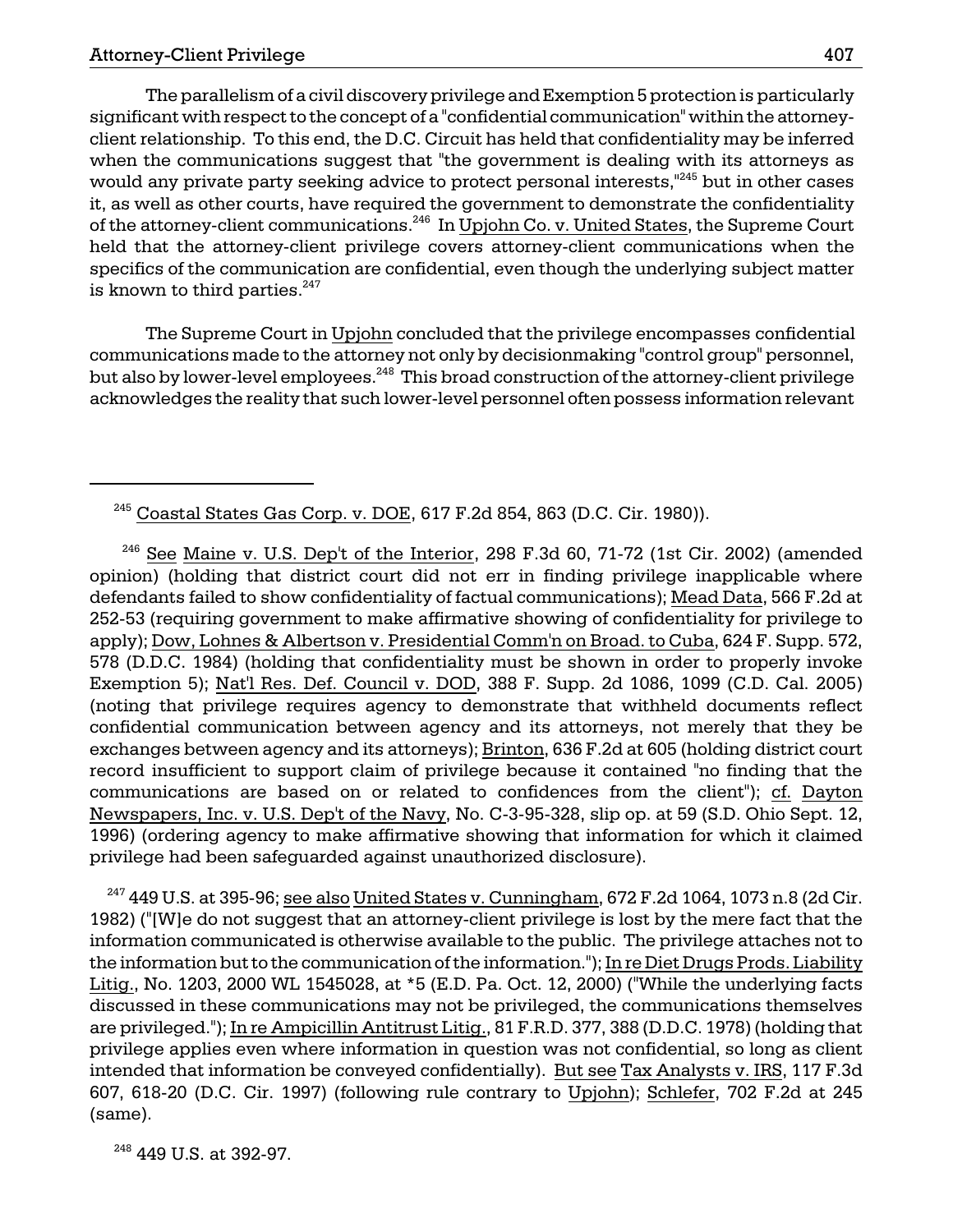to an attorney's advice-rendering function.<sup>249</sup> It should be noted, however, that at least one court has ruled that an agency is required to identify who its client is in order to sustain a claim of this privilege. $^{250}$ 

into, an agency's policy. $^{252}$ The D.C. Circuit has held that otherwise confidential agency memoranda are not protected under the privilege if they are authoritative interpretations of agency law because "Exemption 5 and the attorney-client privilege may not be used to protect . . . agency law from disclosure to the public."<sup>251</sup> This holding was reinforced by the Court of Appeals for the Second Circuit, which likewise denied protection for documents adopted as, or incorporated

#### Other Privileges

from mandatory disclosure under the FOIA. $^{253}\,$  Rule 501 of the Federal Rules of Evidence $^{254}\,$ The Supreme Court has indicated that Exemption 5 may incorporate virtually all civil discovery privileges; if a document is immune from civil discovery, it is similarly protected allows courts to create privileges as necessary,<sup>255</sup> and new privileges are recognized from

 $^{250}$  See Elec. Privacy Info. Ctr. v. DOJ, 584 F. Supp. 2d 65, 80 (D.D.C. 2008) (declining to apply privilege to certain documents because agency failed to "indicate what agency or executive branch entity is the client for purposes of the attorney-client privilege").

 $251$  Tax Analysts, 117 F.3d at 619.

 $252$  See Nat'l Council of La Raza v. DOJ, 411 F.3d 350, 360-61 (2d Cir. 2005) (stating that attorney-client privilege's rationale of protecting confidential communications is inoperative for documents that reflect actual agency policy); see also Robert v. HHS, No. 01-CV-4778, 2005 WL 1861755, at \*5 (E.D.N.Y. Aug. 1, 2005) (citing La Raza though at same time finding that withheld documents did not reflect agency policy and therefore protecting requested documents).

 $^{253}$  See United States v. Weber Aircraft Corp., 465 U.S. 792, 799-800 (1984); FTC v. Grolier Inc., 462 U.S. 19, 26-27 (1983). But see Ctr. for Individual Rights v. DOJ, No. 03-1706, slip op. at 5 (D.D.C. June 29, 2004) (holding that documents protected from disclosure in another action pursuant to joint defense privilege could still be subject to disclosure under FOIA), dismissed as moot, slip op. at 11-12 (D.D.C. Sept. 21, 2004).

 $254$  Fed. R. Evid. 501.

 $^{255}$  See Jaffee v. Redmond, 518 U.S. 1, 8-9 (1996) (discussing conditions under which new privileges may be recognized).

 $^{249}$  See id.; see also Sherlock v. United States, No. 93-0650, 1994 WL 10186, at \*3 (E.D. La. Jan. 12, 1994) (holding privilege applicable to communications from collection officer to district counsel); Murphy v. TVA, 571 F. Supp. 502, 506 (D.D.C. 1983) (holding that circulation of information within agency to employees involved in matter for which advice sought does not breach confidentiality); LSB Indus. v. Comm'r, 556 F. Supp. 40, 43 (W.D. Okla. 1982) (protecting information provided by agency investigators and used by agency attorneys).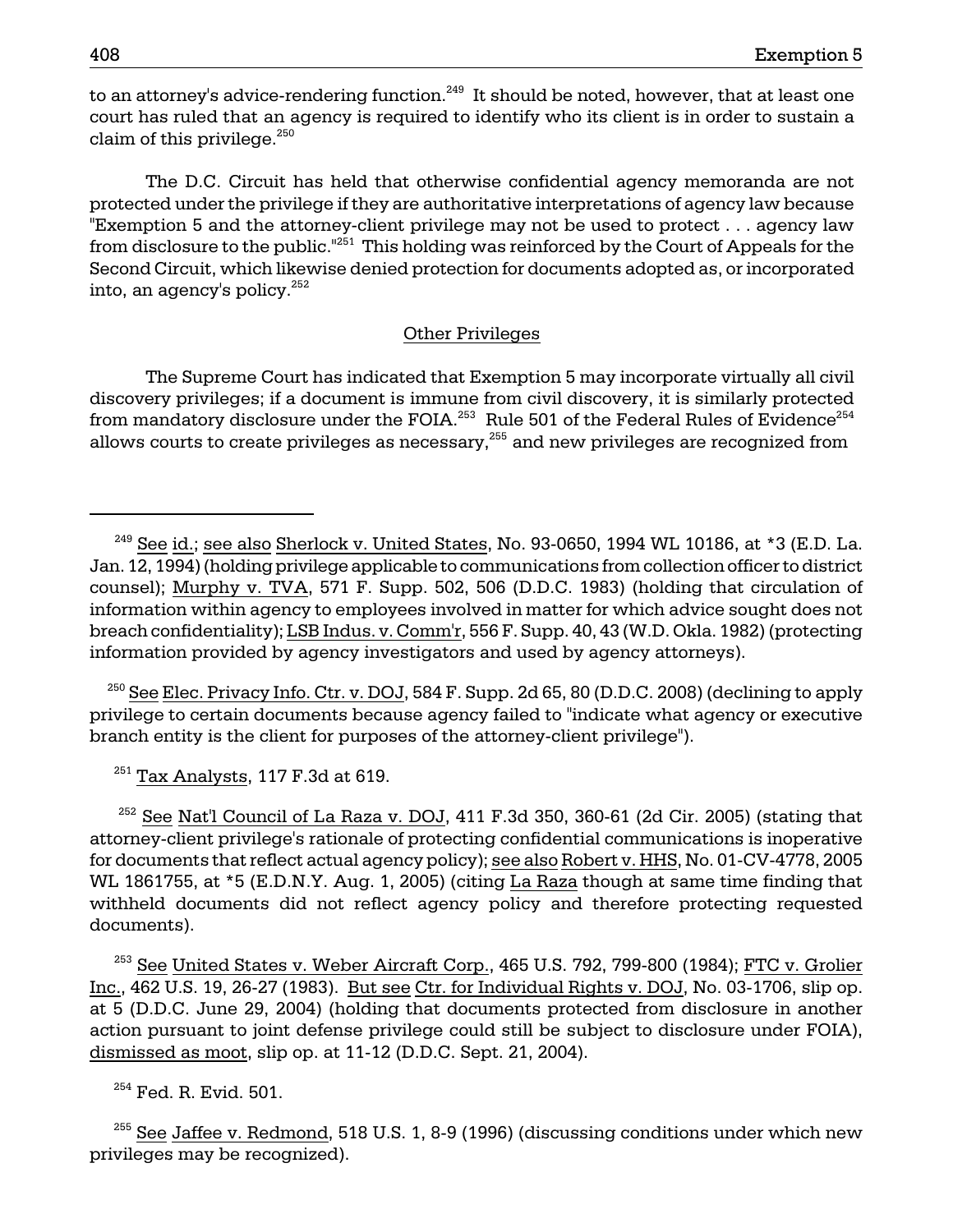time to time by federal courts,<sup>256</sup> thereby paving the way for their use under Exemption  $5.^{257}$ There is one major caveat that should be noted in the application of any discovery privilege under the FOIA: the Supreme Court has held that a privilege should not be used against a requester who would routinely receive such information in civil discovery.<sup>258</sup>

In 1979, in Federal Open Market Committee v. Merrill,<sup>259</sup> the Supreme Court found an additional privilege incorporated within Exemption 5 based upon Federal Rule of Civil Procedure  $26(c)(7)$ , which provides that "for good cause shown . . . a trade secret or other confidential research, development or commercial information" is protected from discovery.<sup>260</sup> This qualified privilege is available "at least to the extent that this information is generated by the Government itself in the process leading up to the awarding of a contract" and expires upon the awarding of the contract or upon the withdrawal of the offer.<sup>261</sup> The theory underlying the privilege is that early release of such information would likely put the

<sup>257</sup> See Burka v. HHS, 87 F.3d 508, 516 (D.C. Cir. 1996) (stating that exemption 5 "incorporates . . . generally recognized civil discovery protections"); see also Ass'n for Women in Science v. Califano, 566 F.2d 339, 342 (D.C. Cir. 1977) ("The FOIA neither expands nor contracts existing privileges, nor does it create any new privileges.") (non-FOIA case).

 $^{258}$  See, e.g., DOJ v. Julian, 486 U.S. 1, 9 (1988) (holding that presentence report privilege, designed to protect subject of report from third-party access, cannot be invoked against subject himself).

<sup>259</sup> 443 U.S. 340 (1979).

 $^{260}$  Fed. R. Civ. P. 26(c)(7).

 $^{261}$  Merrill, 443 U.S. at 360.

 $256$  See, e.g., Trammel v. United States, 445 U.S. 40, 47 (1980) (recognizing spousal testimonial privilege) (non-FOIA case); Goodyear Tire & Rubber Co. v. Chiles Power Supply, Inc., 332 F.3d 976, 980 (6th Cir. 2003) (recognizing, in non-FOIA case, settlement negotiation privilege, which "fosters a more efficient, more cost-effective, and significantly less burdened judicial system"); Dellwood Farms, Inc. v. Cargill, Inc., 128 F.3d 1122, 1124-25 (7th Cir. 1997) (recognizing judge-fashioned "law enforcement investigatory privilege") (non-FOIA case); Kientzy v. McDonnell Douglas Corp., 133 F.R.D. 570, 571-73 (E.D. Mo. 1991) (recognizing "ombudsman privilege" under Rule 501 of Fed. R. Evid.) (non-FOIA case); Shabazz v. Scurr, 662 F. Supp. 90, 92 (S.D. Iowa 1987) (same) (non-FOIA case); see also In re Sealed Case, 121 F.3d 729, 751-52 (D.C. Cir. 1997) (recognizing "presidential communications privilege" that applies to "communications made by presidential advisers in the course of preparing advice for the President . . . even when these communications are not made directly to the President") (non-FOIA case). But see Performance Aftermarket Parts Group, Ltd. v. TI Group Automotive Sys., Inc., No. 05-4251, 2007 WL 1428628, at \*3 (S.D. Tex. May 11, 2007) (declining to recognize settlement negotiation privilege, further noting that Goodyear Tire "has not been widely followed") (non-FOIA case); In re Subpoena Issued to Commodity Futures Trading Comm'n, 370 F. Supp. 2d 201, 211-212 (D.D.C. 2005) (deciding against recognition of settlement privilege) (non-FOIA case), aff'd on other grounds, 439 F.3d 740, 754 (D.C. Cir. 2006); In re Sealed Case, 148 F.3d 1073, 1079 (D.C. Cir. 1998) (declining to recognize proposed "protective function privilege") (non-FOIA case).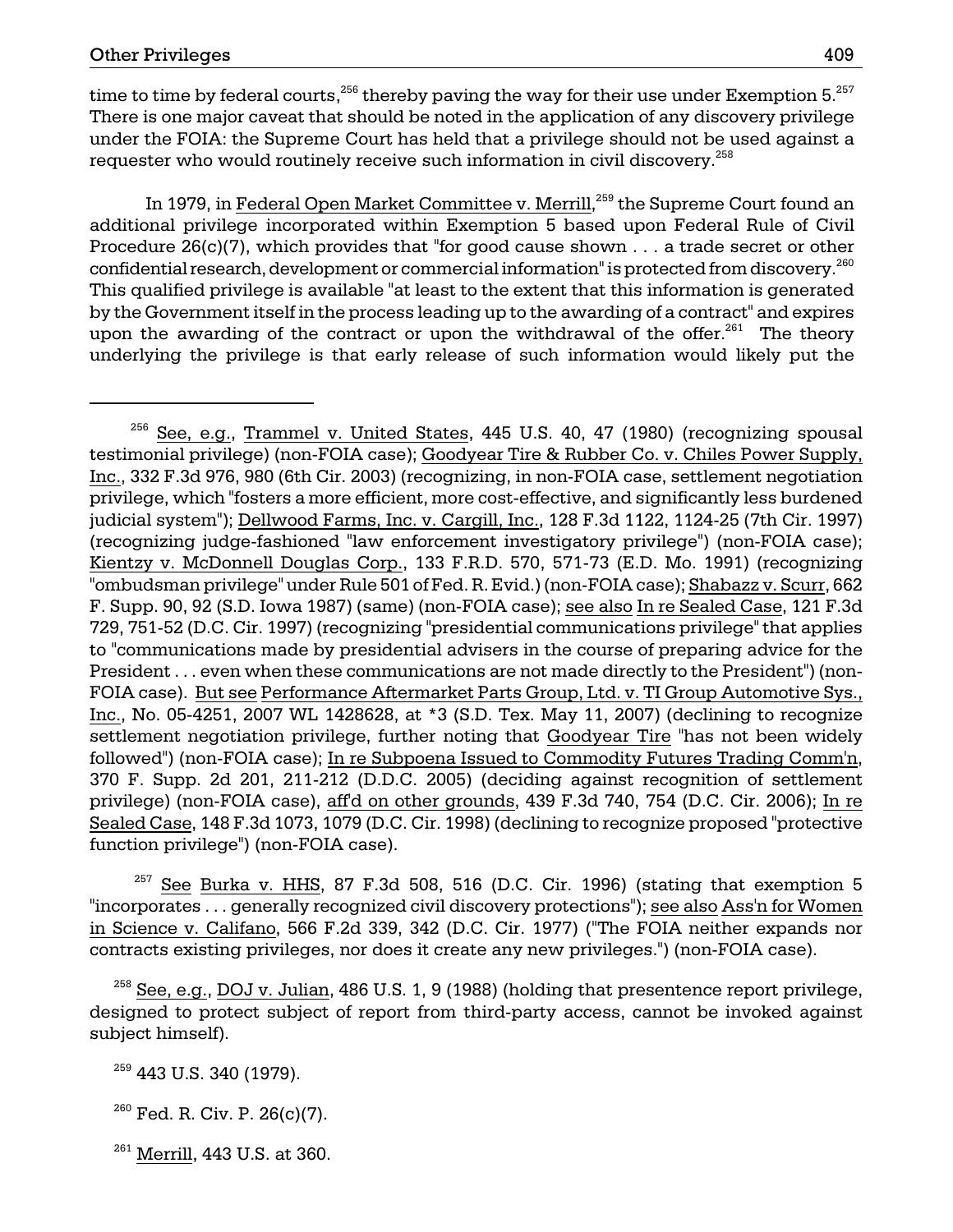government at a competitive disadvantage by endangering consummation of a contract; consequently, "the sensitivity of the commercial secrets involved, and the harm that would be inflicted upon the Government by premature disclosure should . . . serve as relevant criteria."<sup>262</sup>

This harm rationale has led one court to hold that the commercial privilege may be invoked when a contractor who has submitted proposed changes to the contract requests sensitive cost estimates.<sup>263</sup> The Court of Appeals for the District of Columbia Circuit has declined to extend this privilege to scientific research, holding that the agency failed to show that such material is "generally protected in civil discovery for reasons similar to those asserted in the FOIA context."<sup>264</sup>

While the breadth of this privilege is still not fully established, a realty appraisal generated by the government in the course of soliciting buyers for its property has been held to fall squarely within it,<sup>265</sup> as have documents containing communications between agency personnel, potential buyers, and real estate agents concerning a proposed sale of government-owned real estate,<sup>266</sup> an agency's background documents which it used to calculate its bid in a "contracting out" procedure,  $267$  and portions of inter-agency cost estimates prepared by the government for use in the evaluation of construction proposals submitted by private contractors. 268 By contrast, purely legal memoranda drafted to assist

 $262$  Id. at 363.

 $^{263}$  See Taylor Woodrow Int'l v. United States, No. 88-429, 1989 WL 1095561, at \*3 (W.D. Wash. Apr. 5, 1989) (concluding that disclosure would permit requester to take "unfair commercial advantage" of agency).

<sup>264</sup> Burka, 87 F.3d at 517; see also Sw. Ctr. for Biological Diversity v. USDA, 170 F. Supp. 2d 931, 942-43 (D. Ariz. 2000) (rejecting proposed "research data privilege" on basis that such information is routinely discoverable in civil litigation), aff'd on other grounds, 314 F.3d 1060 (9th Cir. 2002). But see Hornbostel v. U.S. Dep't of the Interior, 305 F. Supp. 2d 21, 32-33 (D.D.C. 2003) (citing Burka and recognizing privilege for "confidential research information," but refusing to allow withholding of documents under it because agency had not satisfied its burden of demonstrating that privilege was being used in FOIA context for reasons similar to its use in civil discovery context).

 $^{265}$  See Gov't Land Bank v. GSA, 671 F.2d 663, 665-66 (1st Cir. 1982) ("FOIA should not be used to allow the government's customers to pick the taxpayers' pockets.").

 266 See Marriott Employees' Fed. Credit Union v. Nat'l Credit Union Admin., No. 96-478-A, slip op. at 3 (E.D. Va. Dec. 24, 1996).

 $267$  See Morrison-Knudsen Co. v. Dep't of the Army of the United States, 595 F. Supp. 352, 354-56 (D.D.C. 1984), aff'd, 762 F.2d 138 (D.C. Cir. 1985) (unpublished table decision).

 $^{268}$  See Hack v. DOE, 538 F. Supp. 1098, 1104 (D.D.C. 1982). But see Am. Soc'y of Pension Actuaries v. Pension Benefit Guar. Corp., No. 82-2806, slip op. at 4 (D.D.C. July 22, 1983) (distinguishing Merrill and ordering release of documents on basis that defendant was not "engage[d] in buying or selling").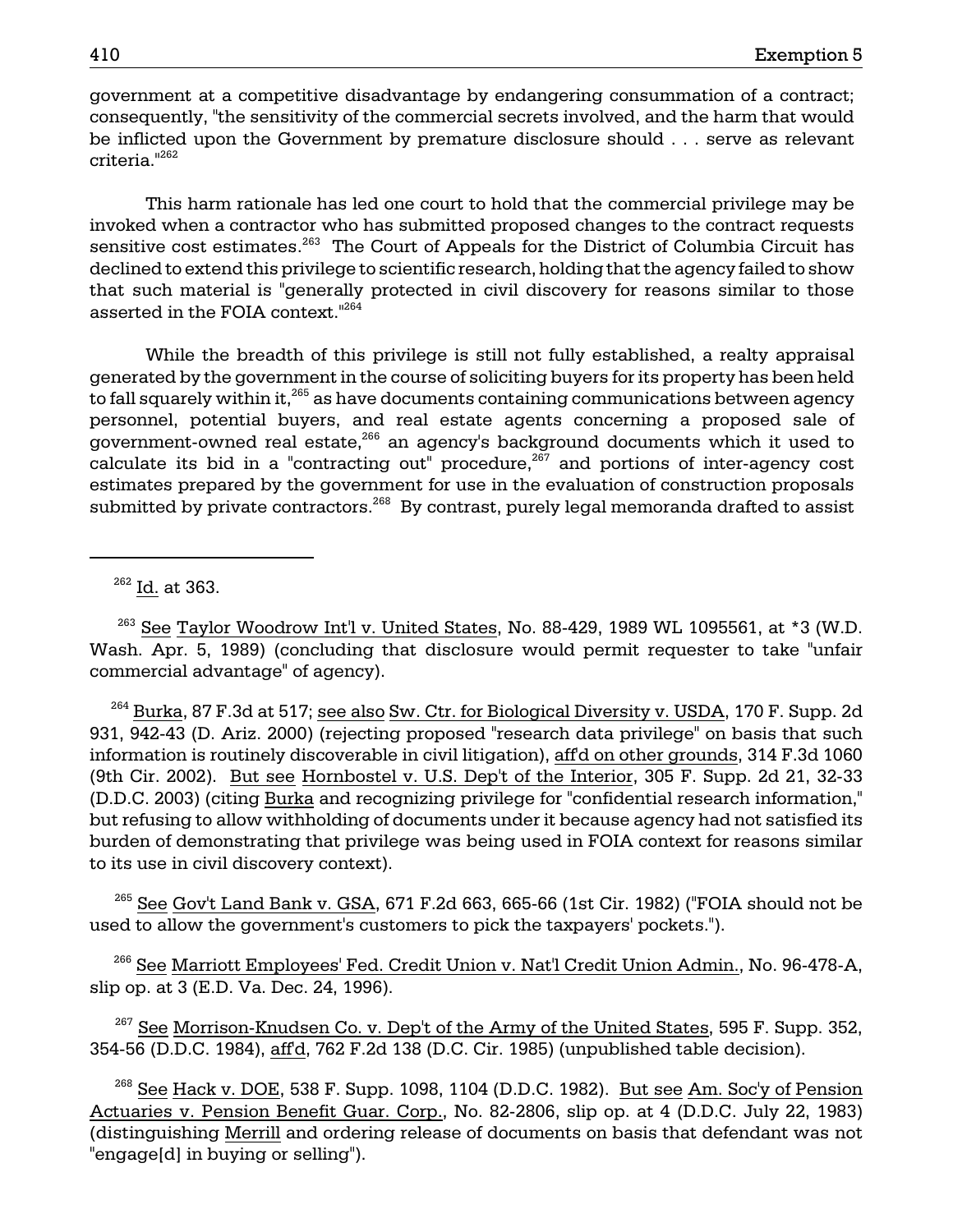contract-award deliberations have been found not to be encompassed by this privilege.<sup>269</sup>

legislative history, nevertheless falls within Exemption 5. $^{273}$  The "plain statutory language" $^{274}$ The Supreme Court in United States v. Weber Aircraft Corp.<sup>270</sup> held that Exemption 5 incorporates the special privilege protecting witness statements generated during Air Force aircraft accident investigations. $271$  Broadening the holding of Merrill that a privilege "mentioned in the legislative history of Exemption 5 is incorporated by the exemption, $^{1272}$  the Court held in Weber Aircraft that the long-recognized civil discovery privilege for aircraft accident witness statements, even though not specifically mentioned in the FOIA's and the clear congressional intent to sustain claims of privilege when confidentiality is necessary to ensure efficient governmental operations<sup>275</sup> supported this result.<sup>276</sup> This privilege also has been applied to protect statements made in Inspector General investigations.277

Similarly, in Hoover v. Department of the Interior,<sup>278</sup> the Court of Appeals for the Fifth Circuit recognized under Exemption 5 a privilege based on Federal Rule of Civil Procedure

270 465 U.S. at 799.

 $271$  See id. at 798-99 (noting that privilege for accident investigation privilege was first recognized in Machin v. Zuckert, 316 F.2d 336, 338 (D.C. Cir. 1963), and holding that it applies in FOIA context as well).

<sup>273</sup> Id. at 804.

 $^{276}$  See id.; see also Badhwar v. U.S. Dep't of Air Force, 829 F.2d 182, 185 (D.C. Cir. 1987) (applying aircraft accident investigation privilege to contractor report).

 Nickerson v. United States, No. 95-C-7395, 1996 WL 563465, at \*3 (N.D. Ill. Oct. 1, 1996) <sup>277</sup> See Ahearn v. U.S. Army Materials & Mechs. Research Ctr., 583 F. Supp. 1123, 1124 (D. Mass. 1984); see also Walsh v. Dep't of the Navy, No. 91-C-7410, 1992 WL 67845, at \*4 (N.D. Ill. Mar. 23, 1992); AFGE v. Dep't of the Army, 441 F. Supp. 1308, 1313 (D.D.C. 1977). But see (holding privilege not applicable to statements made in course of medical malpractice investigation); Wash. Post Co. v. U.S. Dep't of the Air Force, 617 F. Supp. 602, 606-07 (D.D.C. 1985) (finding privilege inapplicable when report format provided anonymity to witnesses).

<sup>278</sup> 611 F.2d 1132 (5th Cir. 1980).

 $^{269}$  See Shermco Indus. v. Sec'y of the Air Force, 613 F.2d 1314, 1319-20 n.11 (5th Cir. 1980); see also News Group Boston, Inc. v. Nat'l R.R. Passenger Corp., 799 F. Supp. 1264, 1270 (D. Mass. 1992) (finding affidavits insufficient to show why Amtrak payroll information is covered by privilege), appeal dismissed voluntarily, No. 92-2250 (1st Cir. Dec. 4, 1992).

 $272$  Weber Aircraft, 465 U.S. at 800.

<sup>274</sup> Id. at 802.

 $^{275}$  See id.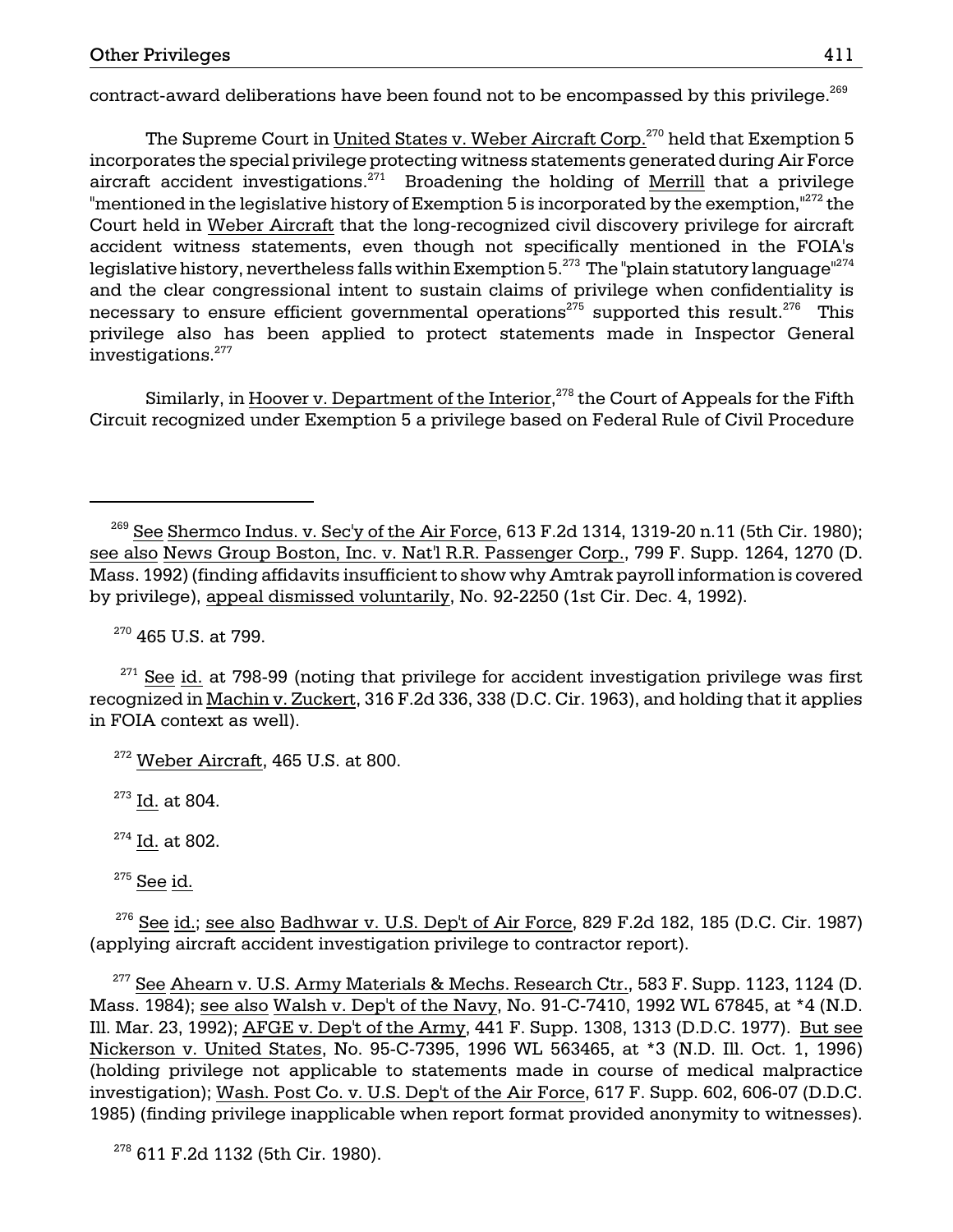$26(b)(4)$ ,  $279$  which limits the discovery of reports prepared by expert witnesses. The document at issue in Hoover was an appraiser's report prepared in the course of condemnation proceedings. $^{281}$  In support of its conclusions, the Fifth Circuit stressed that such a report would not have been routinely discoverable and that premature release would jeopardize the bargaining position of the government. $^{282}$ 

 ones.'"286 However, the D.C. Circuit noted that the privilege is limited to "documents 'solicited In 2004, in Judicial Watch, Inc. v. DOJ,<sup>283</sup> the D.C. Circuit applied the presidential communications privilege under Exemption 5 of the FOIA to protect Department of Justice records regarding the President's exercise of his constitutional power to grant pardons.<sup>284</sup> This privilege, which protects communications among the President and his advisors, is unique among those recognized under Exemption 5 of the FOIA in that it is "'inextricably rooted in the separation of powers under the Constitution."<sup>285</sup> Although similar to the deliberative process privilege, it is broader in its coverage because it "'applies to documents in their entirety, and covers final and post-decisional materials as well as pre-deliberative and received' by the President or his immediate White House advisers who have 'broad and significant responsibility for investigating and formulating the advice to be given to the President."<sup>1287</sup>

Subsequent to this decision, several other cases have further explored the contours of this privilege. These decisions have rejected claims that (1) the privilege must be invoked

<sup>281</sup> Id. at 1135.

 $282$  Id. at 1142; cf. Chem. Mfrs. Ass'n v. Consumer Prod. Safety Comm'n, 600 F. Supp. 114, 118-19 (D.D.C. 1984) (observing that Rule 26(b)(4) provides parallel protection in civil discovery for opinions of expert witnesses who do not testify at trial).

283 365 F.3d 1108 (D.C. Cir. 2004).

 $^{284}$  Id. at 1114.

<sup>285</sup> Id. at 1113 (quoting United States v. Nixon, 418 U.S. 683, 708 (1974)).

 $^{286}$  Id. (quoting In re Sealed Case, 121 F.3d at 745); see also Elec. Privacy Info. Ctr. v. DOJ, 584 F. Supp. 2d 65, 81 (D.D.C. 2008) (citing In re Sealed Case on greater breadth of presidential communications privilege).

 $^{287}$  Judicial Watch, 365 F.3d at 1114 (quoting In re Sealed Case, 121 F.3d at 752); see Ctr. for Biological Diversity v. OMB, No. 07-04997, 2009 WL 1246690, at \*8 (N.D. Cal. May 5, 2009) (protecting "any document which is a draft of a presentation or memorandum for the President or his senior advisors[,]" but not intra-agency communications pertaining to such documents); Elec. Privacy Info. Ctr., 584 F. Supp. 2d at 80-81 (citing In re Sealed Case and protecting documents that were either received by President or his immediate advisors).

 $279$  Fed. R. Civ. P. 26(b)(4).

 $280$  Hoover, 611 F.2d at 1141.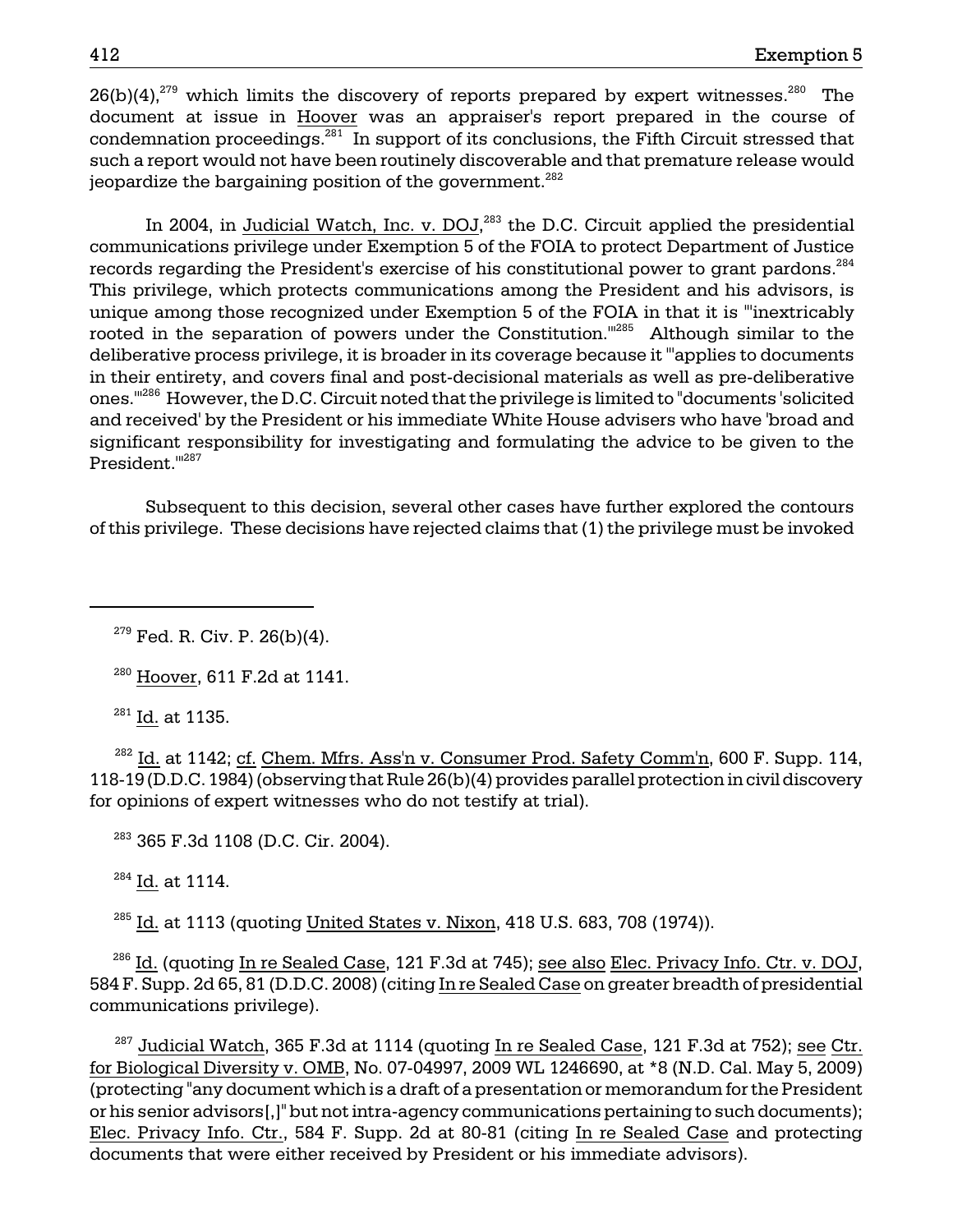by the President himself;<sup>288</sup> (2) that the privilege could be lost simply due to the passage of  $time<sup>289</sup>$  (3) that the privilege only covers documents whose release would "reveal the President's mental processes;<sup>"290</sup> and (4) that the privilege does not apply documents that memorialize otherwise protected communications.<sup>291</sup> The D.C. Circuit has also held that in cases involving this privilege, the person protected by the privilege is the President himself, and not an individual discussed in the documents solicited by the President.<sup>292</sup> However, the District Court for the District of Columbia declined to extend the privilege to cover visitor logs for the White House and Vice President's residence, ruling that the privilege only covers "communications.<sup>"293</sup> As the Eastern District of California has pointed out, the privilege is itself a qualified privilege, meaning that in the civil discovery context it can be overcome by a showing of need.<sup>294</sup> In the FOIA context, however, such a requirement would be contrary to the Supreme Court's "routinely and normally discoverable" test as set forth in FTC v. Grolier Inc.<sup>295</sup> and United States v. Weber Aircraft Corp.,<sup>296</sup> so the court accordingly ruled that the agency's invocation of the privilege had been proper.<sup>297</sup>

 $289$  See Berman, 378 F. Supp. 2d at 1221 (protecting the documents created during the Administration of President Lyndon B. Johnson).

 $290$  Elec. Privacy Info Ctr., 584 F. Supp. 2d at 81.

<sup>291</sup> See Citizens for Responsibility and Ethics in Wash. v. DHS, No. 06-0173, 2008 WL 2872183, at \*2-3 (D.D.C. July 22, 2007).

 $292$  See Loving v. DOD, 550 F.3d 32, 39 (D.C. Cir. 2008) (ruling in case involving documents sent to President concerning requester's death sentence where requester argued unsuccessfully that privilege should not be invoked against him, given that he was subject of document).

 $^{293}$  See Citizens for Responsibility and Ethics in Wash. v. DHS, 592 F. Supp. 2d 111, 118-19 (D.D.C. 2009) (Visitor logs "shed[] no light on the content of communications between the visitor and the President or his advisors, whether the communications related to presidential deliberation or decisonmaking, or whether any substantive communications even occurred.").

 $294$  See Berman, 378 F. Supp. 2d at 1221.

 $295$  462 U.S. 19, 26 (1983).

296 465 U.S. 792, 799 (1984).

 $297$  See Berman, 378 F. Supp. 2d at 1221-22 (ruling that plaintiff had failed to show that requested documents would be "normally and routinely" disclosed in civil discovery context); (continued...)

<sup>&</sup>lt;sup>288</sup> See Elec. Privacy Info Ctr., 584 F. Supp. 2d at 80 ("There is no indication in the text of FOIA that the decision to withhold documents pursuant to Exemption 5 must be made by the President."); Berman v. CIA, 378 F. Supp. 2d 1209, 1220-21 (E.D. Cal. 2005) (concluding that such requirement "would expose the President to considerable burden"); cf. Marriott Int'l Resorts, L.P. v. United States, 437 F.3d 1302, 1306-07 (Fed. Cir. 2006) (holding upon thorough review of question that authority to invoke deliberative process privilege need not be limited to head of agency, but rather may be delegated to another official) (non-FOIA case).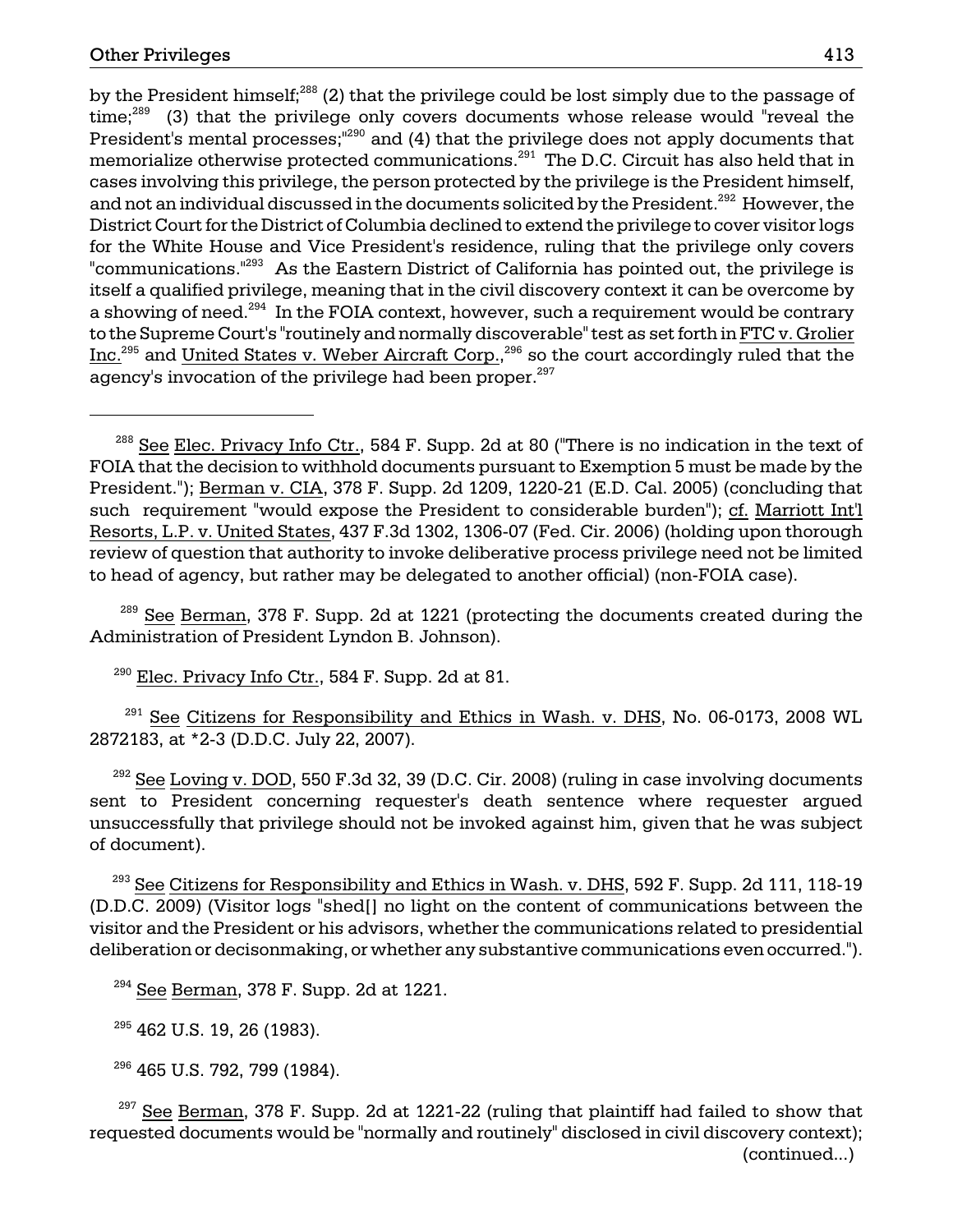In a 2003 non-FOIA case, the Court of Appeals for the Sixth Circuit recognized a civil discovery privilege for settlement negotiation documents.<sup>298</sup> Though this was the first case to explicitly recognize a discovery privilege for such documents, at least some earlier non-FOIA cases had ruled that parties wishing to obtain these documents in discovery were required to make a heightened showing of need for them.299 Subsequent to the Sixth Circuit's ruling, two district court decisions in other circuits have declined to recognize this privilege in non-FOIA cases.<sup>300</sup> To date, in the FOIA context, the privilege has only been recognized once and that was under Exemption 4.<sup>301</sup> Relatedly, certain documents exchanged during

 $297$ (...continued)

see also Loving, 550 F.3d at 39 (noting "standard Exemption 5 analysis . . . asks only whether a document is 'normally privileged'") (citing Grolier, 462 U.S. at 28).

 298 Goodyear Tire & Rubber Co., 332 F.3d at 981 ("[A]ny communications made in furtherance of settlement are privileged.") .

 $^{299}$  Butta-Brinkman v. FCA Int'l, 164 F.R.D. 475, 477 (N.D. Ill. 1995) ("Absent a showing [that plaintiff] will be unable to obtain the relevant information through other discovery requests or interrogatories, we believe these settlement documents ought to retain their confidentiality.") (non-FOIA case); SEC v. Thrasher, No. 92-6987, 1995 WL 552719, at \*1 (S.D.N.Y. Sept. 18, 1995) (refusing to order production of settlement communications because discovering party failed to make compelling showing of need) (non-FOIA case); Matsushita Elec. Corp. v. Loral Corp., No. 92-5461, 1995 WL 527640, at \*4 (S.D.N.Y. Sept. 7, 1995) ("[I]t is reasonable to require that the discovering party, as the price for obtaining such potentially disruptive disclosure [of settlement communications], make a fairly compelling showing that it needs the information.") (non-FOIA case); Riddell Sports, Inc. v. Brooks, No. 92-7851, 1995 WL 20260, at \*1 (S.D.N.Y. Jan. 19, 1995) (holding that in absence of particularized showing that they are likely to lead to admissible evidence, documents concerning settlement are "presumed irrelevant and need not be produced") (non-FOIA case); Morse/ Diesel, Inc. v. Trinity Indus., Inc., 142 F.R.D. 80, 84 (S.D.N.Y. 1992) (concluding that the "particularized showing" requirement "places the burden of establishing relevance squarely on the party seeking production" of settlement communications) (non-FOIA case); Bottaro v. Hatton Assocs., 96 F.R.D. 158, 159-60 (E.D.N.Y. 1982) (requiring a defendant to make "some particularized showing of a likelihood that admissible evidence will be generated by the dissemination of the terms of a settlement agreement") (non-FOIA case); cf. Olin Corp. v. Ins. Co. of N. Am., 603 F. Supp. 445, 449-50 (S.D.N.Y. 1985) (affirming special master's determination that communications are protected by "settlement privilege") (non-FOIA case). But see Tribune Co. v. Purcigliotti, No. 93-7222, 1996 WL 337277, at \*2 (S.D.N.Y. June 19, 1996) (concluding that "particularized showing" requirement "is neither binding on this Court nor has [it] been universally adopted in this Circuit") (non-FOIA case).

<sup>300</sup> See Performance Aftermarket Parts Group, 2007 WL 1428628, at \*3 (declining to recognize settlement negotiation privilege, further noting that Goodyear Tire "has not been widely followed") (non-FOIA case); In re Subpoena Issued to Commodity Futures Trading Comm'n, 370 F. Supp. 2d at 211-212 (deciding against recognition of settlement privilege) (non-FOIA case), aff'd on other grounds, 439 F.3d 740, 754 (D.C. Cir. 2006).

 $301$  M/A-COM Info. Sys. v. HHS, 656 F. Supp. 691, 692 (D.D.C. 1986) (applying settlement (continued...)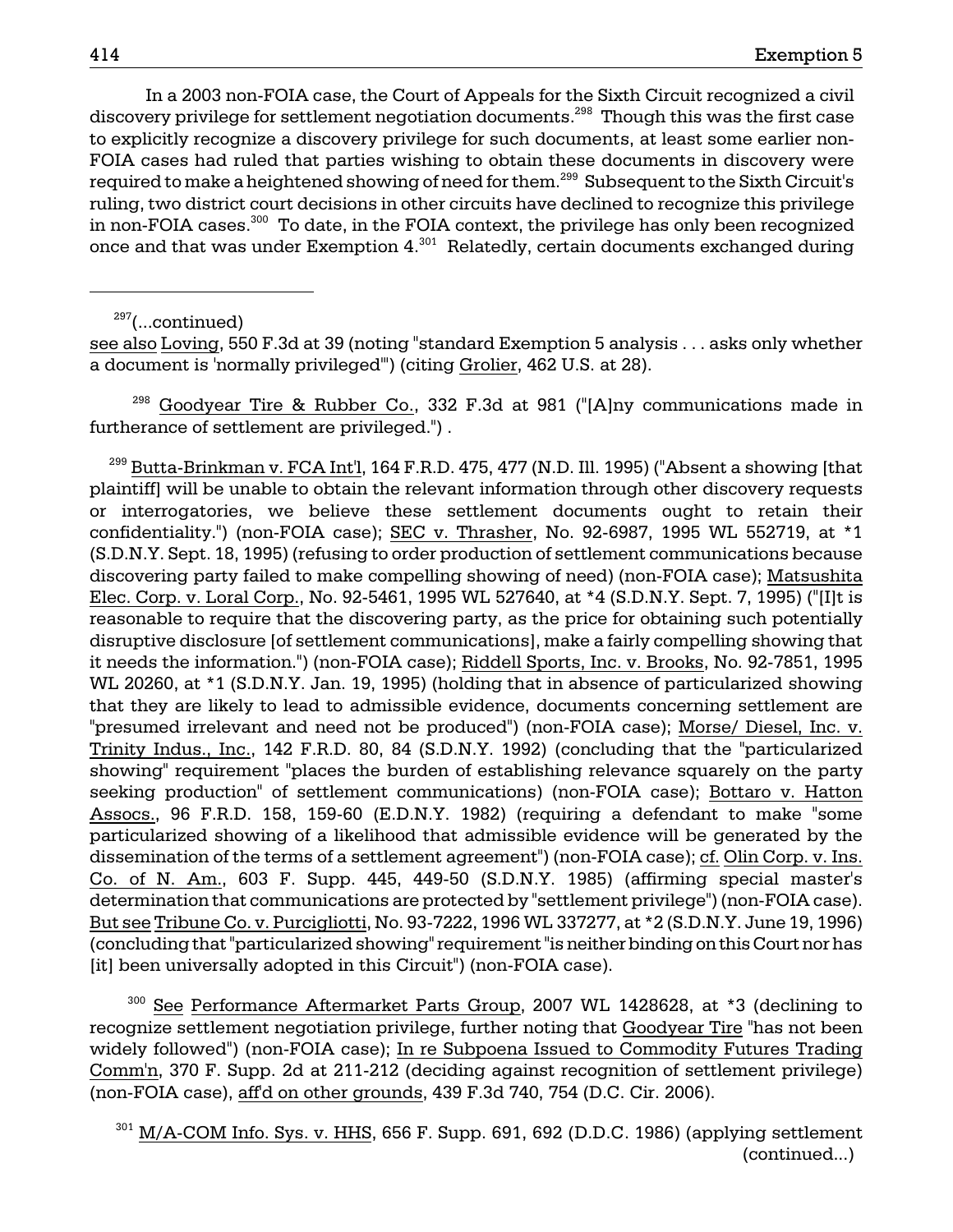mediation proceedings are protected from disclosure by statute.<sup>302</sup>

Because Exemption 5 incorporates virtually all civil discovery privileges, courts also have recognized the applicability of other privileges, whether traditional or recently recognized, in the FOIA context. 303 Among those other privileges that have been recognized for purposes of the FOIA are the presentence report privilege, $304$  the expert materials privilege, $305$  the confidential report privilege,  $306$  and the critical self-evaluative privilege,  $307$ 

 $301$ (...continued) privilege under Exemption 4).

 302 See 28 U.S.C. § 652(d) (2006) (requiring district courts to provide by local rule for confidentiality of alternative dispute resolution proceedings); see also 5 U.S.C. § 574(j) (2006) ("A dispute resolution communication which is between a neutral and a party and which may not be disclosed under this section shall also be exempt from disclosure under section 552(b)(3).") cf. Sheldone v. Pa. Turnpike Comm'n, 104 F. Supp. 2d 511, 515 (W.D. Pa. 2000) (recognizing, in non-FOIA case, privilege for communications arising from mediation process); Folb v. Motion Picture Indus. Pension & Health Plans, 16 F. Supp. 2d 1164, 1180-81 (C.D. Cal. 1998) (holding, in non-FOIA case, that federal mediation privilege protects all communications exchanged in course of formal mediation proceeding), aff'd, 216 F.3d 1082 (9th Cir. 2000) (unpublished table decision).

<sup>303</sup> See Martin v. Office of Special Counsel, 819 F.2d 1181, 1185 (D.C. Cir. 1987) (stating that Exemption 5 "unequivocally" incorporates "all civil discovery rules into FOIA"). But see Burka, 87 F.3d at 521 (refusing to recognize "confidential research information" privilege under the FOIA because it is not yet "established or well-settled . . . in the realm of civil discovery").

 $304$  See Julian, 486 U.S. at 9 (recognizing privilege, but finding it applicable to third-party requesters only); United States v. Kipta, No. 97-638-1, 2001 WL 477153, at \*1 (N.D. Ill. May 3, 2001) (citing Julian for proposition that, at least in absence of compelling justification, no third party "is to be given access to another person's [presentence investigation] report").

 $305$  See Nissei Sangyo Am., Ltd. v. IRS, No. 95-1019, 1998 U.S. Dist. LEXIS 2966, at  $*2-3$ (D.D.C. Jan. 28, 1998) (holding that because the Federal Rules of Civil Procedure "established a separate exception to discovery for expert materials . . . Exemption 5 of the FOIA . . . incorporates" it).

 $306$  See Wash. Post Co. v. HHS, 603 F. Supp. 235, 238-39 (D.D.C. 1985) (applying "confidential report" privilege under Exemption 4), rev'd on other grounds, 795 F.2d 205 (D.C. Cir. 1986).

See Wash. Post Co. v. DOJ, No. 84-3581, slip op. at 18-21 (D.D.C. Sept. 25, 1987) (magistrate's recommendation) (applying privilege under Exemption 4), adopted, (D.D.C. Dec. 15, 1987), rev'd & remanded on other grounds, 863 F.2d 96 (D.C. Cir. 1988). But see Sangre de Cristo Animal Protection, Inc. v. DOE, No. 96-1059, slip op. at 7-9 (D.N.M. Mar. 10, 1998) (declining to apply privilege to records of animal research facility, in light of Tenth Circuit's "cautious approach to expanding common law privileges"); cf. Tucker v. United States, 143 F. Supp. 2d 619, 626 (S.D. W. Va. 2001) (declining, in non-FOIA case, to apply privilege for medical peer review information, on basis that "where Congress had the opportunity to create a privilege pursuant to statute, yet failed to do so, courts should be especially hesitant in (continued...)